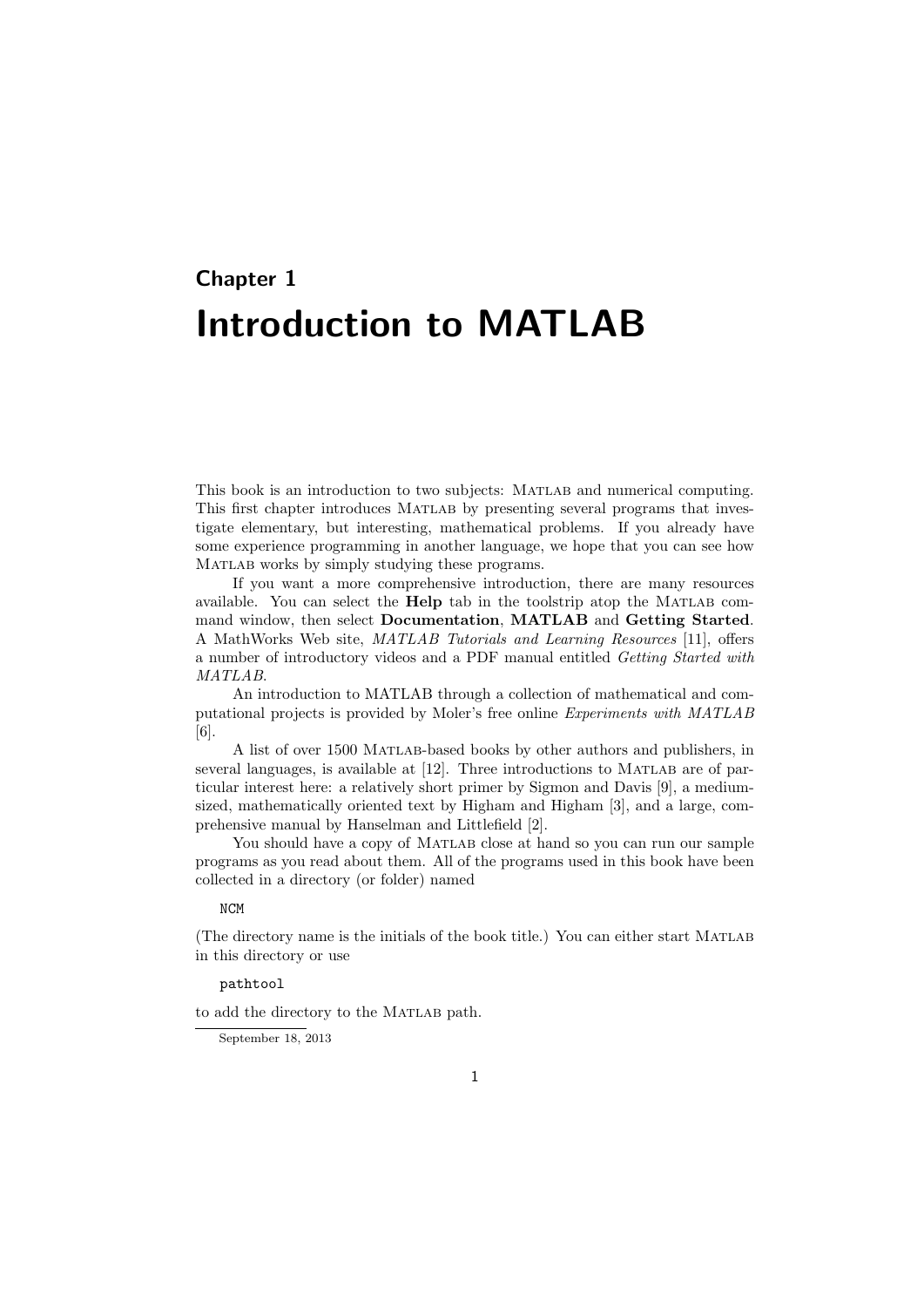# **1.1 The Golden Ratio**

What is the world's most interesting number? Perhaps you like  $\pi$ , or *e*, or 17. Some people might vote for  $\phi$ , the *golden ratio*, computed here by our first MATLAB statement.

 $phi = (1 + sqrt(5))/2$ 

This produces

phi = 1.6180

Let's see more digits.

format long phi phi = 1.618033988749895

This didn't recompute *ϕ*, it just displayed 16 significant digits instead of 5.

The golden ratio shows up in many places in mathematics; we'll see several in this book. The golden ratio gets its name from the golden rectangle, shown in Figure 1.1. The golden rectangle has the property that removing a square leaves a smaller rectangle with the same shape.



**Figure 1.1.** *The golden rectangle.*

Equating the aspect ratios of the rectangles gives a defining equation for  $\phi$ :

$$
\frac{1}{\phi} = \frac{\phi - 1}{1}.
$$

This equation says that you can compute the reciprocal of  $\phi$  by simply subtracting one. How many numbers have that property?

Multiplying the aspect ratio equation by  $\phi$  produces the polynomial equation

$$
\phi^2 - \phi - 1 = 0.
$$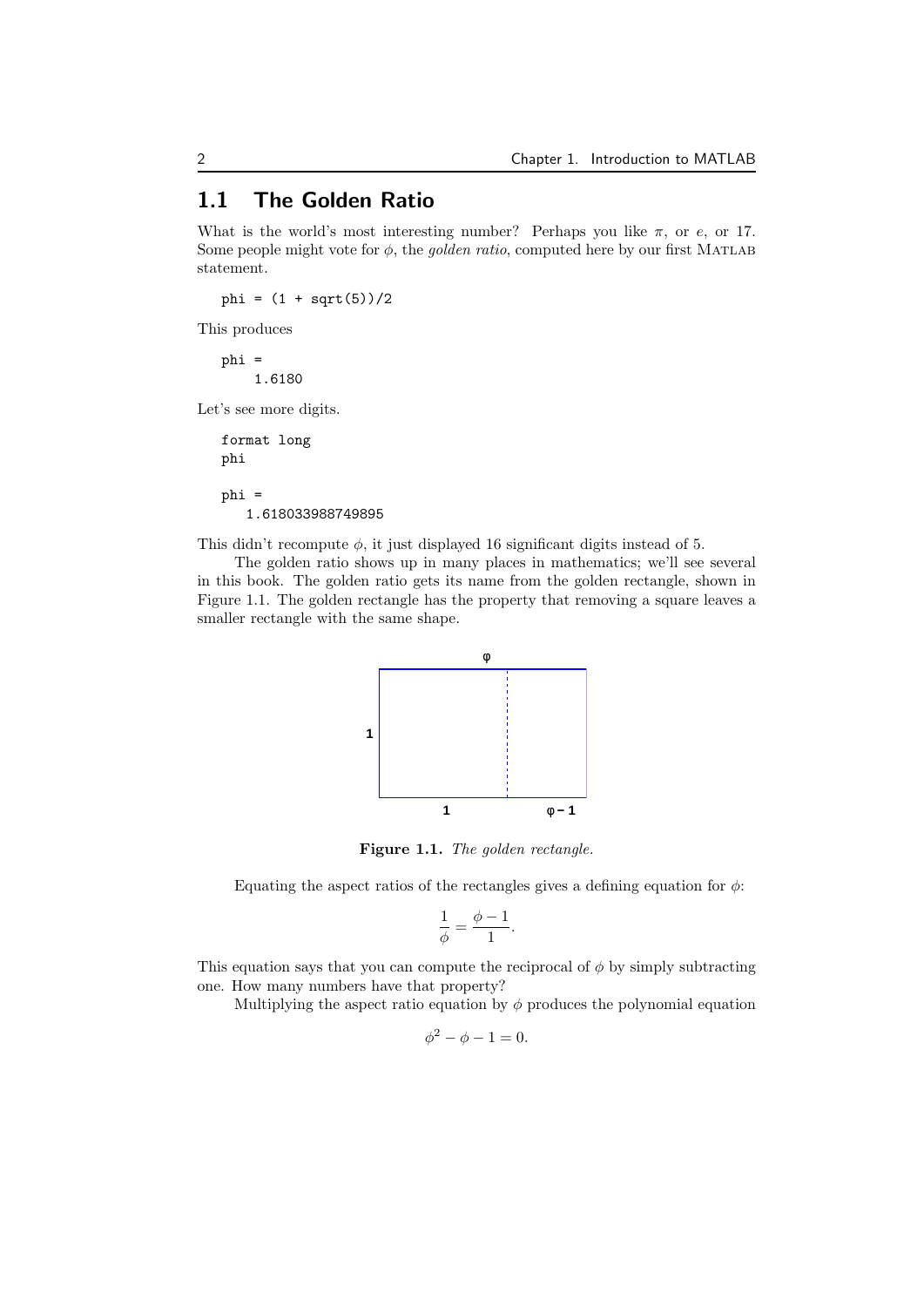The roots of this equation are given by the quadratic formula:

$$
\phi = \frac{1 \pm \sqrt{5}}{2}.
$$

The positive root is the golden ratio.

If you have forgotten the quadratic formula, you can ask Matlab to find the roots of the polynomial. Matlab represents a polynomial by the vector of its coefficients, in descending order. So the vector

 $p = [1 -1 -1]$ 

represents the polynomial

 $p(x) = x^2 - x - 1$ .

The roots are computed by the roots function.

 $r = \text{roots}(p)$ 

produces

r = -0.618033988749895 1.618033988749895

These two numbers are the only numbers whose reciprocal can be computed by subtracting one.

You can use the Symbolic Toolbox, which connects MATLAB to a computer algebra system, to solve the aspect ratio equation without converting it to a polynomial. The equation involves a symbolic variable and a double equals sign. The solve function finds two solutions.

syms x  $r = \text{solve}(1/x == x-1)$ 

produces

r =  $5^{\degree}(1/2)/2 + 1/2$  $1/2 - 5^{\circ}(1/2)/2$ 

The pretty function displays the results in a way that resembles typeset mathematics.

pretty(r)

produces

| $+ -$                    |     | -+ |
|--------------------------|-----|----|
| $\overline{\phantom{a}}$ | 1/2 |    |
| $\overline{1}$           | 5   |    |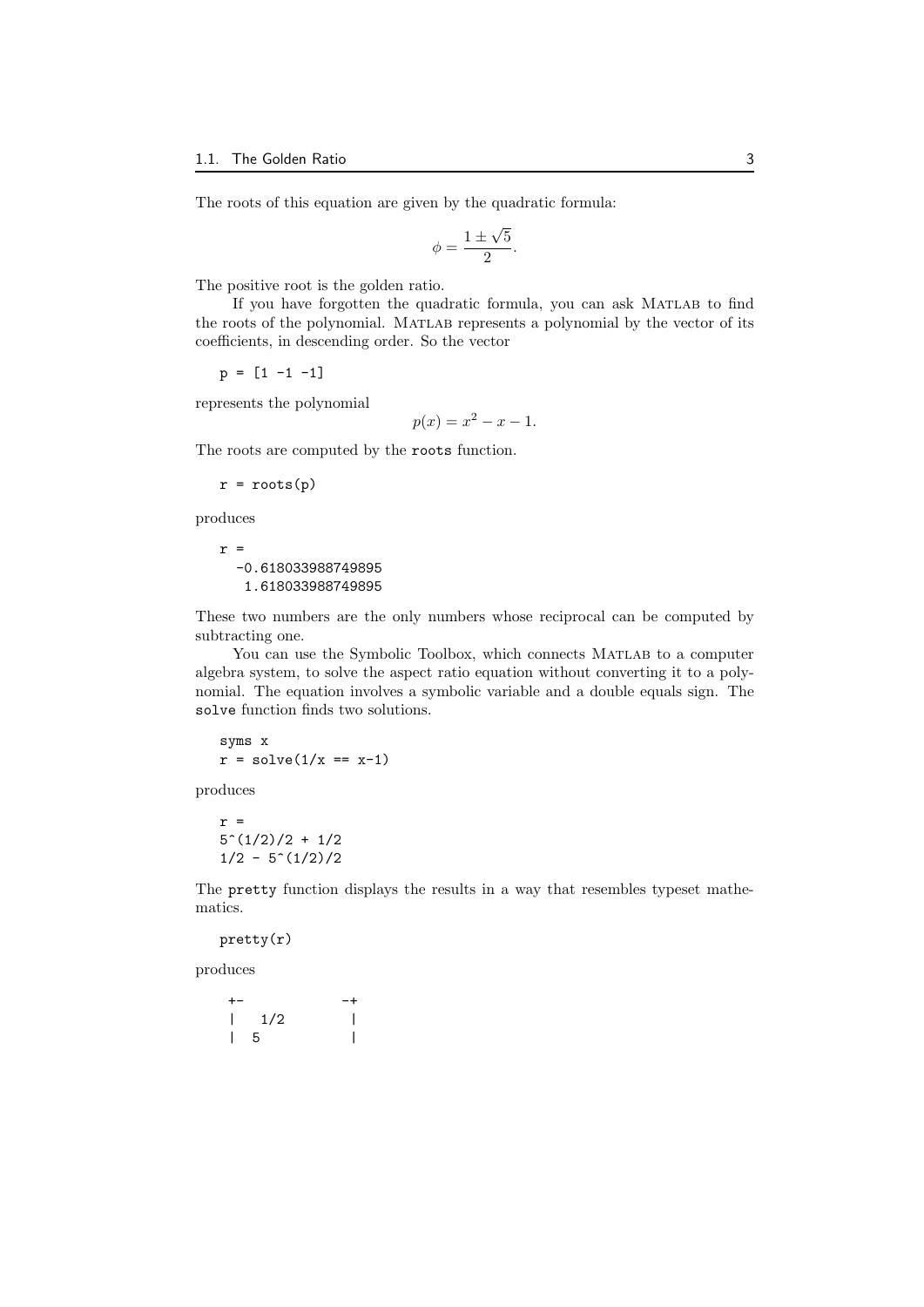$--- + 1/2$  $\begin{array}{ccc} \vert & 2 & \vert \end{array}$ | |  $1/2$ | 5 |  $| 1/2 - ---$ | 2 | +- -+

The variable  $r$  is a vector with two components, the symbolic forms of the two solutions. You can pick off the first component with

phi =  $r(1)$ 

which produces

phi =  $5^{\degree}(1/2)/2 + 1/2$ 

This expression can be converted to a numerical value in two different ways. It can be evaluated to any number of digits using variable-precision arithmetic with the vpa function.

vpa(phi,50)

produces 50 digits.

1.6180339887498948482045868343656381177203091798058

It can also be converted to double-precision floating point, which is the principal way that MATLAB represents numbers, with the double function.

phi = double(phi)

produces

phi = 1.618033988749895

The aspect ratio equation is simple enough to have closed-form symbolic solutions. More complicated equations have to be solved approximately. In Matlab an *anonymous function* is a convenient way to define an object that can be used as an argument to other functions. The statement

 $f = \mathcal{Q}(x) 1.7x-(x-1)$ 

defines  $f(x) = 1/x - (x - 1)$  and produces

 $f =$ 

 $\mathfrak{O}(x)$  1./x-(x-1)

The graph of  $f(x)$  over the interval  $0 \le x \le 4$  shown in Figure 1.2 is obtained with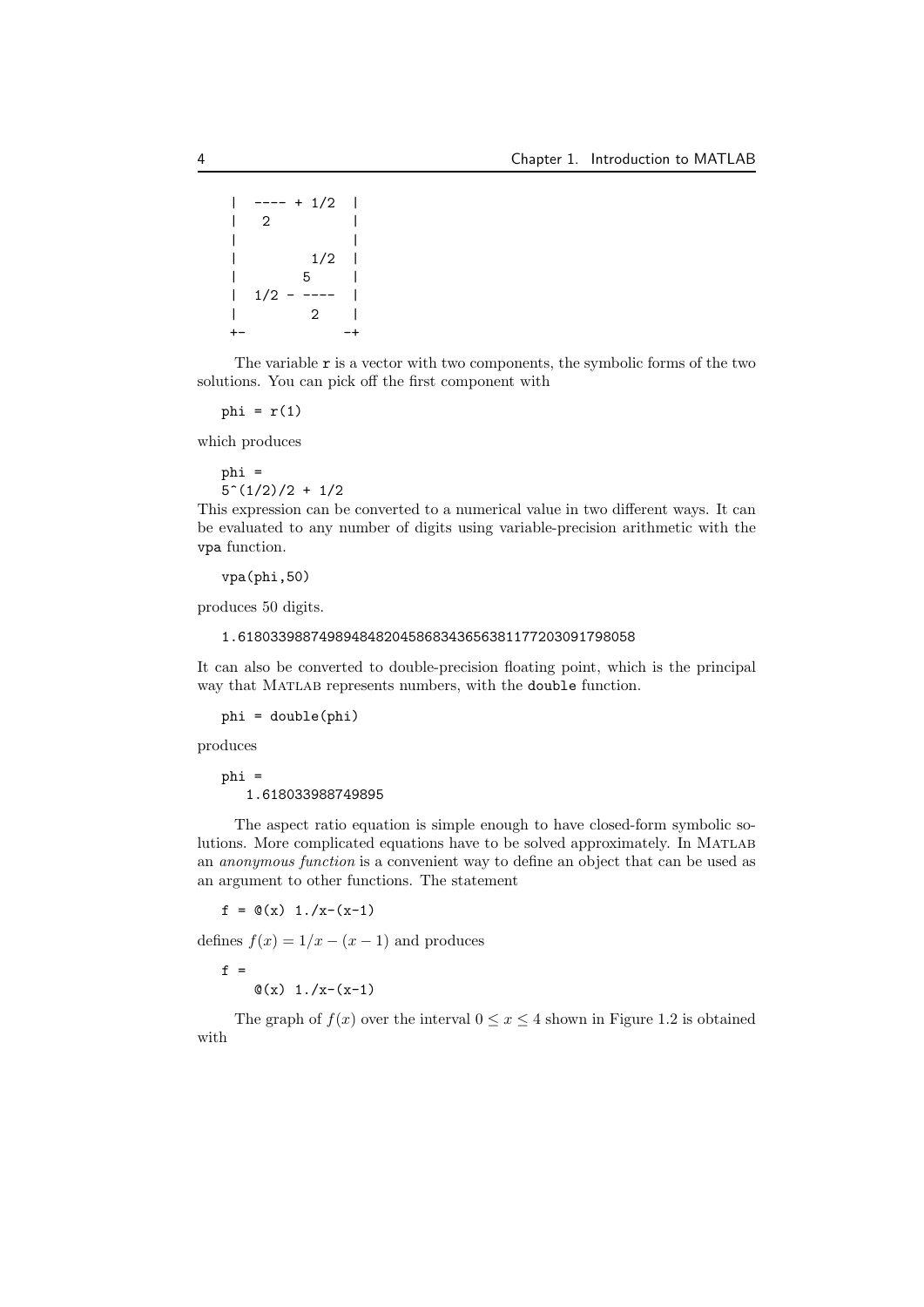

**Figure 1.2.**  $f(\phi) = 0$ .

#### ezplot(f,0,4)

The name ezplot stands for "easy plot," although some of the English-speaking world would pronounce it "e-zed plot." Even though  $f(x)$  becomes infinite as  $x \to 0$ , ezplot automatically picks a reasonable vertical scale.

The statement

 $phi = fzero(f,1)$ 

looks for a zero of  $f(x)$  near  $x = 1$ . It produces an approximation to  $\phi$  that is accurate to almost full precision. The result can be inserted in Figure 1.2 with

hold on plot(phi,0,'o')

The following Matlab program produces the picture of the golden rectangle shown in Figure 1.1. The program is contained in an M-file named goldrect.m, so issuing the command

#### goldrect runs the script and creates the picture.

```
% GOLDRECT Plot the golden rectangle
phi = (1+sqrt(5))/2;x = [0 \text{ phi phi } 0 0];y = [0 \ 0 \ 1 \ 1 \ 0];u = [1 1];v = [0 1];
```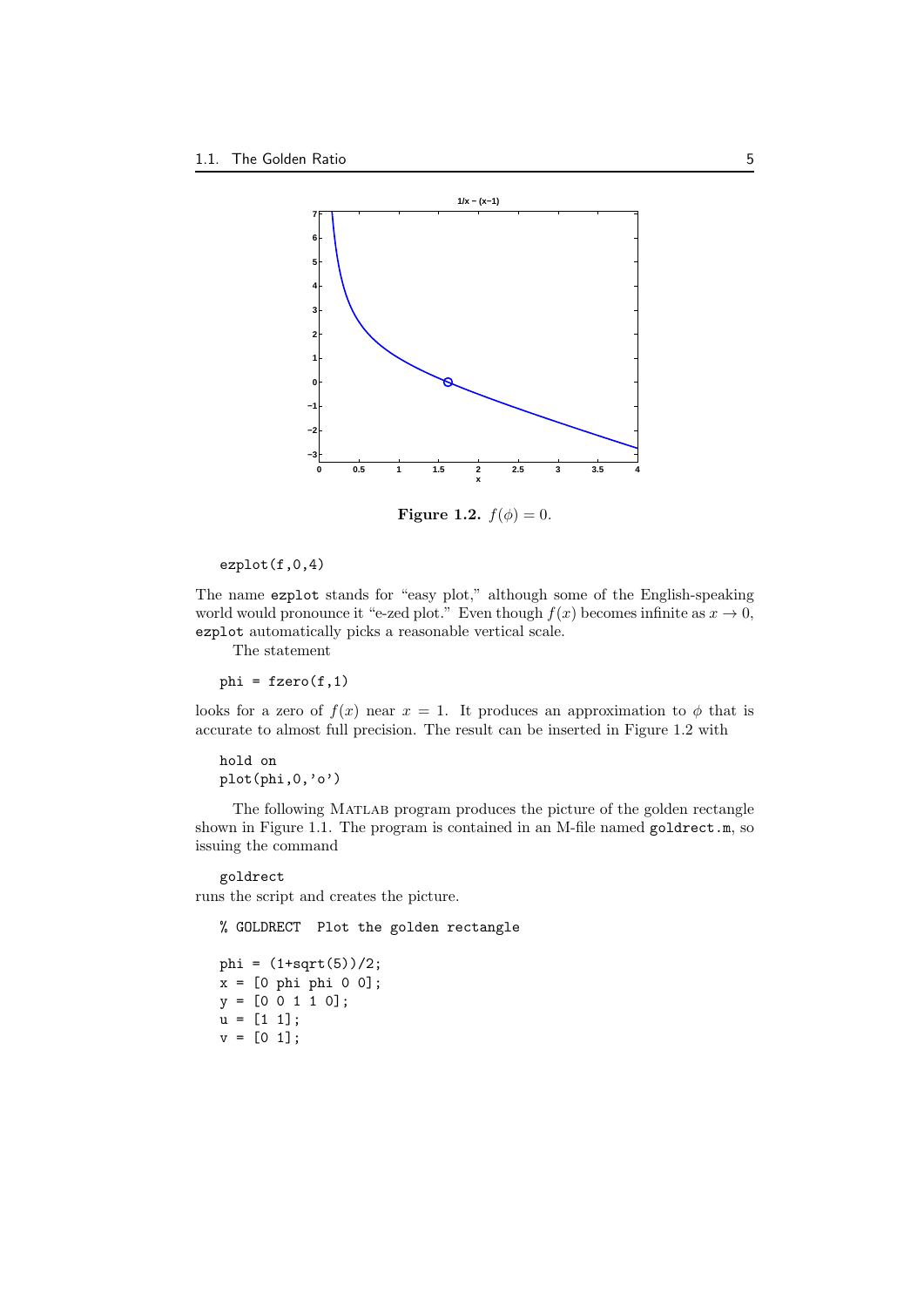$plot(x,y,'b',u,v,'b--')$ text(phi/2,1.05,'\phi') text( $(1+phi)/2, -.05, 'phi - 1')$ text(-.05,.5,'1') text(.5,-.05,'1') axis equal axis off set(gcf,'color','white')

The vectors x and y each contain five elements. Connecting consecutive  $(x_k, y_k)$  pairs with straight lines produces the outside rectangle. The vectors u and v each contain two elements. The line connecting  $(u_1, v_1)$  with  $(u_2, v_2)$  separates the rectangle into the square and the smaller rectangle. The plot command draws these lines—the  $x - y$  lines in solid blue and the  $u - v$  line in dashed blue. The next four statements place text at various points; the string '*\*phi' denotes the Greek letter. The two axis statements cause the scaling in the  $x$  and  $y$  directions to be equal and then turn off the display of the axes. The last statement sets the background color of gcf, which stands for *get current figure*, to white.

A *continued fraction* is an infinite expression of the form

$$
a_0 + \frac{1}{a_1 + \frac{1}{a_2 + \frac{1}{a_3 + \cdots}}}.
$$

If all the  $a_k$ 's are equal to 1, the continued fraction is another representation of the golden ratio:

$$
\phi = 1 + \frac{1}{1 + \frac{1}{1 + \frac{1}{1 + \dots}}}
$$

The following Matlab function generates and evaluates truncated continued fraction approximations to *ϕ*. The code is stored in an M-file named goldfract.m.

```
function goldfract(n)
%GOLDFRACT Golden ratio continued fraction.
% GOLDFRACT(n) displays n terms.
p = '1';for k = 1:np = [\n'1+1/(\n' p \n')'];
end
p
p = 1:
q = 1;for k = 1:ns = p;p = p + q;q = s;
```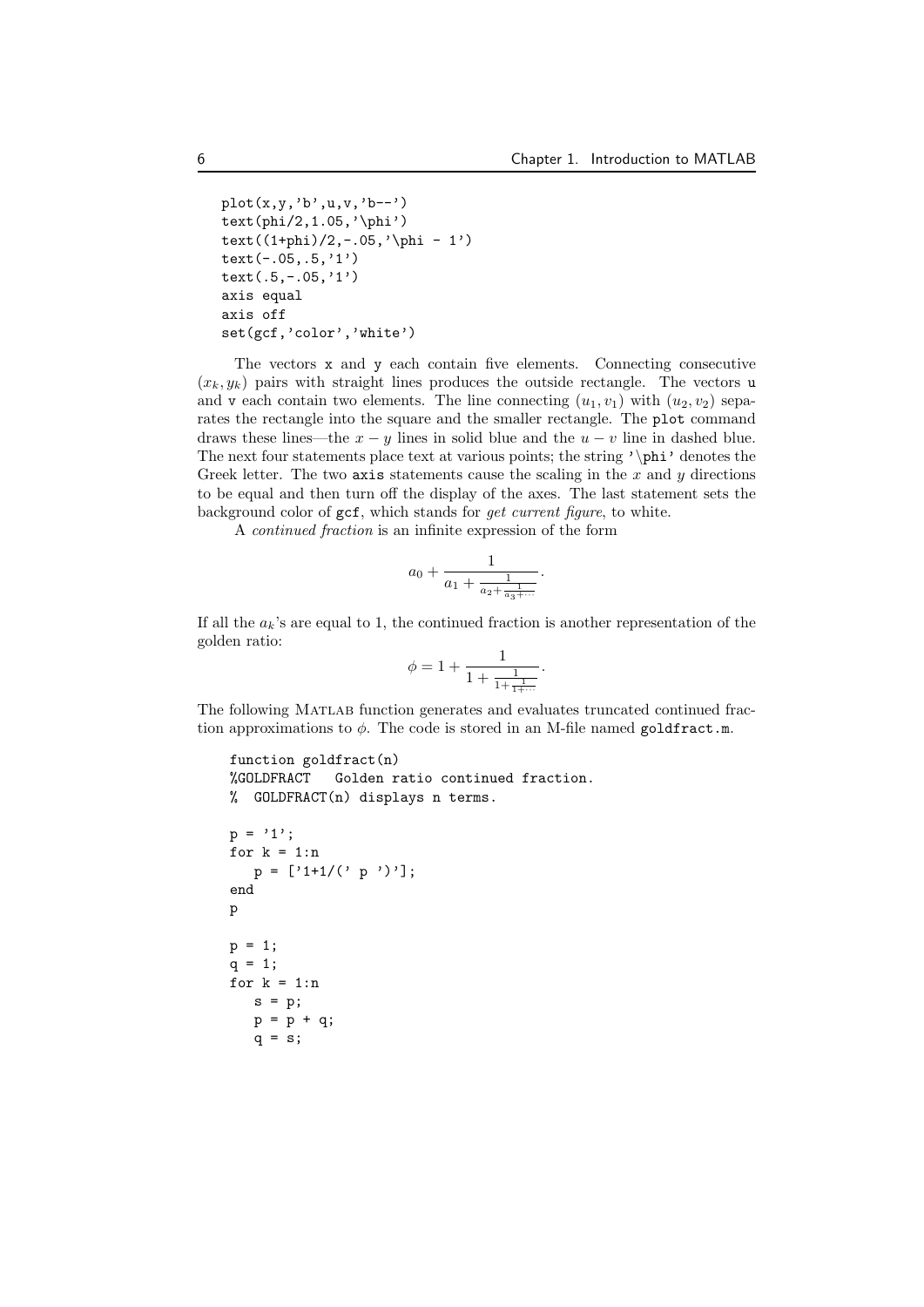```
end
   p =sprintf('%d/%d',p,q)
   format long
   p = eval(p)format short
    err = (1+sqrt(5))/2 - pThe statement
   goldfract(6)
produces
  p =1+1/(1+1/(1+1/(1+1/(1+1/(1+1/(1))))))
```

```
p =21/13
p =1.61538461538462
err =
    0.0026
```
The three p's are all different representations of the same approximation to *ϕ*.

The first p is the continued fraction truncated to six terms. There are six right parentheses. This p is a string generated by starting with a single '1' (that's  $\text{goldfract}(0)$  and repeatedly inserting the string '1+1/(' in front and the string ')' in back. No matter how long this string becomes, it is a valid Matlab expression.

The second p is an "ordinary" fraction with a single integer numerator and denominator obtained by collapsing the first p. The basis for the reformulation is

$$
1 + \frac{1}{\frac{p}{q}} = \frac{p+q}{p}.
$$

1  $\overline{1}$ 

*p q*

So the iteration starts with

and repeatedly replaces the fraction

$$
f_{\rm{max}}
$$

$$
\frac{p+q}{p}.
$$

The statement

with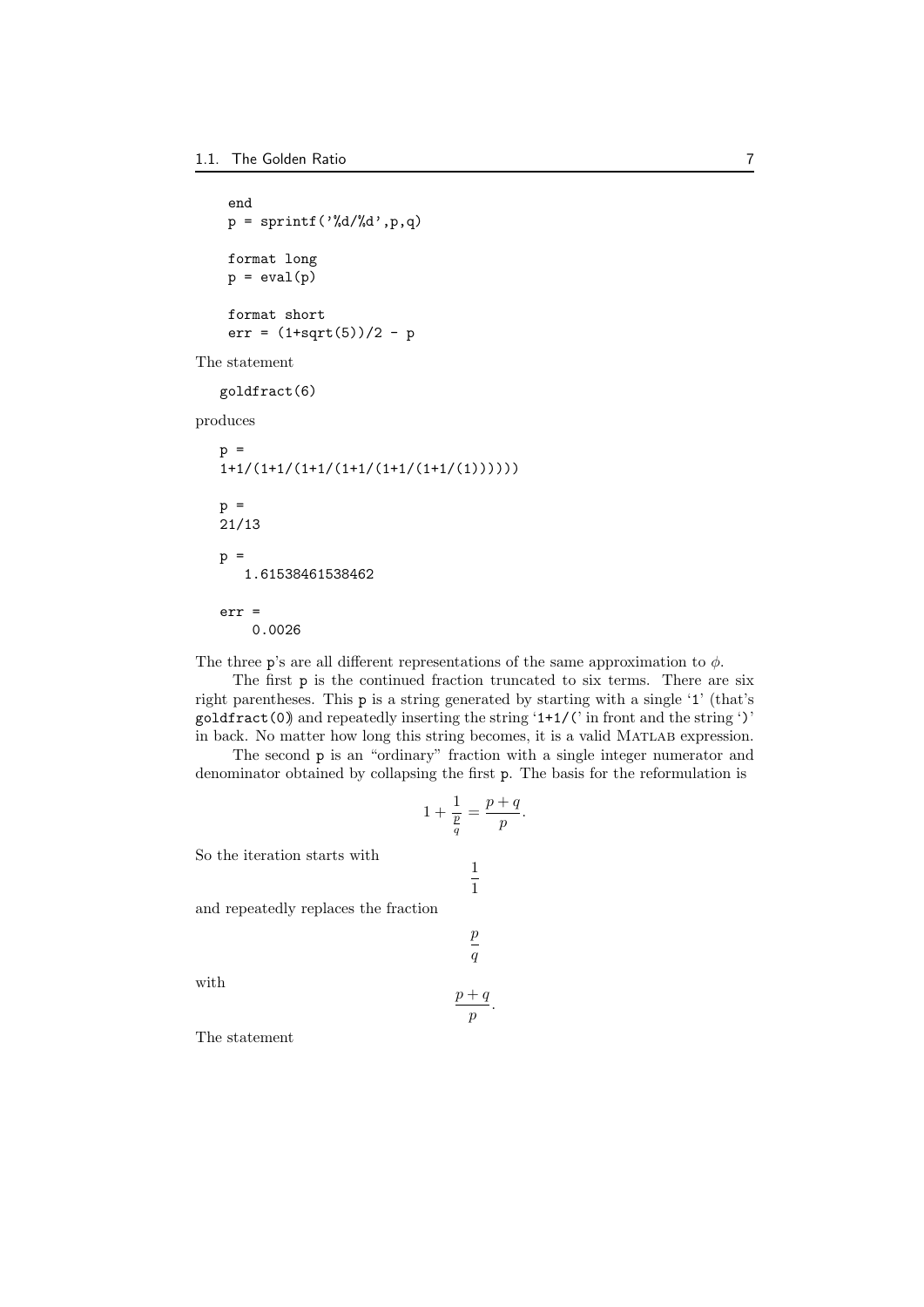$p =$ sprintf('%d/%d',p,q)

prints the final fraction by formatting p and q as decimal integers and placing a '/' between them.

The third p is the same number as the first two p's, but is represented as a conventional decimal expansion, obtained by having the Matlab eval function actually do the division expressed in the second p.

The final quantity err is the difference between  $p$  and  $\phi$ . With only 6 terms, the approximation is accurate to less than 3 digits. How many terms does it take to get 10 digits of accuracy?

As the number of terms n increases, the truncated continued fraction generated by goldfract(n) theoretically approaches *ϕ*. But limitations on the size of the integers in the numerator and denominator, as well as roundoff error in the actual floating-point division, eventually intervene. Exercise 1.3 asks you to investigate the limiting accuracy of goldfract(n).

### **1.2 Fibonacci Numbers**

Leonardo Pisano Fibonacci was born around 1170 and died around 1250 in Pisa in what is now Italy. He traveled extensively in Europe and Northern Africa. He wrote several mathematical texts that, among other things, introduced Europe to the Hindu-Arabic notation for numbers. Even though his books had to be transcribed by hand, they were widely circulated. In his best known book, *Liber Abaci*, published in 1202, he posed the following problem:

*A man put a pair of rabbits in a place surrounded on all sides by a wall. How many pairs of rabbits can be produced from that pair in a year if it is supposed that every month each pair begets a new pair which from the second month on becomes productive?*

Today the solution to this problem is known as the *Fibonacci sequence*, or *Fibonacci numbers*. There is a small mathematical industry based on Fibonacci numbers. A search of the Internet for "Fibonacci" will find dozens of Web sites and hundreds of pages of material. There is even a Fibonacci Association that publishes a scholarly journal, the *Fibonacci Quarterly*.

If Fibonacci had not specified a month for the newborn pair to mature, he would not have a sequence named after him. The number of pairs would simply double each month. After *n* months there would be  $2^n$  pairs of rabbits. That's a lot of rabbits, but not distinctive mathematics.

Let  $f_n$  denote the number of pairs of rabbits after *n* months. The key fact is that the number of rabbits at the end of a month is the number at the beginning of the month plus the number of births produced by the mature pairs:

$$
f_n = f_{n-1} + f_{n-2}.
$$

The initial conditions are that in the first month there is one pair of rabbits and in the second there are two pairs:

$$
f_1 = 1, \quad f_2 = 2.
$$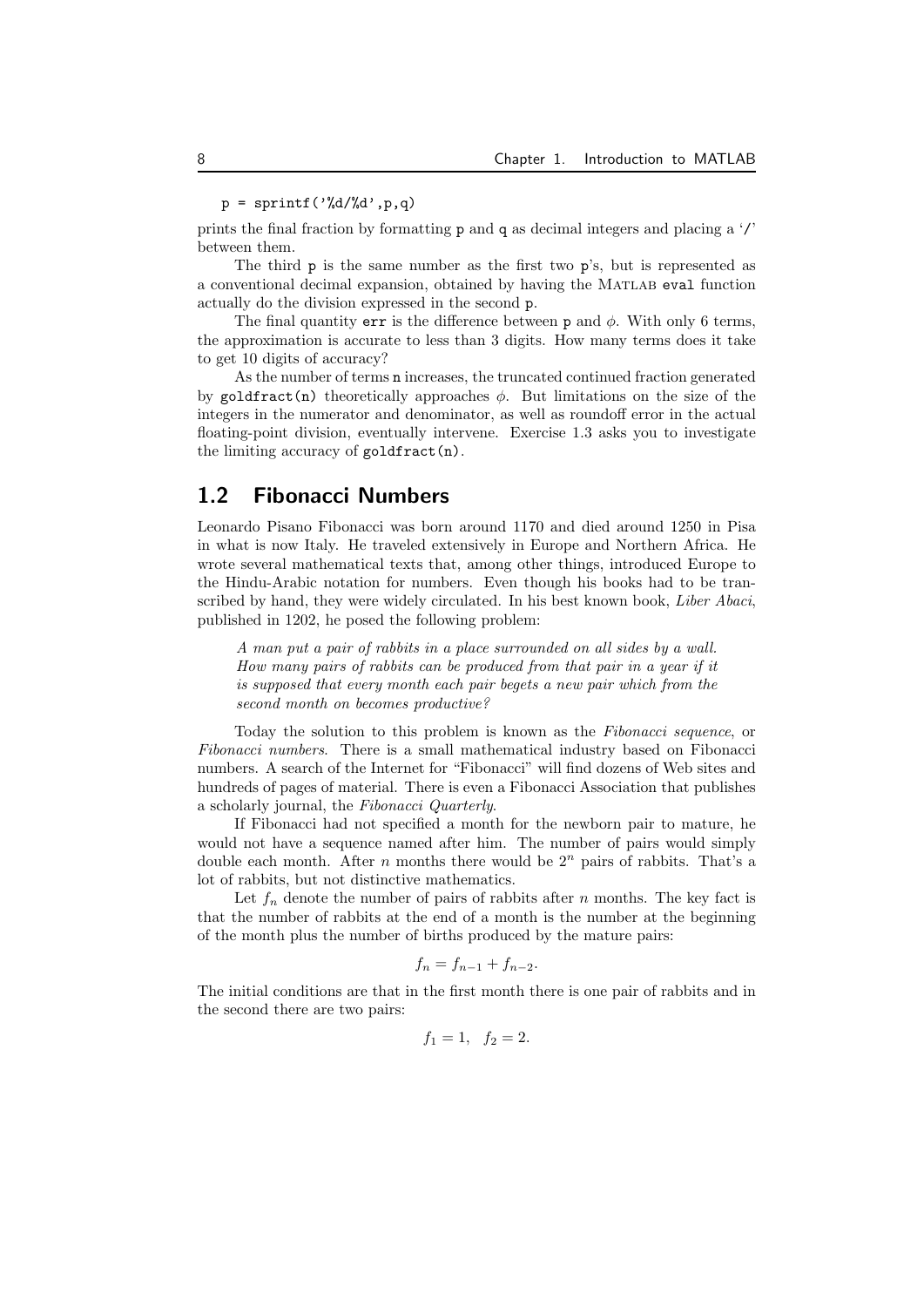The following MATLAB function, stored in the M-file fibonacci.m, produces a vector containing the first n Fibonacci numbers.

```
function f = fibonacci(n)% FIBONACCI Fibonacci sequence
% f = FIBONACCI(n) generates the first n Fibonacci numbers.
f = zeros(n, 1);f(1) = 1;f(2) = 2;for k = 3:nf(k) = f(k-1) + f(k-2);end
```
With these initial conditions, the answer to Fibonacci's original question about the size of the rabbit population after one year is given by

fibonacci(12)

This produces

The answer is 233 pairs of rabbits. (It would be 4096 pairs if the number doubled every month for 12 months.)

Let's look carefully at fibonacci.m. It's a good example of how to create a Matlab function. The first line is

#### function  $f = fibonacci(n)$

The first word on the first line says this is a function M-file, not a script. The remainder of the first line says this particular function produces one output result, f, and takes one input argument, n. The name of the function specified on the first line is not actually used, because MATLAB looks for the name of the M-file, but it is common practice to have the two match. The next two lines are comments that provide the text displayed when you ask for help.

help fibonacci

produces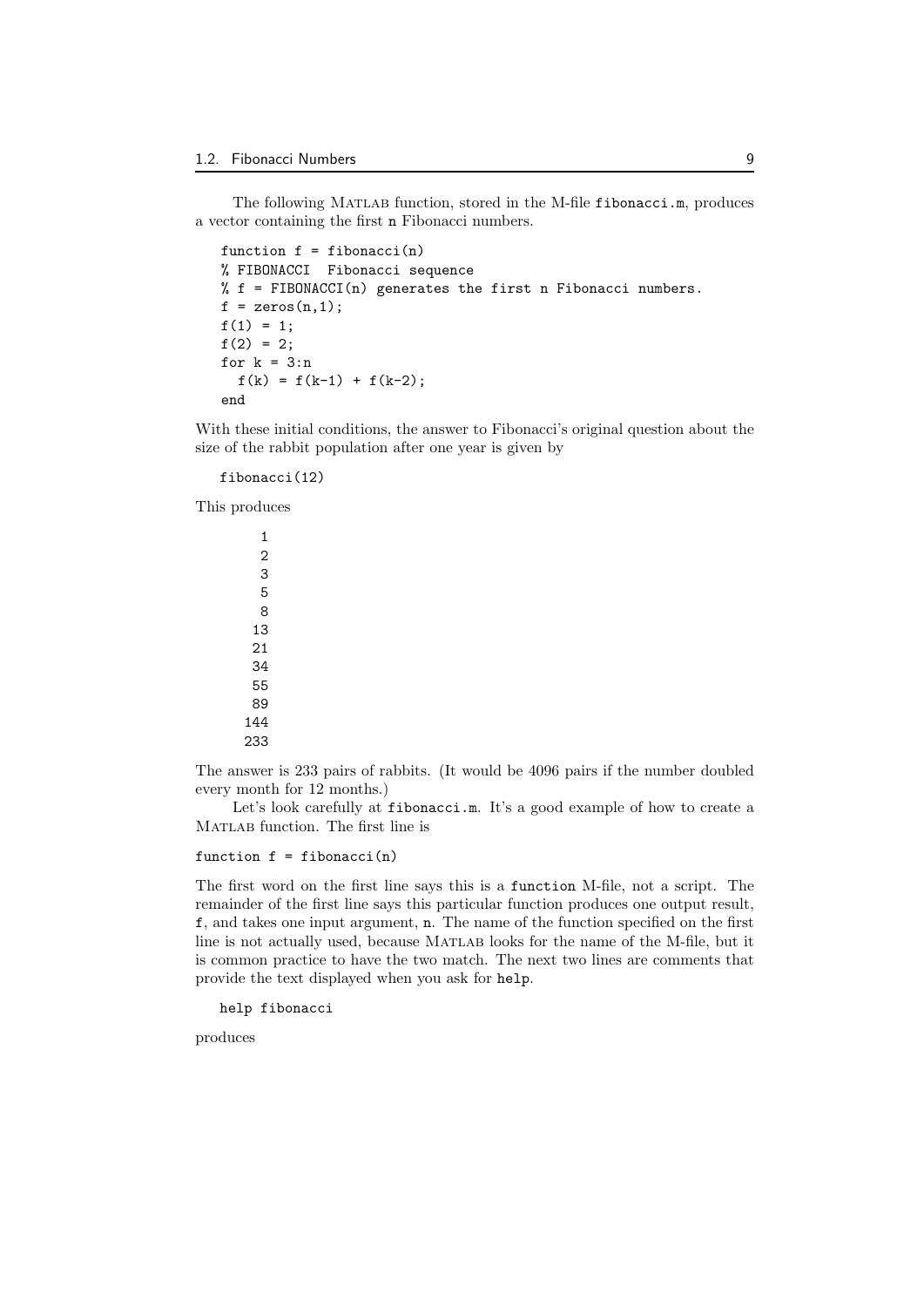FIBONACCI Fibonacci sequence

f = FIBONACCI(n) generates the first n Fibonacci numbers.

The name of the function is in uppercase because historically Matlab was case insensitive and ran on terminals with only a single font. The use of capital letters may be confusing to some first-time Matlab users, but the convention persists. It is important to repeat the input and output arguments in these comments because the first line is not displayed when you ask for help on the function.

The next line

 $f = zeros(n, 1)$ :

creates an n-by-1 matrix containing all zeros and assigns it to f. In Matlab, a matrix with only one column is a column vector and a matrix with only one row is a row vector.

The next two lines,

```
f(1) = 1;f(2) = 2;
```
provide the initial conditions.

The last three lines are the for statement that does all the work.

```
for k = 3:nf(k) = f(k-1) + f(k-2);end
```
We like to use three spaces to indent the body of for and if statements, but other people prefer two or four spaces, or a tab. You can also put the entire construction on one line if you provide a comma after the first clause.

This particular function looks a lot like functions in other programming languages. It produces a vector, but it does not use any of the Matlab vector or matrix operations. We will see some of these operations soon.

Here is another Fibonacci function, fibnum.m. Its output is simply the *n*th Fibonacci number.

```
function f = fibnum(n)% FIBNUM Fibonacci number.
% FIBNUM(n) generates the nth Fibonacci number.
if n <= 1
   f = 1;else
   f = fibnum(n-1) + fibnum(n-2);end
```
The statement

```
fibnum(12)
```
produces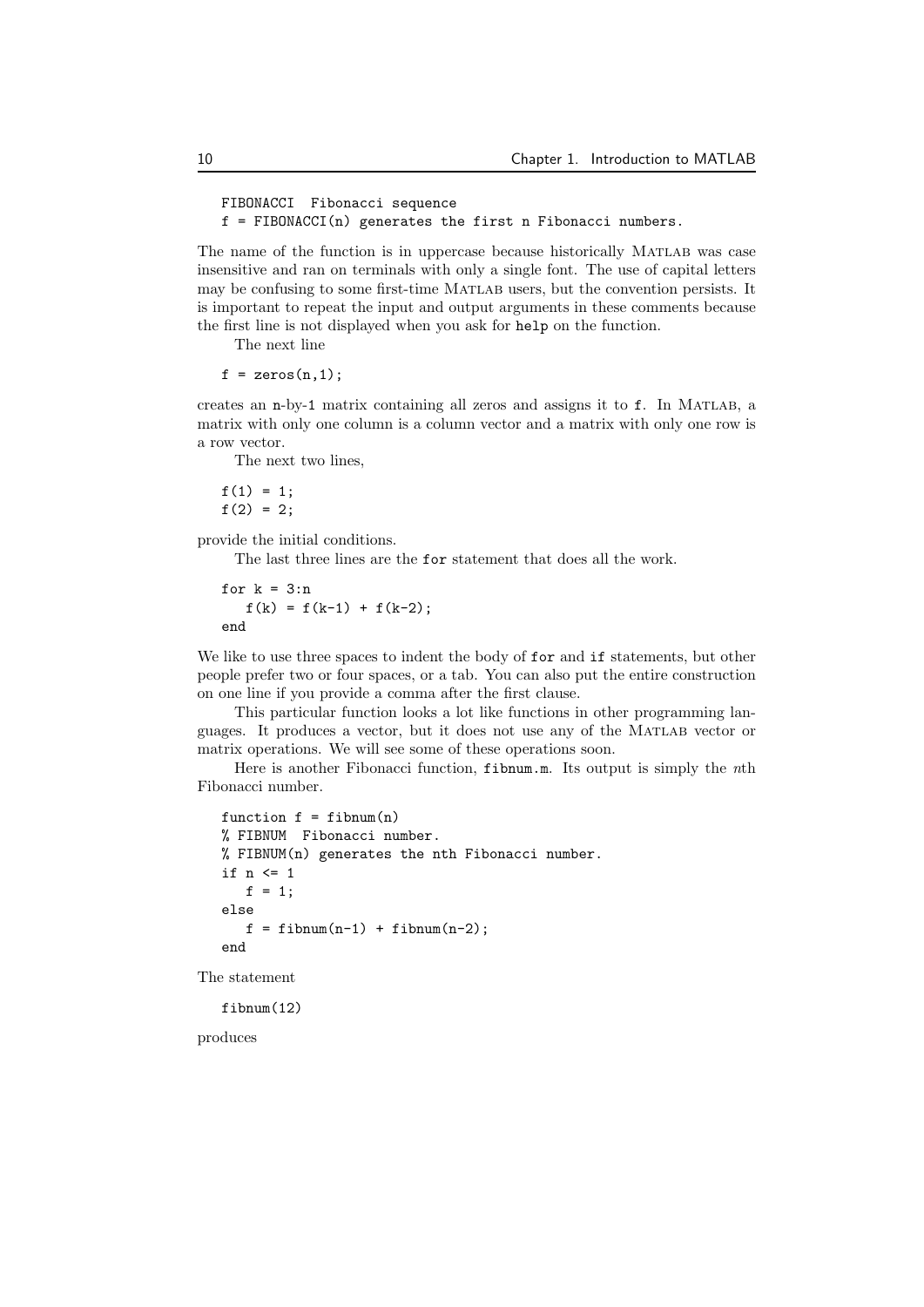ans = 233

The fibnum function is *recursive*. In fact, the term *recursive* is used in both a mathematical and a computer science sense. The relationship  $f_n = f_{n-1} + f_{n-2}$  is known as a *recursion relation* and a function that calls itself is a *recursive function*.

A recursive program is elegant, but expensive. You can measure execution time with tic and toc. Try

tic, fibnum(24), toc

Do *not* try

tic, fibnum(50), toc

Now compare the results produced by goldfract(6) and fibonacci(7). The first contains the fraction 21*/*13 while the second ends with 13 and 21. This is not just a coincidence. The continued fraction is collapsed by repeating the statement

 $p = p + q;$ 

while the Fibonacci numbers are generated by

 $f(k) = f(k-1) + f(k-2);$ 

In fact, if we let  $\phi_n$  denote the golden ratio continued fraction truncated at *n* terms, then

$$
\frac{f_{n+1}}{f_n} = \phi_n.
$$

In the infinite limit, the ratio of successive Fibonacci numbers approaches the golden ratio:

$$
\lim_{n \to \infty} \frac{f_{n+1}}{f_n} = \phi.
$$

To see this, compute 40 Fibonacci numbers.

$$
n = 40;
$$
  

$$
f = \text{fibonacci}(n);
$$

Then compute their ratios.

 $f(2:n)$ ./ $f(1:n-1)$ 

This takes the vector containing  $f(2)$  through  $f(n)$  and divides it, element by element, by the vector containing  $f(1)$  through  $f(n-1)$ . The output begins with

2.000000000000000 1.500000000000000 1.666666666666667 1.600000000000000 1.625000000000000 1.615384615384615 1.619047619047619 1.617647058823529 1.618181818181818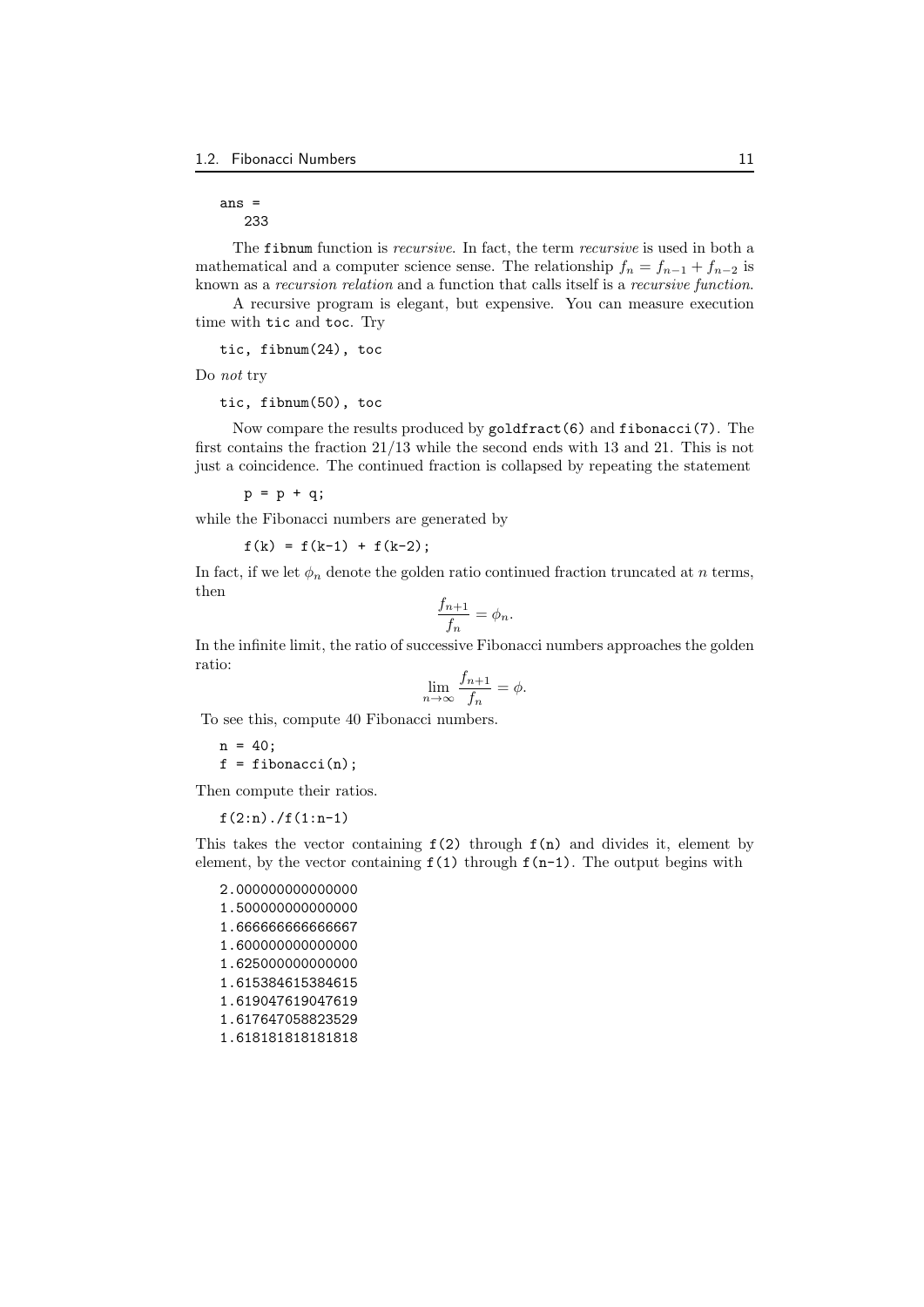and ends with

1.618033988749897 1.618033988749894 1.618033988749895 1.618033988749895 1.618033988749895

Do you see why we chose  $n = 40$ ? Use the up arrow key on your keyboard to bring back the previous expression. Change it to

 $f(2:n)$ ./ $f(1:n-1)$  - phi

and then press the Enter key. What is the value of the last element?

The population of Fibonacci's rabbit pen doesn't double every month; it is multiplied by the golden ratio every month.

It is possible to find a closed-form solution to the Fibonacci number recurrence relation. The key is to look for solutions of the form

$$
f_n = c\rho^n
$$

for some constants  $c$  and  $\rho$ . The recurrence relation

$$
f_n = f_{n-1} + f_{n-2}
$$

becomes

$$
\rho^2 = \rho + 1.
$$

We've seen this equation before. There are two possible values of  $\rho$ , namely  $\phi$  and  $1 - \phi$ . The general solution to the recurrence is

$$
f_n = c_1 \phi^n + c_2 (1 - \phi)^n.
$$

The constants  $c_1$  and  $c_2$  are determined by initial conditions, which are now conveniently written

$$
f_0 = c_1 + c_2 = 1,
$$
  
\n
$$
f_1 = c_1 \phi + c_2 (1 - \phi) = 1.
$$

Exercise 1.4 asks you to use the Matlab backslash operator to solve this 2-by-2 system of simultaneous linear equations, but it is actually easier to solve the system by hand:

$$
c_1 = \frac{\phi}{2\phi - 1}, \nc_2 = -\frac{(1 - \phi)}{2\phi - 1}.
$$

Inserting these in the general solution gives

$$
f_n = \frac{1}{2\phi - 1} (\phi^{n+1} - (1 - \phi)^{n+1}).
$$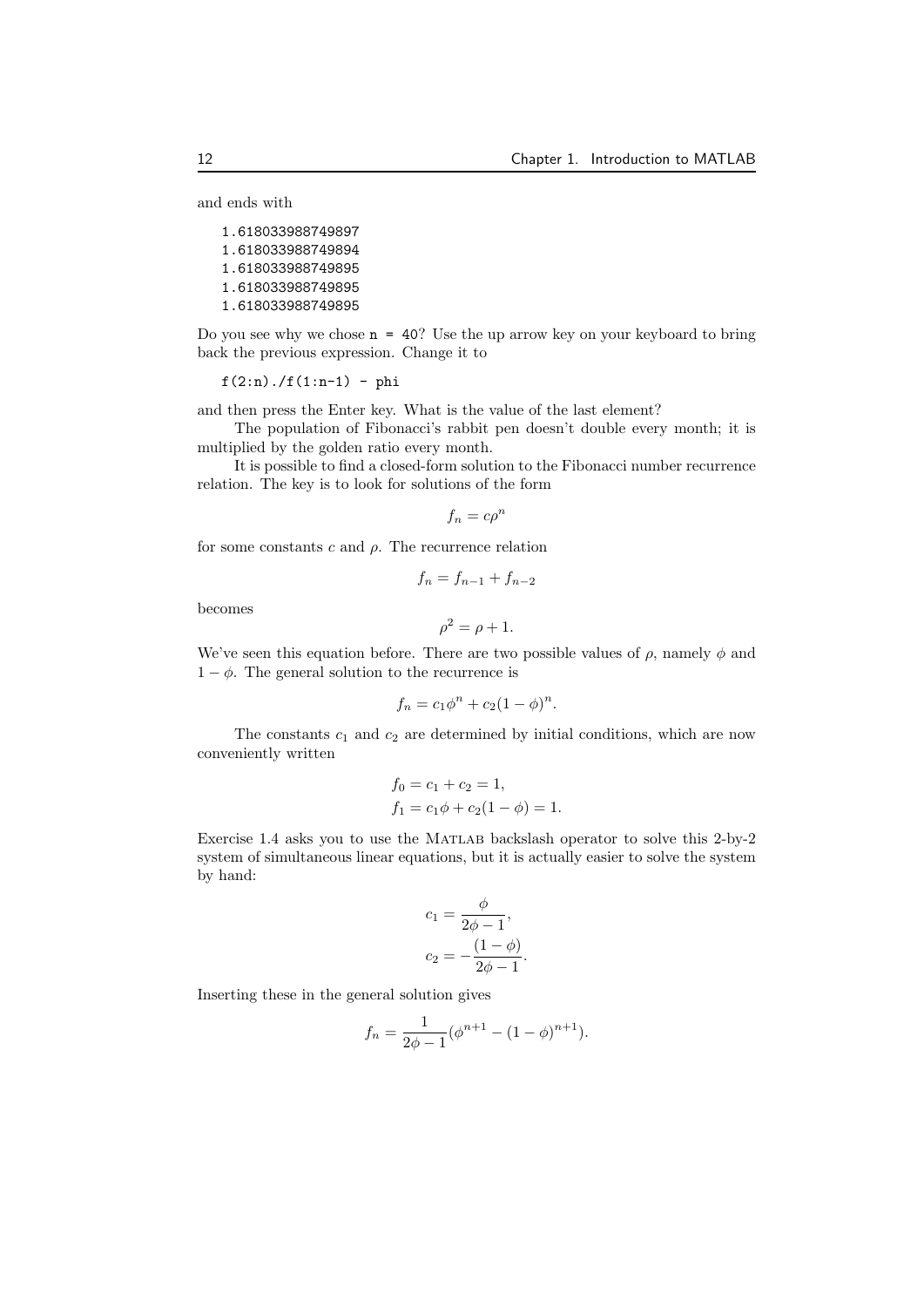This is an amazing equation. The right-hand side involves powers and quotients of irrational numbers, but the result is a sequence of integers. You can check this with Matlab, displaying the results in scientific notation.

```
format long e
n = (1:40);
f = (phi.^(n+1) - (1-phi).^(n+1))/(2*phi-1)
```
The .^ operator is an element-by-element power operator. It is not necessary to use ./ for the final division because (2\*phi-1) is a scalar quantity. The computed result starts with

 $f =$ 1.000000000000000e+000 2.000000000000000e+000

- 3.000000000000000e+000 5.000000000000001e+000 8.000000000000002e+000 1.300000000000000e+001 2.100000000000000e+001
- 3.400000000000001e+001

and ends with

5.702887000000007e+006 9.227465000000011e+006 1.493035200000002e+007 2.415781700000003e+007 3.908816900000005e+007 6.324598600000007e+007 1.023341550000001e+008 1.655801410000002e+008

Roundoff error prevents the results from being exact integers, but

 $f = round(f)$ 

finishes the job.

# **1.3 Fractal Fern**

The M-files fern.m and finitefern.m produce the "Fractal Fern" described by Michael Barnsley in *Fractals Everywhere* [1]. They generate and plot a potentially infinite sequence of random, but carefully choreographed, points in the plane. The command

fern

runs forever, producing an increasingly dense plot. The command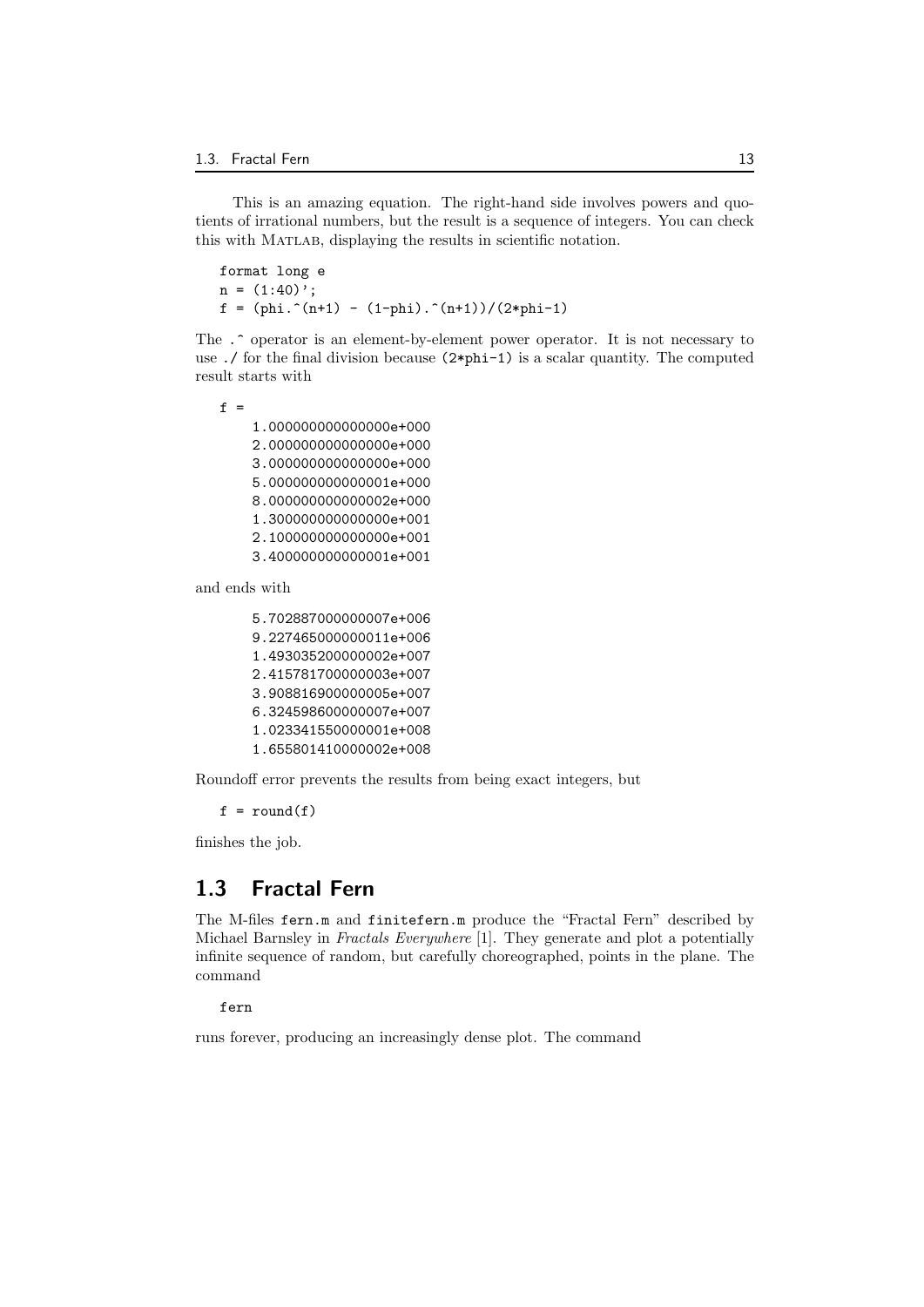

**Figure 1.3.** *Fractal fern.*

#### finitefern(n)

generates n points and a plot like Figure 1.3. The command

finitefern(n,'s')

shows the generation of the points one at a time. The command

 $F = finitefern(n);$ 

generates, but does not plot, n points and returns an array of zeros and ones for use with sparse matrix and image-processing functions.

The NCM collection also includes fern.png, a 768-by-1024 color image with half a million points that you can view with a browser or a paint program. You can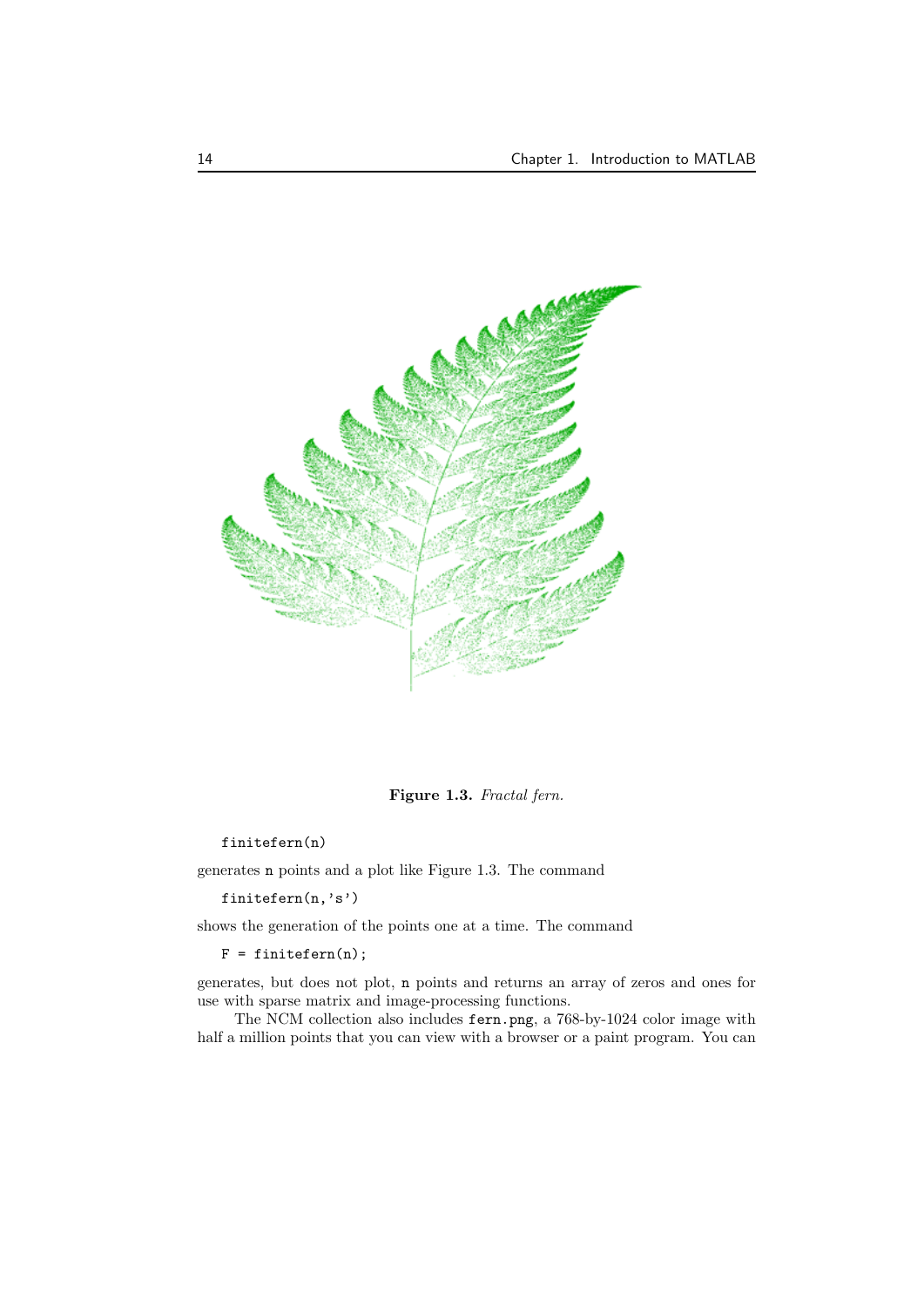also view the file with

F = imread('fern.png'); image(F)

If you like the image, you might even choose to make it your computer desktop background. However, you should really run fern on your own computer to see the dynamics of the emerging fern in high resolution.

The fern is generated by repeated transformations of a point in the plane. Let *x* be a vector with two components, *x*<sup>1</sup> and *x*2, representing the point. There are four different transformations, all of them of the form

$$
x \to Ax + b,
$$

with different matrices *A* and vectors *b*. These are known as *affine transformations*. The most frequently used transformation has

$$
A = \begin{pmatrix} 0.85 & 0.04 \\ -0.04 & 0.85 \end{pmatrix}, b = \begin{pmatrix} 0 \\ 1.6 \end{pmatrix}.
$$

This transformation shortens and rotates *x* a little bit, then adds 1*.*6 to its second component. Repeated application of this transformation moves the point up and to the right, heading toward the upper tip of the fern. Every once in a while, one of the other three transformations is picked at random. These transformations move the point into the lower subfern on the right, the lower subfern on the left, or the stem.

Here is the complete fractal fern program.

```
function fern
 %FERN MATLAB implementation of the Fractal Fern
%Michael Barnsley, Fractals Everywhere, Academic Press,1993
 %This version runs forever, or until stop is toggled.
%See also: FINITEFERN.
shg
clf reset
set(gcf,'color','white','menubar','none', ...
 'numbertitle','off','name','Fractal Fern')
x = [.5; .5];h = plot(x(1),x(2),\cdot\cdot\cdot);darkgreen = [0 2/3 0];
set(h,'markersize',1,'color',darkgreen,'erasemode','none');
axis([-3 3 0 10])
axis off
stop = uicontrol('style','toggle','string','stop', ...
  'background','white');
drawnow
```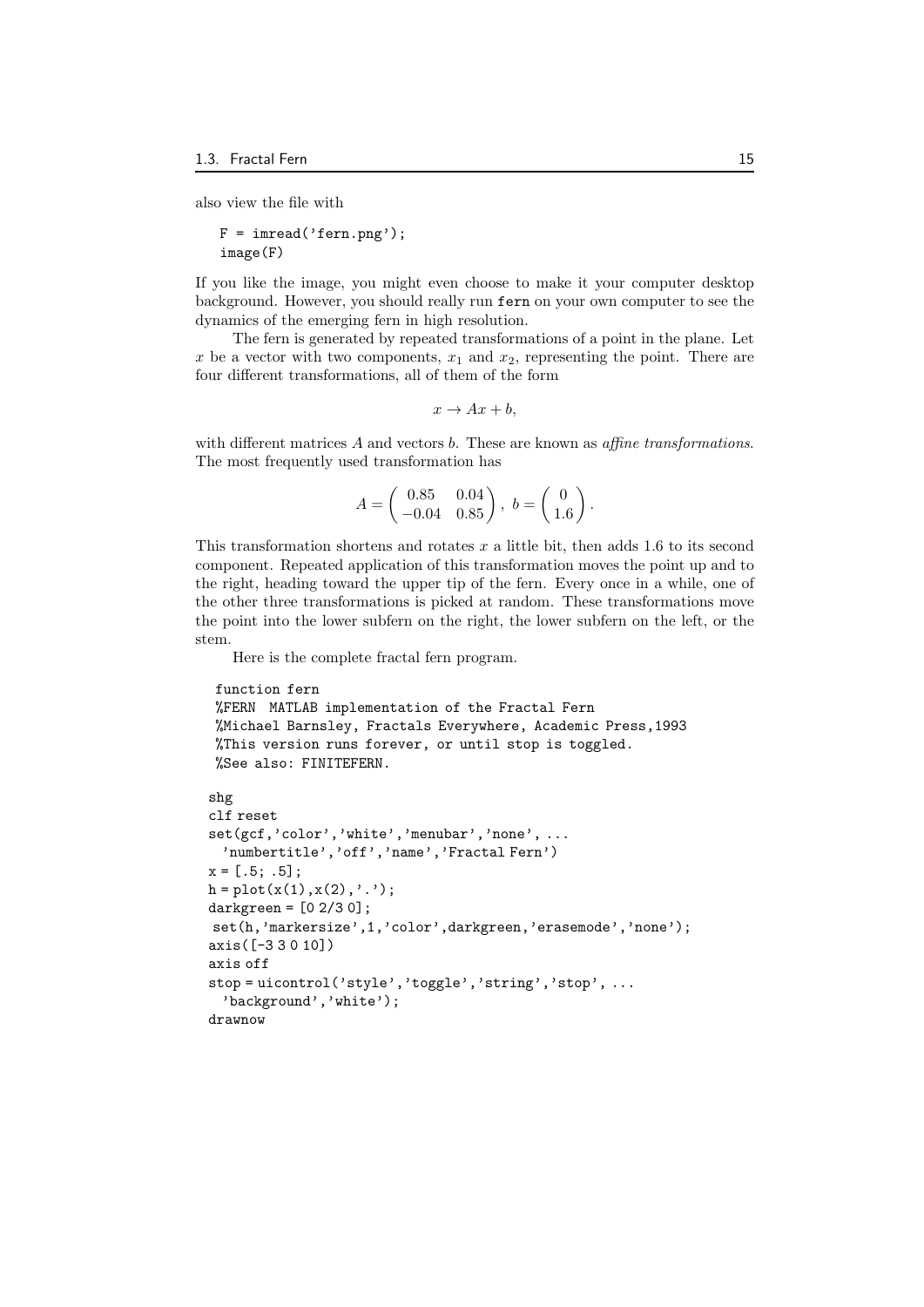```
p = [ .85 .92 .99 1.00];
A1 = [.85 .04; -.04 .85]; b1 = [0; 1.6];A2 = [.20 - .26; .23 .22]; b2 = [0; 1.6];A3 = [-.15 \t .28; \t .26 \t .24]; b3 = [0; .44];A4 = [ 0 0; 0 .16];cnt = 1;
tic
while ~get(stop,'value')
 r = \text{rand};
 if r < p(1)x = A1*x + b1;elseif r < p(2)x = A2*x + b2;elseif r < p(3)x = A3*x + b3;else
   x = A4*x;end
 set(h,'xdata',x(1),'ydata',x(2));
 cnt = cnt + 1;drawnow
end
t = toc;s =sprintf('%8.0f points in %6.3f seconds', cnt, t);
text(-1.5,-0.5,s,'fontweight','bold');
set(stop,'style','pushbutton','string','close', ...
  'callback','close(gcf)')
```
Let's examine this program a few statements at a time.

shg

stands for "show graph window." It brings an existing graphics window forward, or creates a new one if necessary.

clf reset

resets most of the figure properties to their default values.

```
set(gcf,'color','white','menubar','none', ...
   'numbertitle','off','name','Fractal Fern')
```
changes the background color of the figure window from the default gray to white and provides a customized title for the window.

 $x = [.5; .5];$ 

provides the initial coordinates of the point.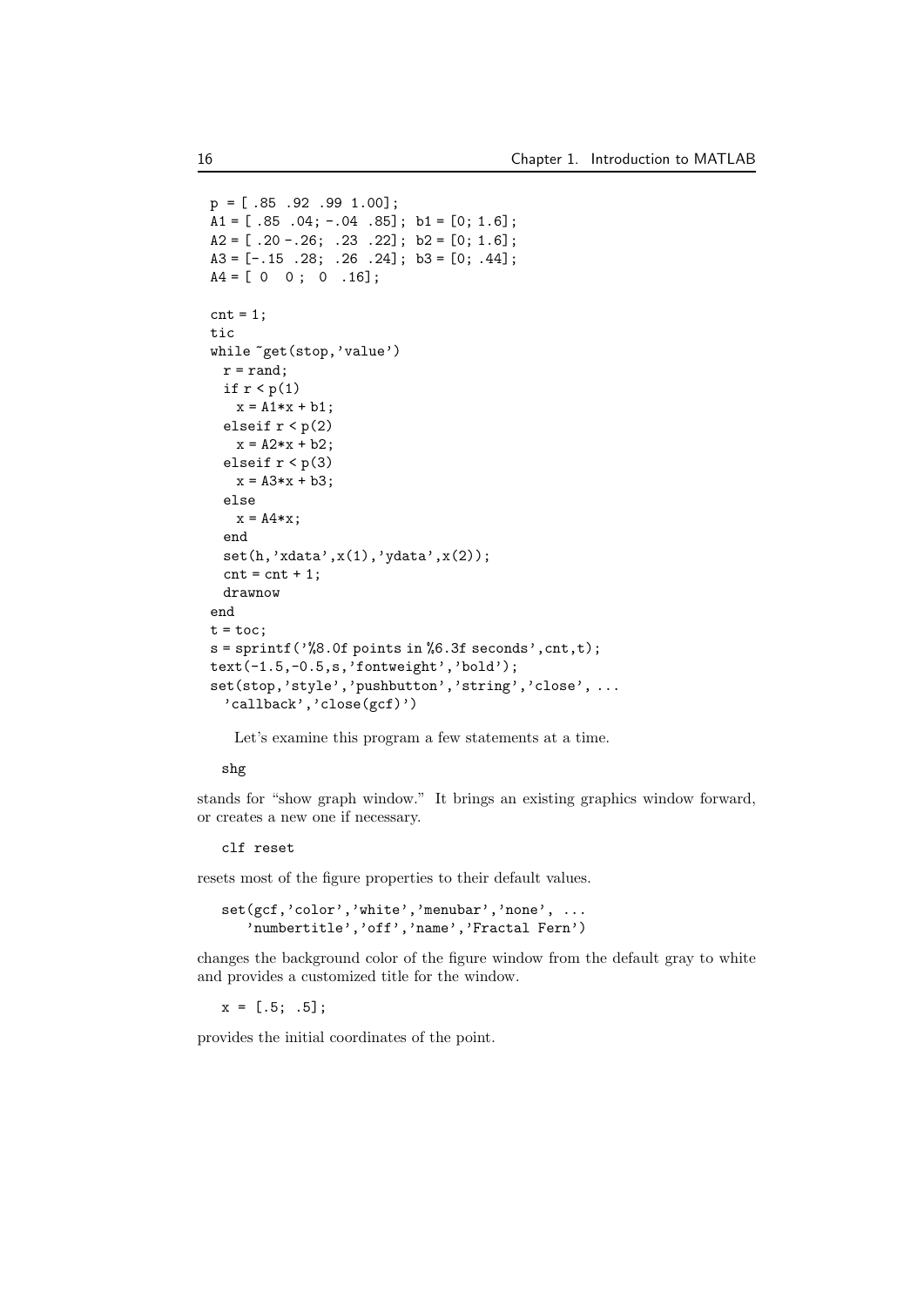$h = plot(x(1), x(2), '.'$ ;

plots a single dot in the plane and saves a *handle*, h, so that we can later modify the properties of the plot.

darkgreen = [0 2/3 0];

defines a color where the red and blue components are zero and the green component is two-thirds of its full intensity.

set(h,'markersize',1,'color',darkgreen,'erasemode','none');

makes the dot referenced by h smaller, changes its color, and specifies that the image of the dot on the screen should not be erased when its coordinates are changed. A record of these old points is kept by the computer's graphics hardware (until the figure is reset), but MATLAB itself does not remember them.

```
axis([-3 3 0 10])
axis off
```
specifies that the plot should cover the region

$$
-3 \le x_1 \le 3, \ \ 0 \le x_2 \le 10,
$$

but that the axes should not be drawn.

```
stop = uicontrol('style','toggle','string','stop', ...
   'background','white');
```
creates a toggle user interface control, labeled 'stop' and colored white, in the default position near the lower left corner of the figure. The handle for the control is saved in the variable stop.

#### drawnow

causes the initial figure, including the initial point, to actually be plotted on the computer screen.

The statement

 $p = [ .85, .92, .99, 1.00];$ 

sets up a vector of probabilities. The statements

 $A1 = [ .85 .04; -.04 .85]; b1 = [0; 1.6];$  $A2 = [ .20 - .26; .23 .22]; b2 = [0; 1.6];$  $A3 = [-.15 \t .28; \t .26 \t .24]; \t b3 = [0; .44];$  $A4 = [ 0 0; 0.16];$ 

define the four affine transformations. The statement

 $cnt = 1$ ;

initializes a counter that keeps track of the number of points plotted. The statement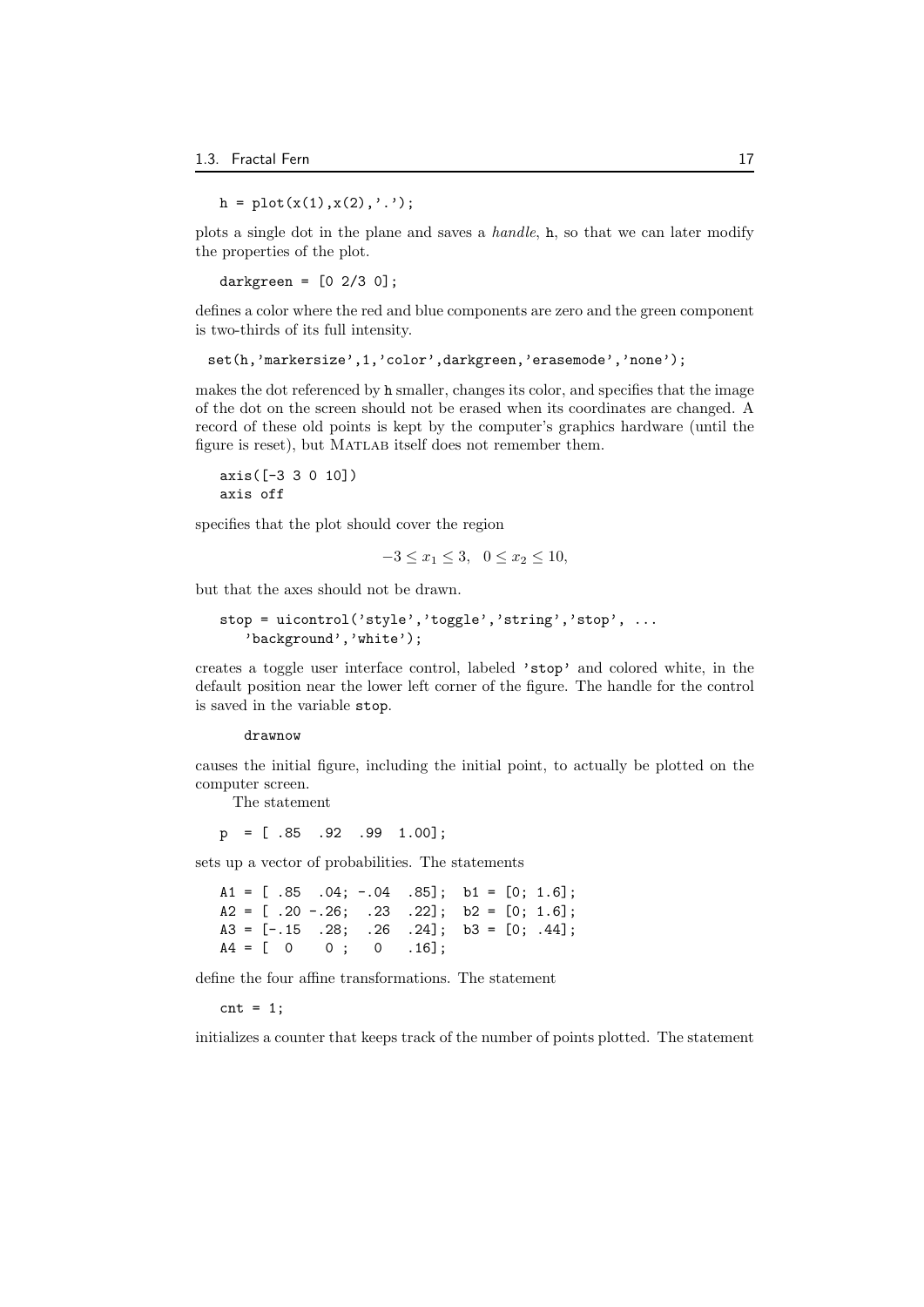tic

initializes a stopwatch timer. The statement

while "get(stop,'value')

begins a while loop that runs as long as the 'value' property of the stop toggle is equal to 0. Clicking the stop toggle changes the value from 0 to 1 and terminates the loop.

 $r = rand;$ 

generates a *pseudorandom* value between 0 and 1. The compound if statement

```
if r < p(1)x = A1*x + b1;
elseif r < p(2)x = A2*x + b2;elseif r < p(3)x = A3*x + b3;else
  x = A4*x;end
```
picks one of the four affine transformations. Because p(1) is 0.85, the first transformation is chosen 85% of the time. The other three transformations are chosen relatively infrequently.

```
set(h,'xdata',x(1),'ydata',x(2));
```
changes the coordinates of the point **h** to the new  $(x_1, x_2)$  and plots this new point. But get(h,'erasemode') is 'none', so the old point also remains on the screen.

 $cnt = cnt + 1;$ 

counts one more point.

drawnow

tells Matlab to take the time to redraw the figure, showing the new point along with all the old ones. Without this command, nothing would be plotted until stop is toggled.

end

matches the while at the beginning of the loop. Finally,

 $t = toc$ ;

reads the timer.

```
s = sprintf(\sqrt[3]{8.0f} points in \sqrt[6]{6.3f} seconds', cnt, t);
text(-1.5,-0.5,s,'fontweight','bold');
```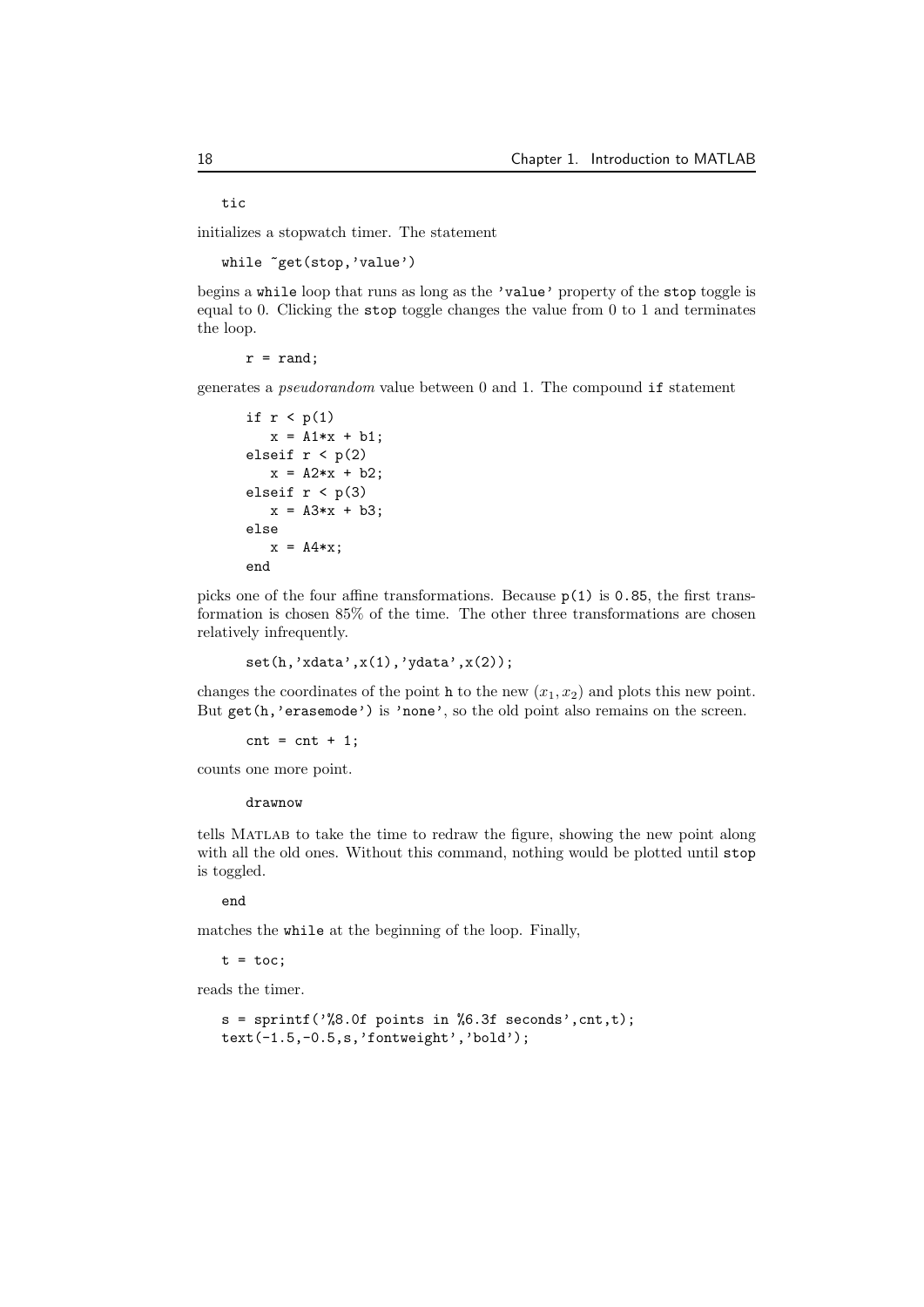displays the elapsed time since tic was called and the final count of the number of points plotted. Finally,

```
set(stop,'style','pushbutton','string','close', ...
   'callback','close(gcf)')
```
changes the control to a push button that closes the window.

### **1.4 Magic Squares**

Matlab stands for *Matrix Laboratory*. Over the years, Matlab has evolved into a general-purpose technical computing environment, but operations involving vectors, matrices, and linear algebra continue to be its most distinguishing feature.

Magic squares provide an interesting set of sample matrices. The command help magic tells us the following:

```
MAGIC(N) is an N-by-N matrix constructed from the integers
1 through N^2 with equal row, column, and diagonal sums.
Produces valid magic squares for all N > 0 except N = 2.
```
Magic squares were known in China over 2,000 years before the birth of Christ. The 3-by-3 magic square is known as *Lo Shu*. Legend has it that Lo Shu was discovered on the shell of a turtle that crawled out of the Lo River in the 23rd century b.c. Lo Shu provides a mathematical basis for *feng shui*, the ancient Chinese philosophy of balance and harmony. Matlab can generate Lo Shu with

 $A = magic(3)$ 

which produces

 $\mathtt A$ 

| = |   |   |                |
|---|---|---|----------------|
|   | 8 | 1 | 6              |
|   | 3 | 5 | 7              |
|   | 4 | 9 | $\overline{2}$ |
|   |   |   |                |

The command

 $sum(A)$ 

sums the elements in each column to produce

15 15 15

The command

 $sum(A')$ 

transposes the matrix, sums the columns of the transpose, and then transposes the results to produce the row sums

- 15 15
- 15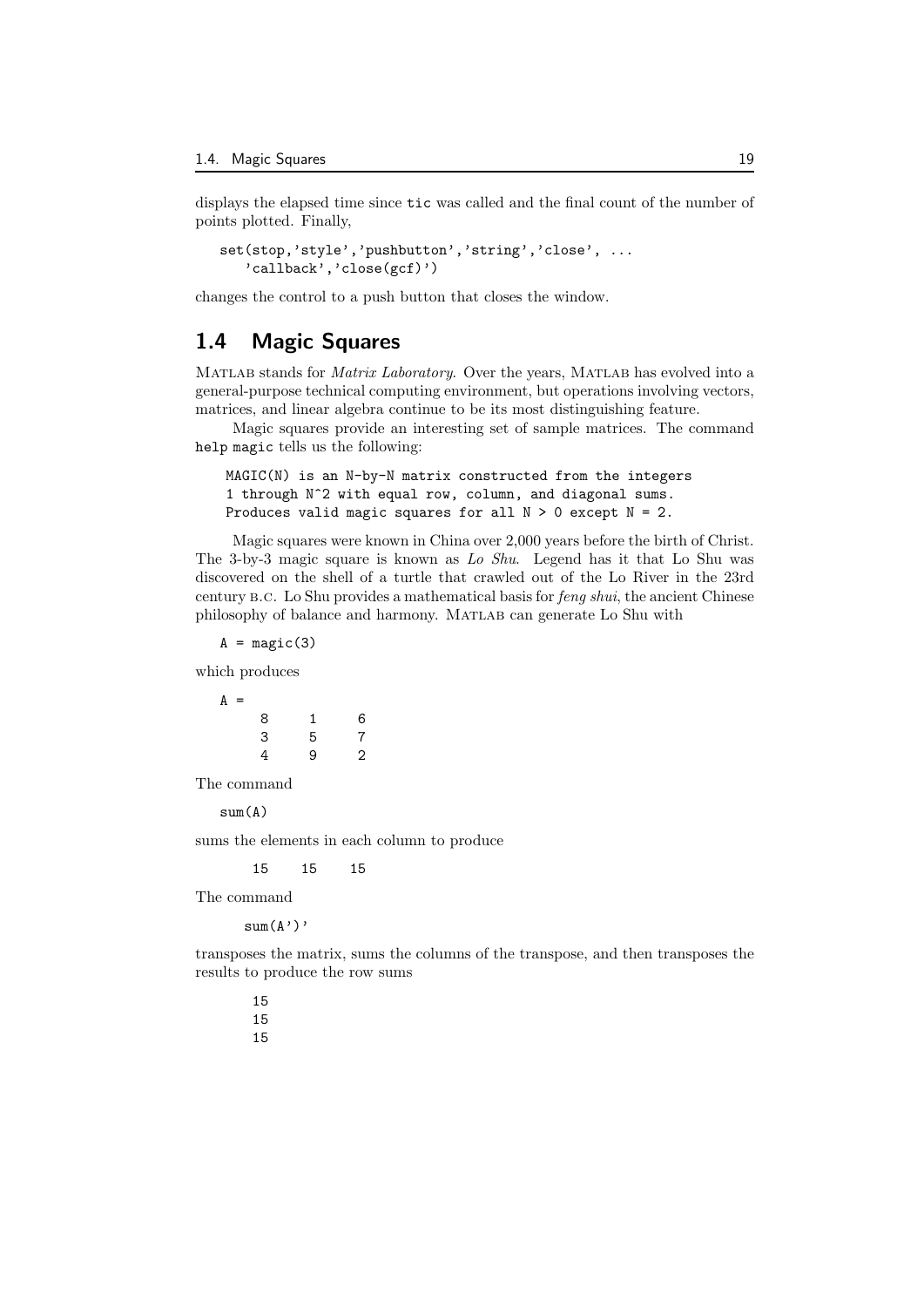The command

sum(diag(A))

sums the main diagonal of A, which runs from upper left to lower right, to produce

15

The opposite diagonal, which runs from upper right to lower left, is less important in linear algebra, so finding its sum is a little trickier. One way to do it makes use of the function that "flips" a matrix "upside-down."

```
sum(diag(flipud(A)))
```
produces

15

This verifies that A has equal row, column, and diagonal sums. Why is the magic sum equal to 15? The command

sum(1:9)

tells us that the sum of the integers from 1 to 9 is 45. If these integers are allocated to 3 columns with equal sums, that sum must be

 $sum(1:9)/3$ 

which is 15.

There are eight possible ways to place a transparency on an overhead projector. Similarly, there are eight magic squares of order three that are rotations and reflections of A. The statements

```
for k = 0:3rot90(A,k)rot90(A', k)end
```
display all eight of them.

| 8                       | 1                | 6              | 8              | 3              | 4              |
|-------------------------|------------------|----------------|----------------|----------------|----------------|
| 3                       | 5                | $\bf 7$        | $\mathbf{1}$   | $\mathbf 5$    | 9              |
| $\overline{4}$          | 9                | $\overline{2}$ | 6              | $\overline{7}$ | $\overline{2}$ |
| 6                       | $\boldsymbol{7}$ | 2              | 4              | 9              | 2              |
| $\mathbf{1}$            | $\mathbf 5$      | 9              | 3              | $\mathbf 5$    | $\overline{7}$ |
| 8                       | 3                | 4              | 8              | $\mathbf{1}$   | 6              |
| $\overline{\mathbf{c}}$ | 9                | 4              | 2              | 7              | 6              |
| $\boldsymbol{7}$        | 5                | 3              | 9              | 5              | $\mathbf{1}$   |
| 6                       | $\mathbf 1$      | 8              | $\overline{4}$ | $\overline{3}$ | 8              |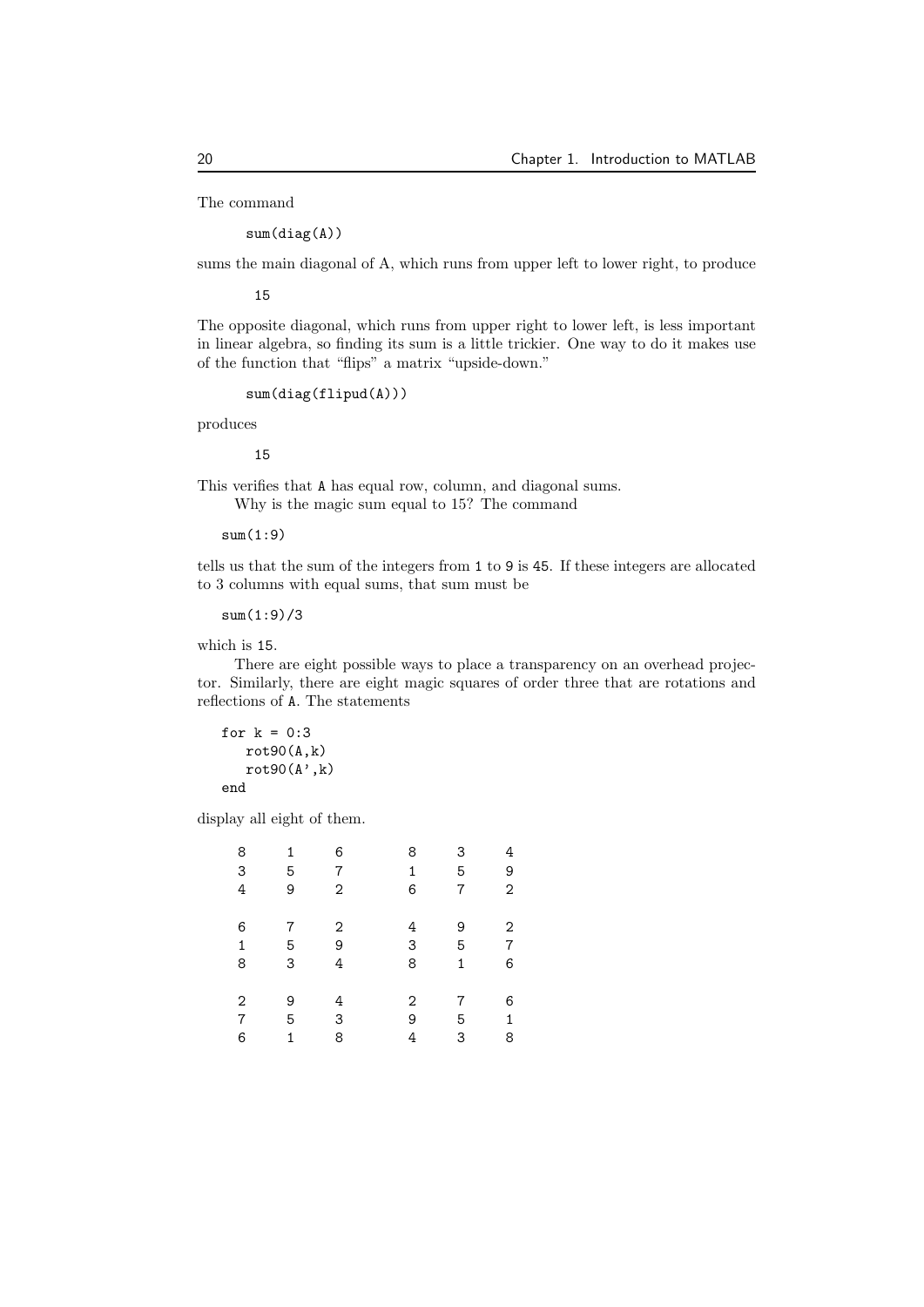| $4 \quad 3 \quad 8$ | $6 \qquad 1 \qquad 8$                                   |  |
|---------------------|---------------------------------------------------------|--|
|                     | 9 5 1 7 5 3                                             |  |
|                     | $2 \qquad 7 \qquad 6 \qquad \qquad 2 \qquad 9 \qquad 4$ |  |

These are all the magic squares of order three.

Now for some linear algebra. The determinant of our magic square,

det(A)

is

-360

The inverse,

```
X = inv(A)
```
is

| $X =$     |           |           |
|-----------|-----------|-----------|
| 0.1472    | $-0.1444$ | 0.0639    |
| $-0.0611$ | 0.0222    | 0.1056    |
| $-0.0194$ | 0.1889    | $-0.1028$ |
|           |           |           |

The inverse looks better if it is displayed with a rational format.

format rat X

shows that the elements of  $X$  are fractions with  $\det(A)$  in the denominator.

| $X =$     |          |           |
|-----------|----------|-----------|
| 53/360    | $-13/90$ | 23/360    |
| $-11/180$ | 1/45     | 19/180    |
| $-7/360$  | 17/90    | $-37/360$ |

The statement

format short

restores the output format to its default.

Three other important quantities in computational linear algebra are *matrix norms*, *eigenvalues*, and *singular values*. The statements

 $r = norm(A)$  $e = eig(A)$  $s = svd(A)$ 

produce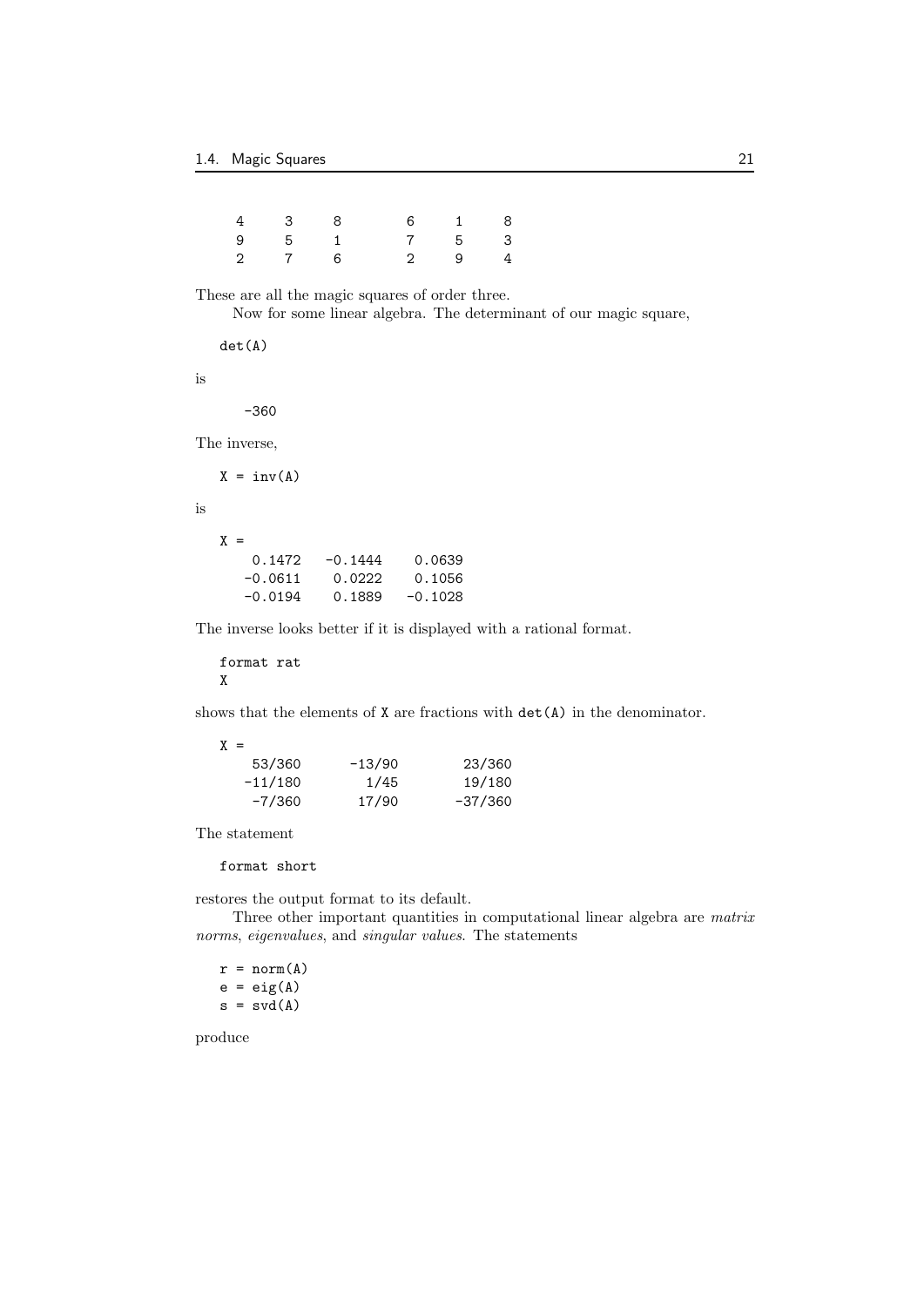```
r =
    15
e =15.0000
    4.8990
   -4.8990
s =15.0000
    6.9282
    3.4641
```
The magic sum occurs in all three because the vector of all ones is an eigenvector and is also a left and right singular vector.

So far, all the computations in this section have been done using floating-point arithmetic. This is the arithmetic used for almost all scientific and engineering computation, especially for large matrices. But for a 3-by-3 matrix, it is easy to repeat the computations using symbolic arithmetic and the Symbolic Toolbox. The statement

 $A = sym(A)$ 

changes the internal representation of A to a symbolic form that is displayed as

```
A =[ 8, 1, 6]
[ 3, 5, 7]
[ 4, 9, 2]
```
Now commands like

 $sum(A)$ ,  $sum(A')$ ,  $det(A)$ ,  $inv(A)$ ,  $eig(A)$ ,  $svd(A)$ 

produce symbolic results. In particular, the eigenvalue problem for this matrix can be solved exactly, and

e =  $[$  15]  $[2*6^(1/2)]$  $[-2*6^(1/2)]$ 

A 4-by-4 magic square is one of several mathematical objects on display in *Melancolia*, a Renaissance etching by Albrecht Dürer. An electronic copy of the etching is available in a MATLAB data file.

load durer whos

produces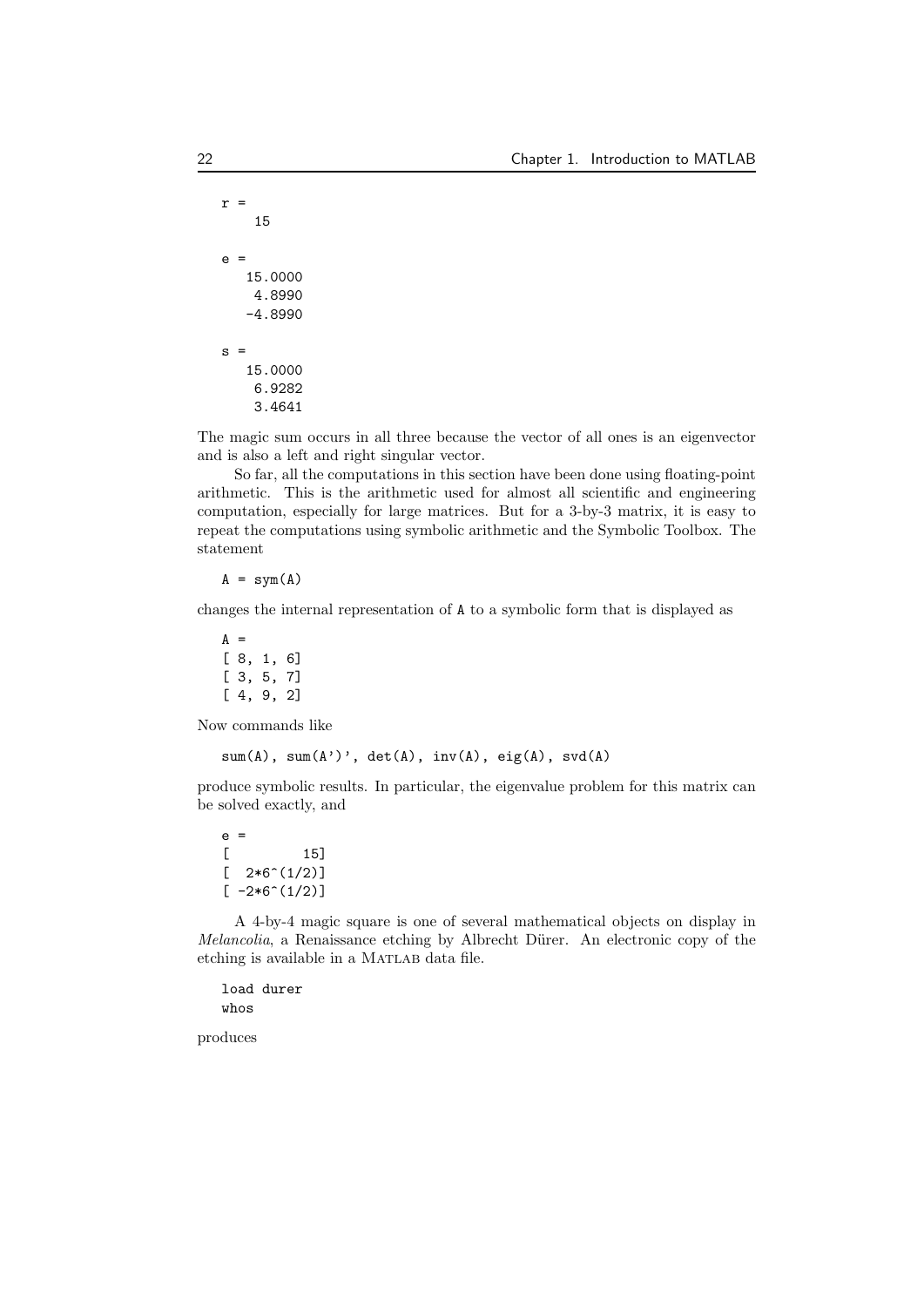| X       | 648x509 | 2638656 double array |
|---------|---------|----------------------|
| caption | 2x28    | 112 char array       |
| map     | 128x3   | 3072 double array    |

The elements of the matrix X are indices into the gray-scale color map named map. The image is displayed with

image(X) colormap(map) axis image

Click the magnifying glass with a " $+$ " in the toolbar and use the mouse to zoom in on the magic square in the upper right-hand corner. The scanning resolution becomes evident as you zoom in. The commands

load detail image(X) colormap(map) axis image

display a higher resolution scan of the area around the magic square.

```
The command
```
 $A = magic(4)$ 

produces a 4-by-4 magic square.

 $A =$ 16 2 3 13 5 11 10 8 9 7 6 12 4 14 15 1

The commands

sum(A), sum(A'), sum(diag(A)), sum(diag(flipud(A)))

yield enough 34's to verify that A is indeed a magic square.

The 4-by-4 magic square generated by MATLAB is not the same as Dürer's magic square. We need to interchange the second and third columns.

 $A = A(:,[1 3 2 4])$ 

changes A to

| $=$ |    |    |    |
|-----|----|----|----|
| 16  | 3  | 2  | 13 |
| 5   | 10 | 11 | 8  |
| 9   | 6  | 7  | 12 |
| 4   | 15 | 14 | 1  |
|     |    |    |    |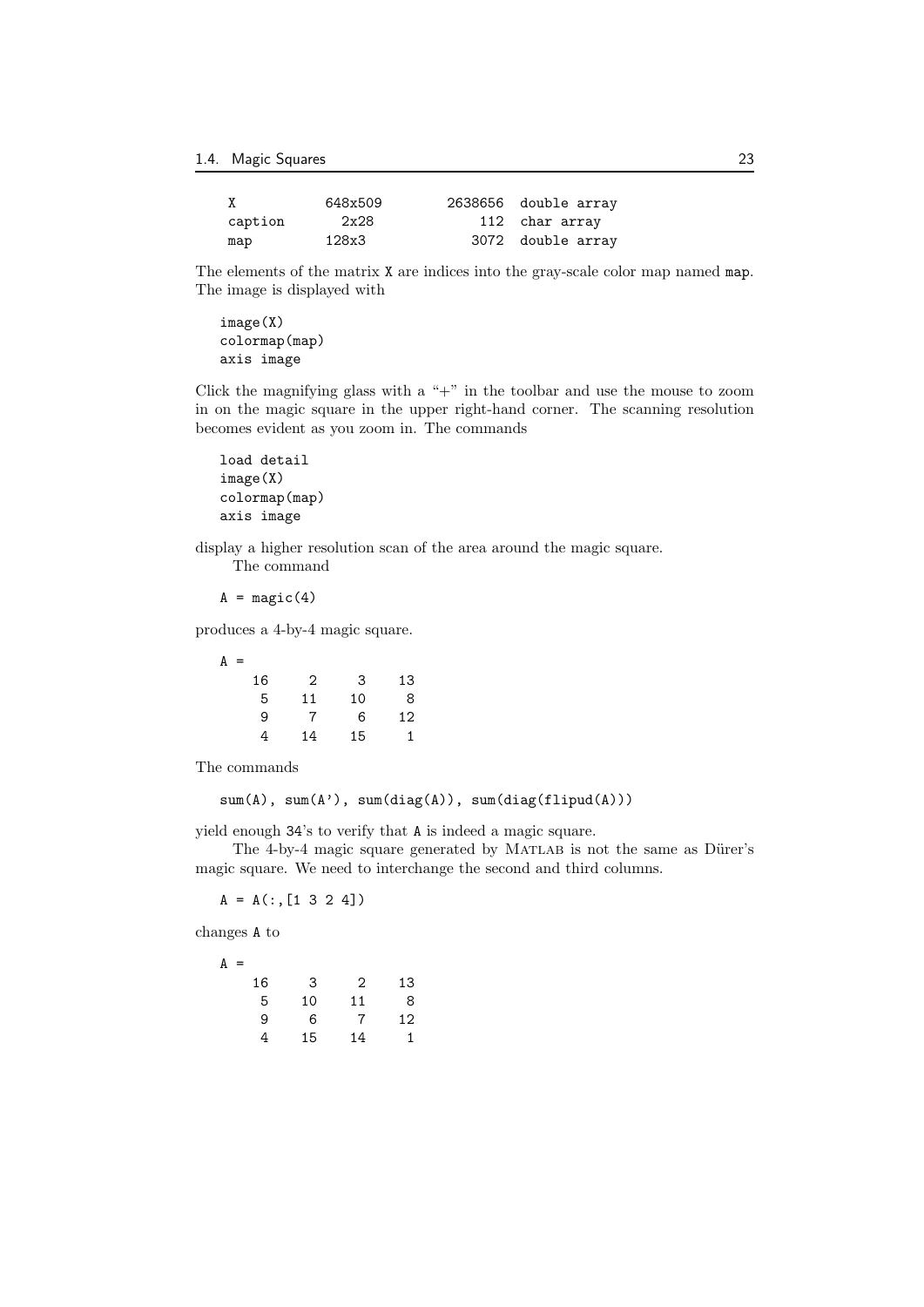Interchanging columns does not change the column sums or the row sums. It usually changes the diagonal sums, but in this case both diagonal sums are still 34. So now our magic square matches the one in Dürer's etching. Dürer probably chose this particular 4-by-4 square because the date he did the work, 1514, occurs in the middle of the bottom row.

We have seen two different 4-by-4 magic squares. It turns out that there are 880 different magic squares of order 4 and 275305224 different magic squares of order 5. Determining the number of different magic squares of order 6 or larger is an unsolved mathematical problem.

The determinant of our 4-by-4 magic square,  $det(A)$ , is 0. If we try to compute its inverse

inv(A)

we get

```
Warning: Matrix is close to singular or badly scaled.
        Results may be inaccurate. RCOND = 1.306145e-17.
```
So some magic squares represent singular matrices. Which ones? The *rank* of a square matrix is the number of linearly independent rows or columns. An *n*-by-*n* matrix is singular if and only if its rank is less than *n*.

The statements

```
for n = 1:24, r(n) = rank(magic(n)); end
[(1:24)' r']
```
produce a table of order versus rank.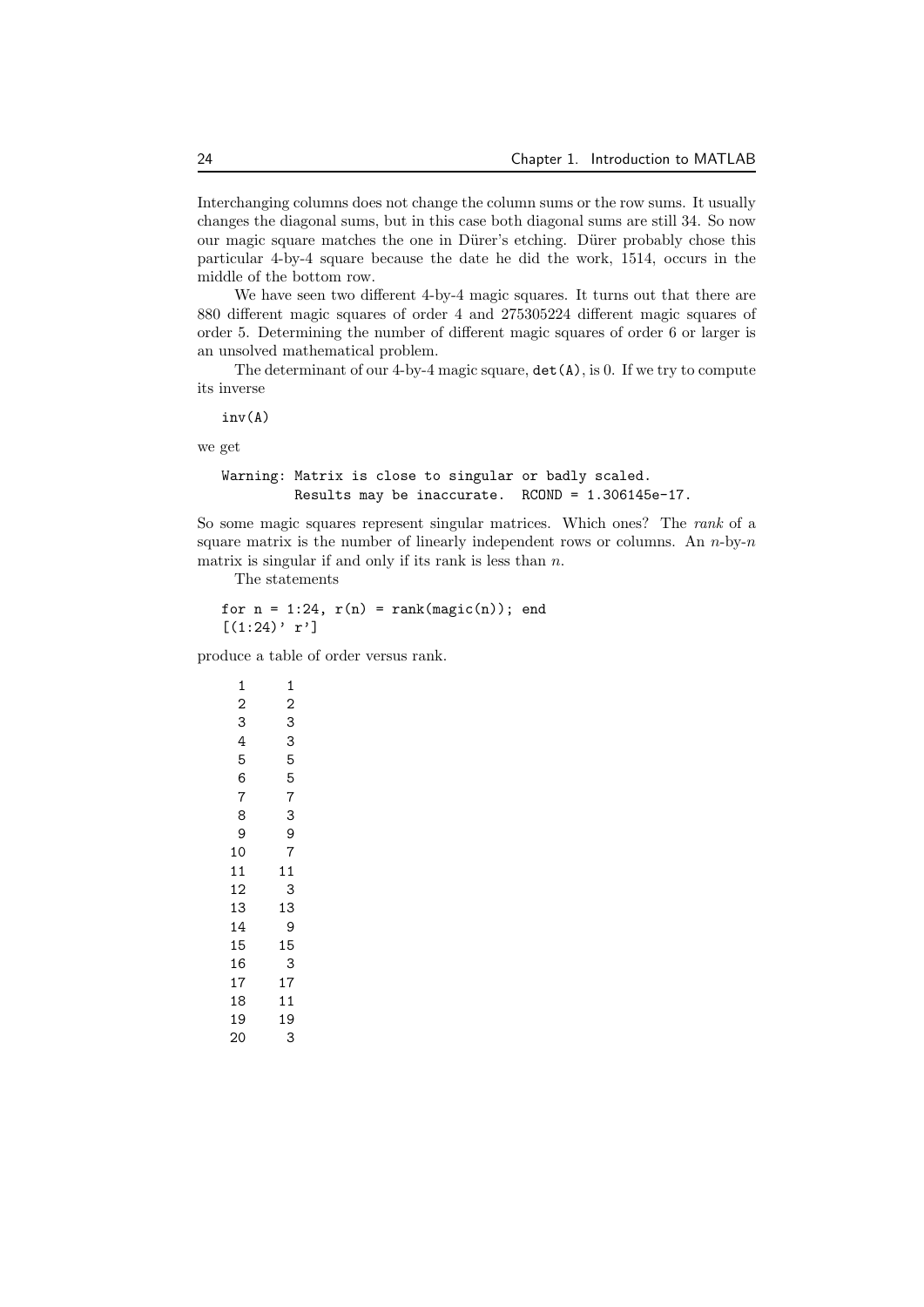| 21 | 21 |
|----|----|
| 22 | 13 |
| 23 | 23 |
| 24 | З  |

Look carefully at this table. Ignore  $n = 2$  because magic(2) is not really a magic square. What patterns do you see? A bar graph makes the patterns easier to see.

 $bar(r)$ title('Rank of magic squares')

produces Figure 1.4.



**Figure 1.4.** *Rank of magic squares.*

The rank considerations show that there are three different kinds of magic squares: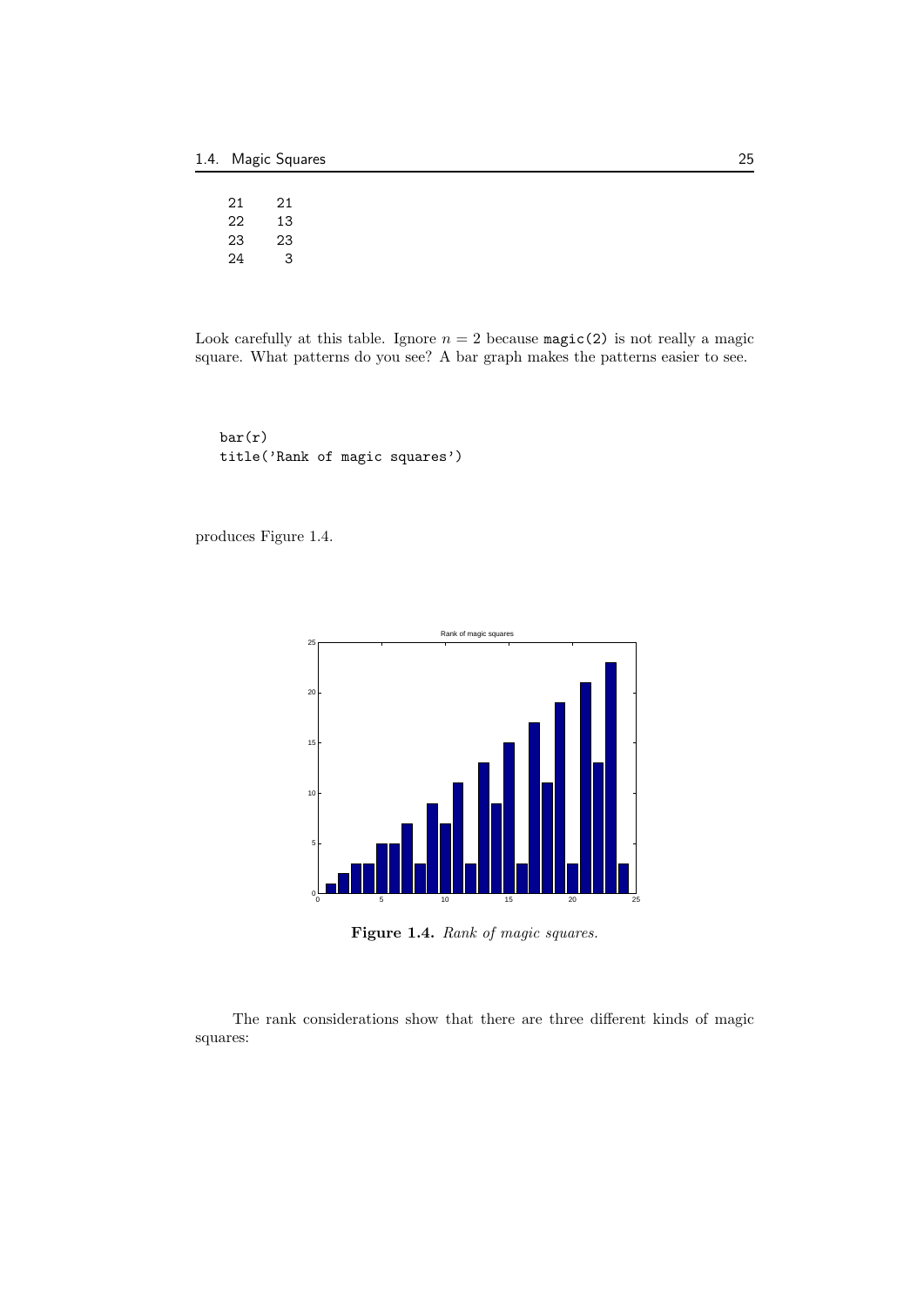- *• Odd* order: *n* is odd.
- *• Singly even* order: *n* is a multiple of 2, but not 4.
- *• Doubly even* order: *n* is a multiple of 4.

Odd-ordered magic squares,  $n = 3, 5, 7, \ldots$ , have full rank *n*. They are nonsingular and have inverses. Doubly even magic squares,  $n = 4, 8, 12, \ldots$ , have rank three no matter how large *n* is. They might be called *very singular*. Singly even magic squares,  $n = 6, 10, 14, \ldots$ , have rank  $n/2 + 2$ . They are also singular, but have fewer row and column dependencies than the doubly even squares.

If you have Matlab Version 6 or later, you can look at the M-file that generates magic squares with

edit magic.m

or

```
type magic.m
```
You will see the three different cases in the code.

The different kinds of magic squares also produce different three-dimensional surface plots. Try the following for various values of n.

```
surf(magic(n))
axis off
set(gcf,'doublebuffer','on')
cameratoolbar
```
Double buffering prevents flicker when you use the various camera tools to move the viewpoint.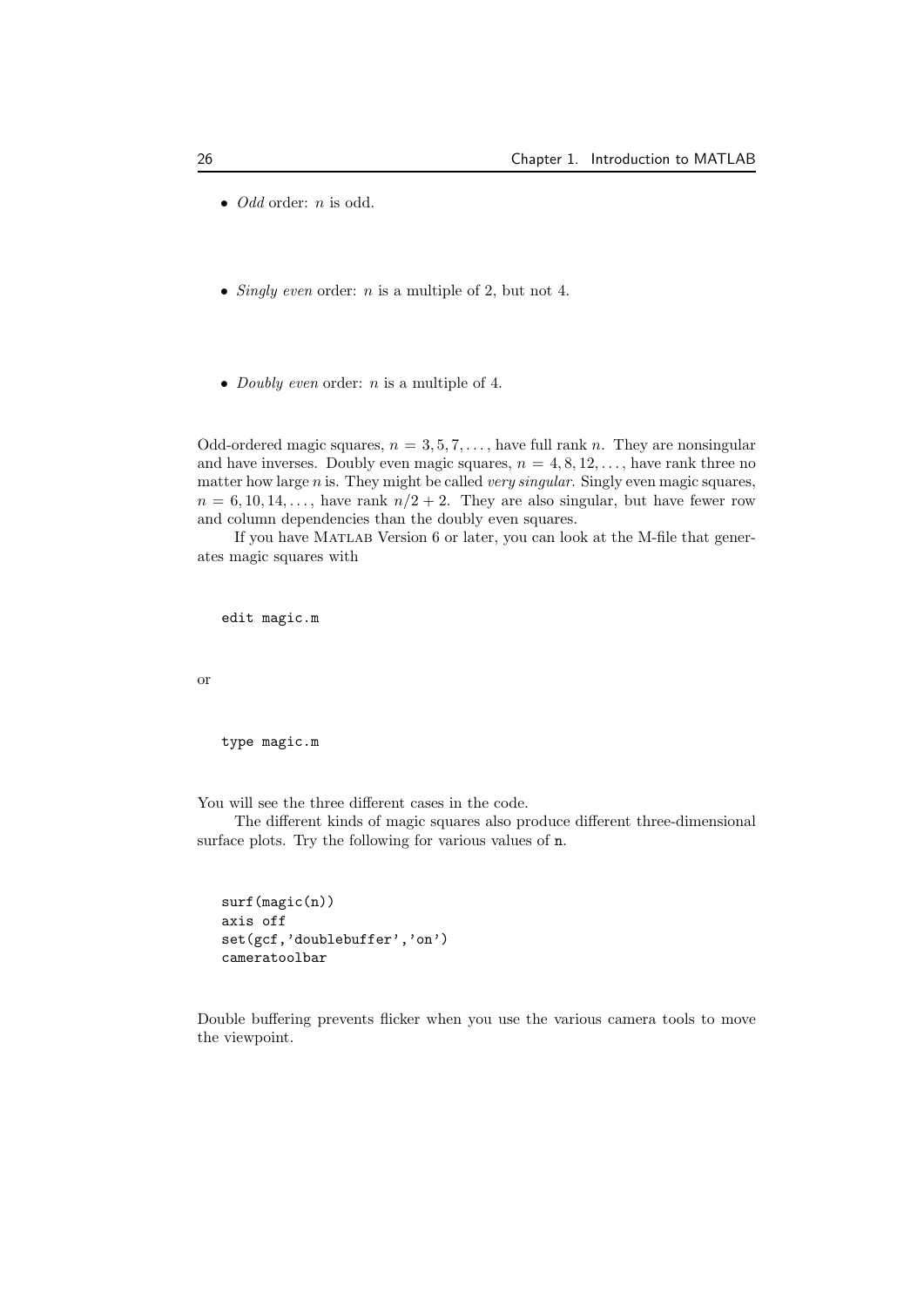The following code produces Figure 1.5.

```
for n = 8:11subplot(2,2,n-7)
  surf(magic(n))
   title(num2str(n))
   axis off
  view(30,45)
  axis tight
end
```


**Figure 1.5.** *Surface plots of magic squares.*

## **1.5 Cryptography**

This section uses a cryptography example to show how Matlab deals with text and character strings. The cryptographic technique, which is known as a *Hill cipher*, involves arithmetic in a *finite field*.

Almost all modern computers use the ASCII character set to store basic text. ASCII stands for *American Standard Code for Information Interchange*. The character set uses 7 of the 8 bits in a byte to encode 128 characters. The first 32 characters are nonprinting control characters, such as tab, backspace, and end-ofline. The 128th character is another nonprinting character that corresponds to the Delete key on your keyboard. In between these control characters are 95 printable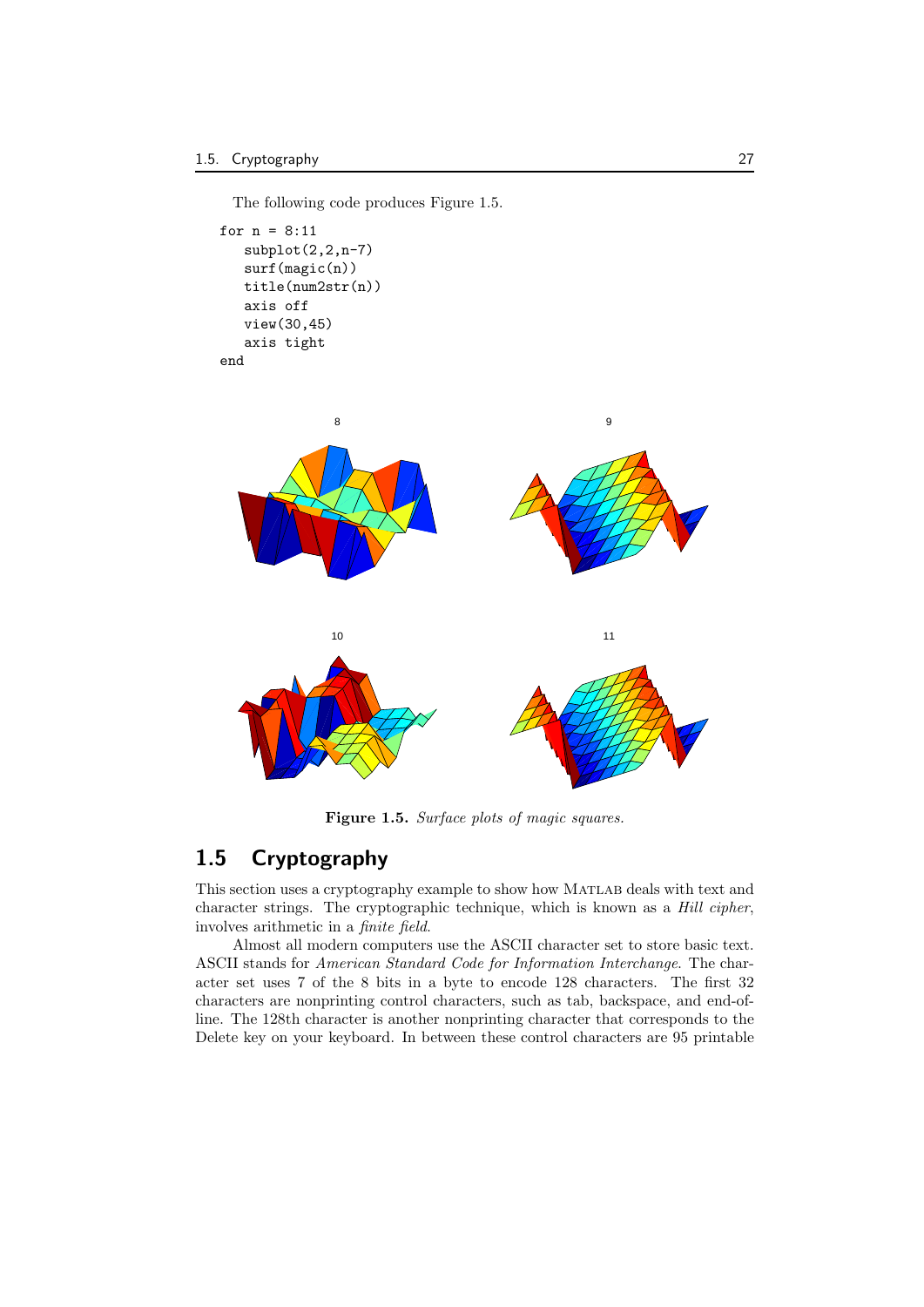characters, including a space, 10 digits, 26 lowercase letters, 26 uppercase letters, and 32 punctuation marks.

MATLAB can easily display all the printable characters in the order determined by their ASCII encoding. Start with

 $x =$  reshape(32:127,32,3)'

This produces a 3-by-32 matrix.

| $x =$ |                    |  |  |  |
|-------|--------------------|--|--|--|
|       | 32 33 34  61 62 63 |  |  |  |
|       | 64 65 66  93 94 95 |  |  |  |
|       | 97 98  125 126 127 |  |  |  |

The char function converts numbers to characters. The statement

 $c = char(x)$ 

produces

 $c =$ !"#\$%&'()\*+,-./0123456789:;<=>? @ABCDEFGHIJKLMNOPQRSTUVWXYZ[\]^\_ 'abcdefghijklmnopqrstuvwxyz{|}~

We have cheated a little bit because the last element of x is 127, which corresponds to the nonprinting delete character, and we have not shown the last character in c. You can try this on your computer and see what is actually displayed.

The first character in c is blank, indicating that

 $char(32)$ 

is the same as

, ,

The last printable character in c is the *tilde*, indicating that

char(126)

is the same as

 $, \sim$ 

The characters representing digits are in the first line of c. In fact,

 $d = char(48:57)$ 

displays a 10-character string

 $d =$ 0123456789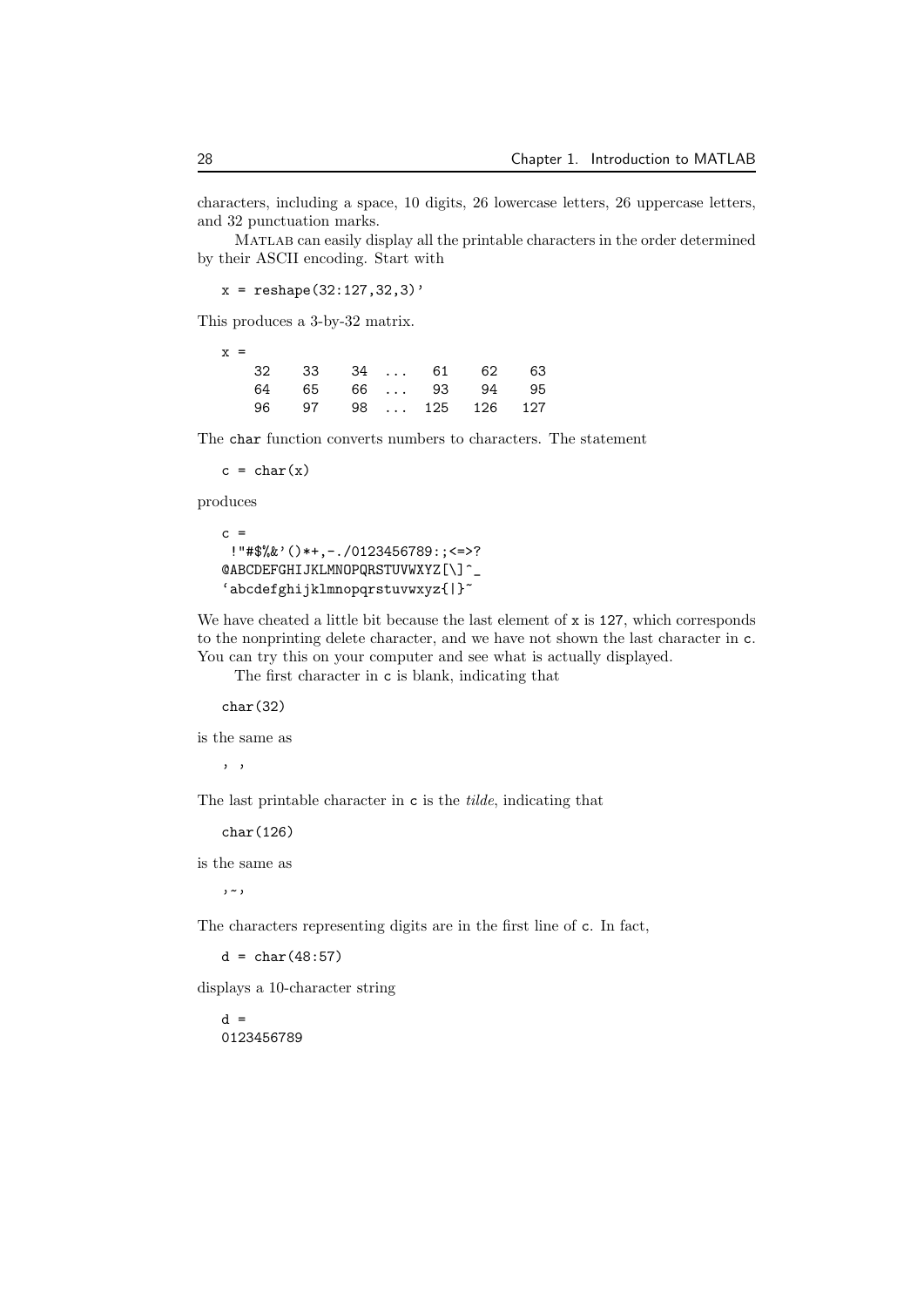This string can be converted to the corresponding numerical values with double or real. The statement

 $double(d) - '0'$ 

produces

| 0 1 2 3 4 5 6 7 8 9 |  |  |  |  |  |  |  |  |  |  |
|---------------------|--|--|--|--|--|--|--|--|--|--|
|---------------------|--|--|--|--|--|--|--|--|--|--|

Comparing the second and third lines of c, we see that the ASCII encoding of the lowercase letters is obtained by adding 32 to the ASCII encoding of the uppercase letters. Understanding this encoding allows us to use vector and matrix operations in Matlab to manipulate text.

The ASCII standard is often extended to make use of all eight bits in a byte, but the characters that are displayed depend on the computer and operating system you are using, the font you have chosen, and even the country you live in. Try

```
char(reshape(160:255,32,3)')
```
and see what happens on your machine.

Our encryption technique involves *modular arithmetic*. All the quantities involved are integers and the result of any arithmetic operation is reduced by taking the remainder or *modulus* with respect to a prime number *p*. The functions rem(x,y) and mod(x,y) both compute the remainder if x is divided by y. They produce the same result if x and y have the same sign; the result also has that sign. But if x and y have opposite signs, then  $\text{rem}(x,y)$  has the same sign as x, while  $mod(x, y)$  has the same sign as y. Here is a table:

 $x = [37 -37 37 -37]'$ ;  $y = [10 10 -10 -10]$ ;  $r = [x \ y \ \text{rem}(x,y) \ \text{mod}(x,y)]$ 

produces

| 37    | 10    | 7  | 7  |
|-------|-------|----|----|
| $-37$ | 10    | -7 | 3  |
| 37    | $-10$ | 7  | -3 |
| -37   | $-10$ | -7 | -7 |

We have chosen to encrypt text that uses the entire ASCII character set, not just the letters. There are 95 such characters. The next larger prime number is  $p = 97$ , so we represent the *p* characters by the integers  $0:p-1$  and do arithmetic mod *p*.

The characters are encoded two at a time. Each pair of characters is represented by a 2-vector, *x*. For example, suppose the text contains the pair of letters 'TV'. The ASCII values for this pair of letters are 84 and 86. Subtracting 32 to make the representation start at 0 produces the column vector

$$
x = \begin{pmatrix} 52 \\ 54 \end{pmatrix}.
$$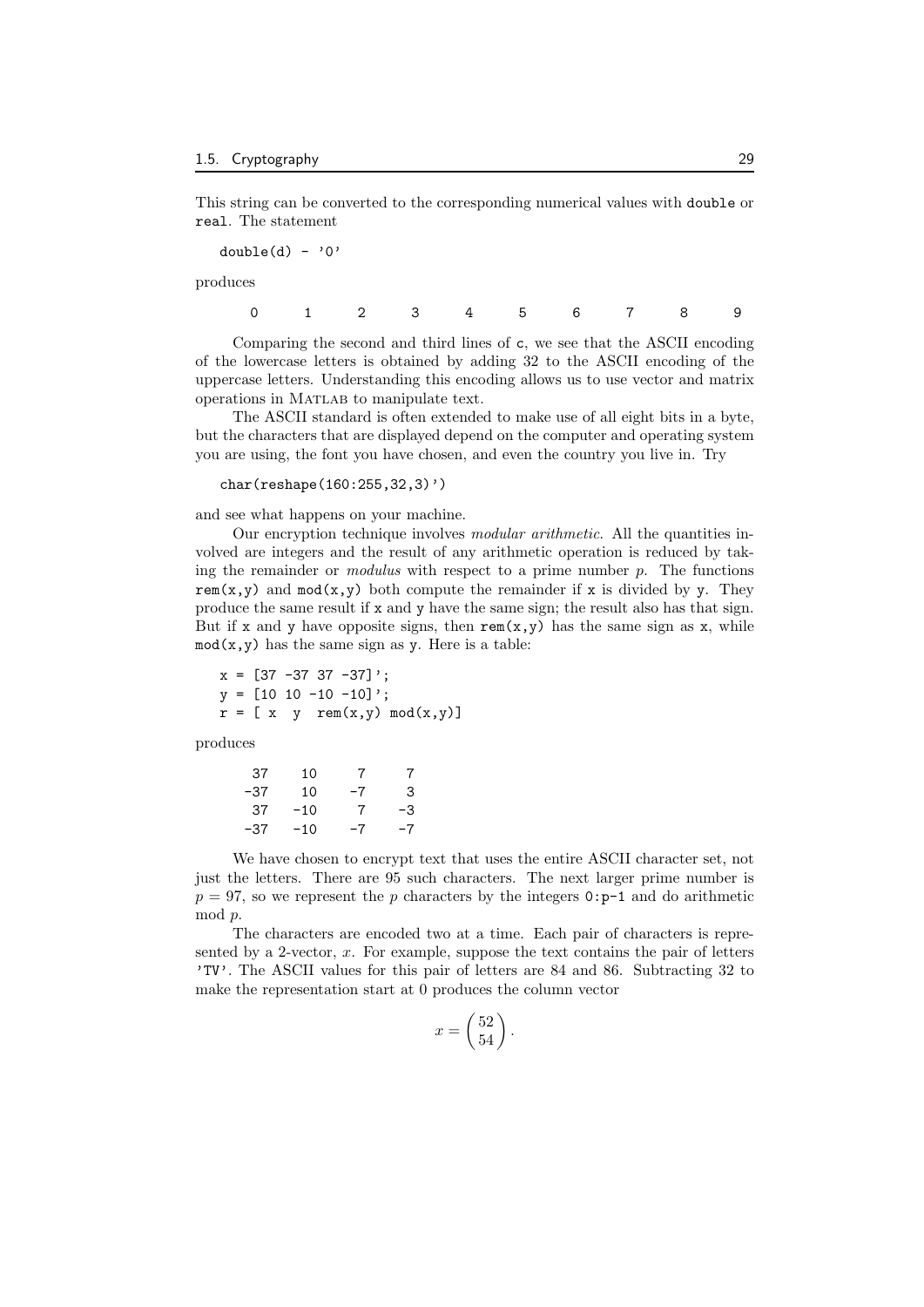The encryption is done with a 2-by-2 matrix-vector multiplication over the integers mod *p*. The symbol  $\equiv$  is used to indicate that two integers have the same remainder, modulo the specified prime:

$$
y \equiv Ax, \text{ mod } p,
$$

where *A* is the matrix

$$
A = \begin{pmatrix} 71 & 2 \\ 2 & 26 \end{pmatrix}.
$$

For our example, the product *Ax* is

$$
Ax = \begin{pmatrix} 3800 \\ 1508 \end{pmatrix}.
$$

If this is reduced mod *p*, the result is

$$
y = \begin{pmatrix} 17 \\ 53 \end{pmatrix}.
$$

Converting this back to characters by adding 32 produces '1U'.

Now comes the interesting part. Over the integers modulo *p*, the matrix *A* is its own inverse. If

$$
y \equiv Ax, \bmod p,
$$

then

$$
x \equiv Ay, \text{ mod } p.
$$

In other words, in arithmetic mod  $p$ ,  $A<sup>2</sup>$  is the identity matrix. You can check this with MATLAB.

p = 97; A = [71 2; 2 26]  $I = mod(A^2,p)$ 

produces

This means that the encryption process is its own inverse. The same function can be used to both encrypt and decrypt a message.

The M-file crypto.m begins with a preamble.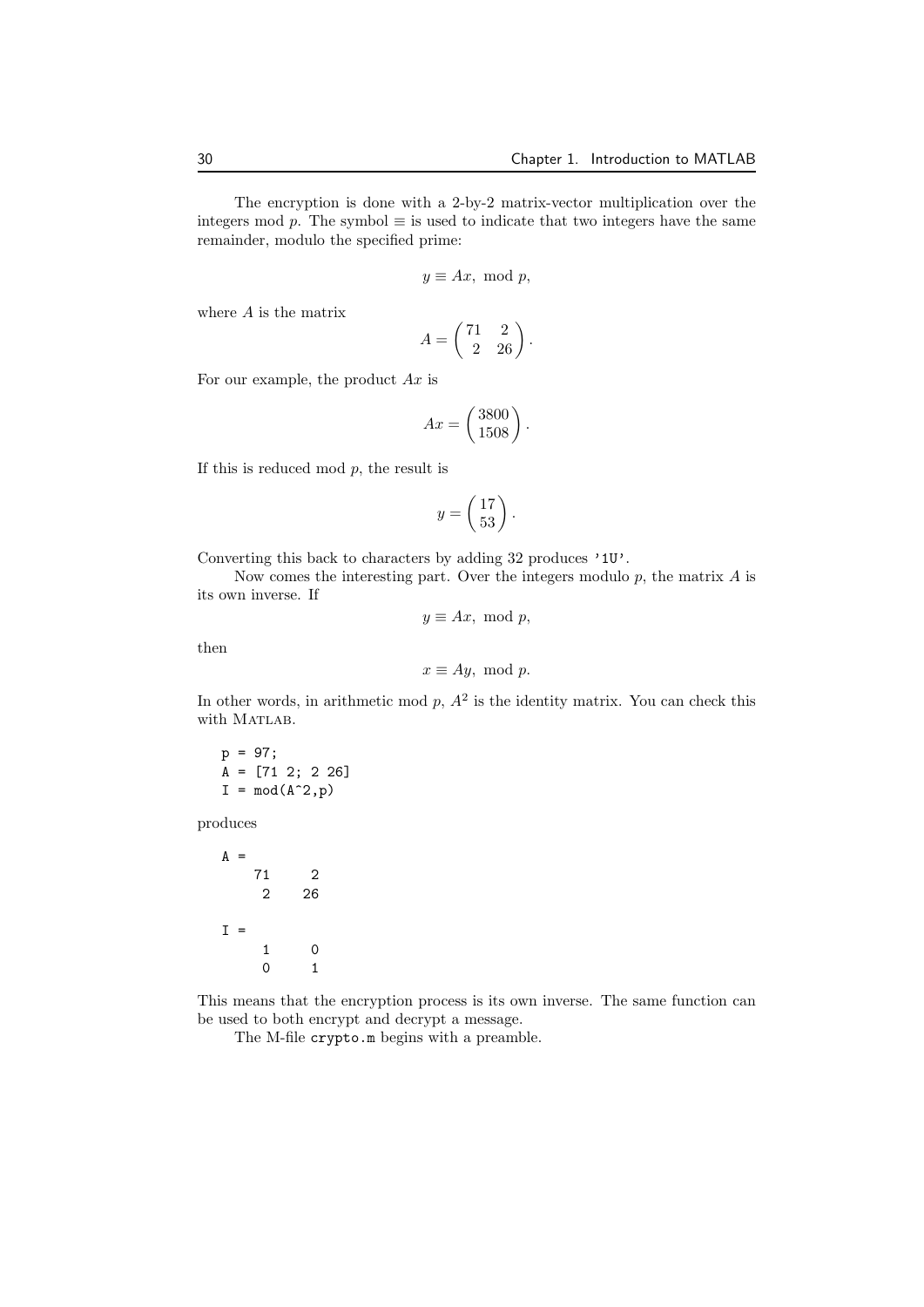```
function y = \text{crypto}(x)% CRYPTO Cryptography example.
% y = crypto(x) converts an ASCII text string into another
% coded string. The function is its own inverse, so
% crypto(crypto(x)) gives x back.
% See also: ENCRYPT.
```
A comment precedes the statement that assigns the prime *p*.

```
% Use a two-character Hill cipher with arithmetic
% modulo 97, a prime.
p = 97;
```
Choose two characters above ASCII 128 to expand the size of the character set from 95 to 97.

 $c1 = char(169);$  $c2 = char(174)$ ;  $x(x == c1) = 127;$  $x(x == c2) = 128;$ 

The conversion from characters to numerical values is done by

```
x = mod(real(x-32),p);
```
Prepare for the matrix-vector product by forming a matrix with two rows and lots of columns.

 $n = 2*floor(length(x)/2);$  $X = \text{reshape}(x(1:n), 2, n/2);$ 

All this preparation has been so that we can do the actual finite field arithmetic quickly and easily.

```
% Encode with matrix multiplication modulo p.
A = [71 2; 2 26];Y = mod(A*X, p);
```
Reshape into a single row.

 $y =$  reshape $(Y, 1, n)$ ;

If length(x) is odd, encode the last character

```
if length(x) > ny(n+1) = mod((p-1)*x(n+1),p);end
```
Finally, convert the numbers back to characters.

 $y = char(y+32);$  $y(y==127) = c1;$  $y(y==128) = c2;$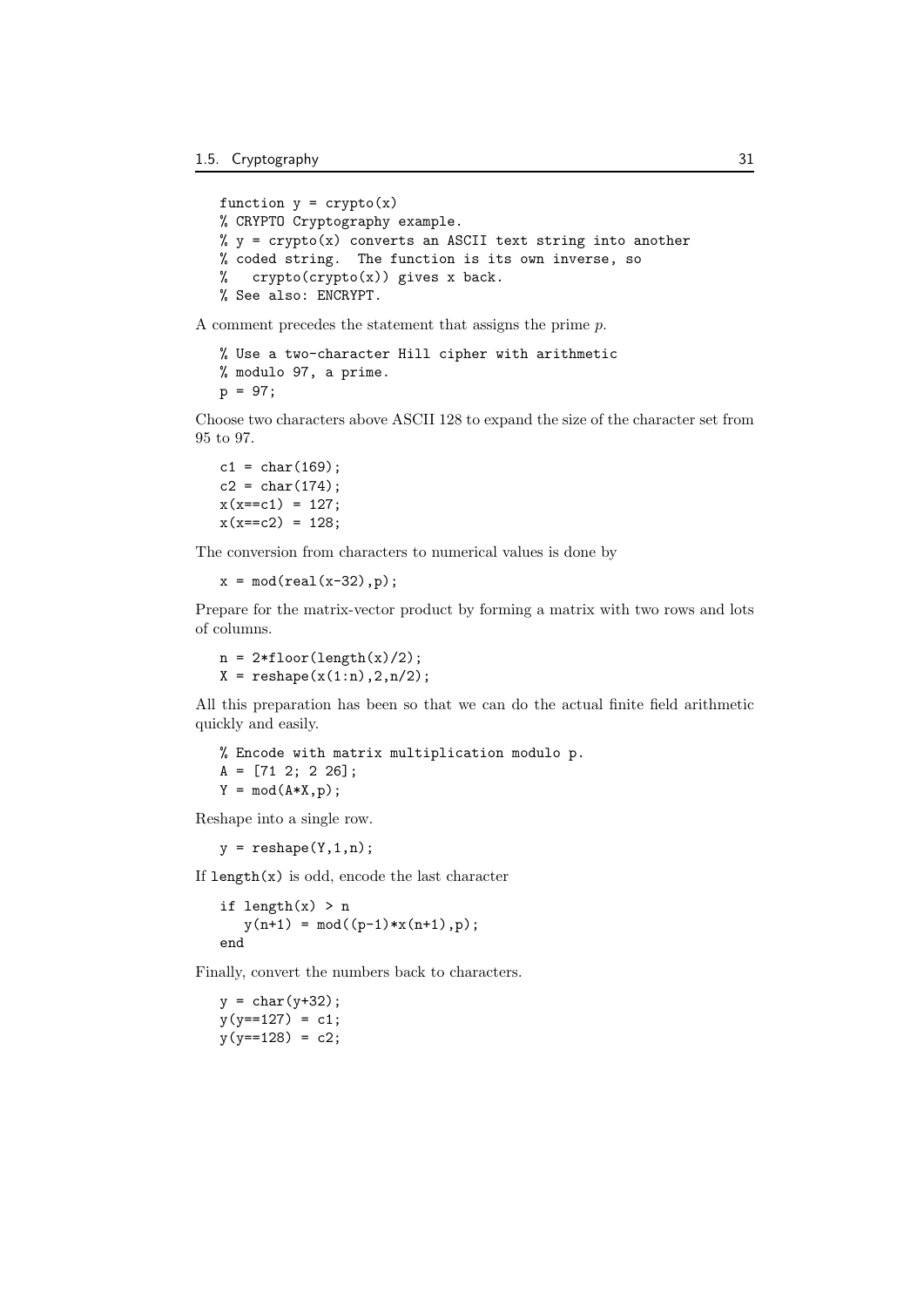Let's follow the computation of  $y =$  crypto('Hello world'). We begin with a character string.

 $x = 'Hello world'$ 

This is converted to an integer vector.

| $x =$ |  |  |                                 |  |  |  |
|-------|--|--|---------------------------------|--|--|--|
|       |  |  | 40 69 76 76 79 0 87 79 82 76 68 |  |  |  |

 $length(x)$  is odd, so the reshaping temporarily ignores the last element

| $X =$ |  |                |  |
|-------|--|----------------|--|
|       |  | 40 76 79 87 82 |  |
|       |  | 69 76 0 79 76  |  |

A conventional matrix-vector multiplication A\*X produces an intermediate matrix.

| 2978 | 5548 | 5609 | 6335 | 5974 |
|------|------|------|------|------|
| 1874 | 2128 | 158  | 2228 | 2140 |

Then the  $mod($ ., p) operation produces

 $Y =$ 68 19 80 30 57 31 91 61 94 6

This is rearranged to a row vector.

 $y =$ 68 31 19 91 80 61 30 94 57 6

Now the last element of x is encoded by itself and attached to the end of y.

 $y =$ 68 31 19 91 80 61 30 94 57 6 29

Finally, y is converted back to a character string to produce the encrypted result.

 $y =$ d?3{p]>~Y&=

If we now compute  $\text{crypto}(y)$ , we get back our original 'Hello world'.

# **1.6 The 3***n***+1 Sequence**

This section describes a famous unsolved problem in number theory. Start with any positive integer *n*. Repeat the following steps:

- If  $n = 1$ , stop.
- *•* If *n* is even, replace it with *n/*2.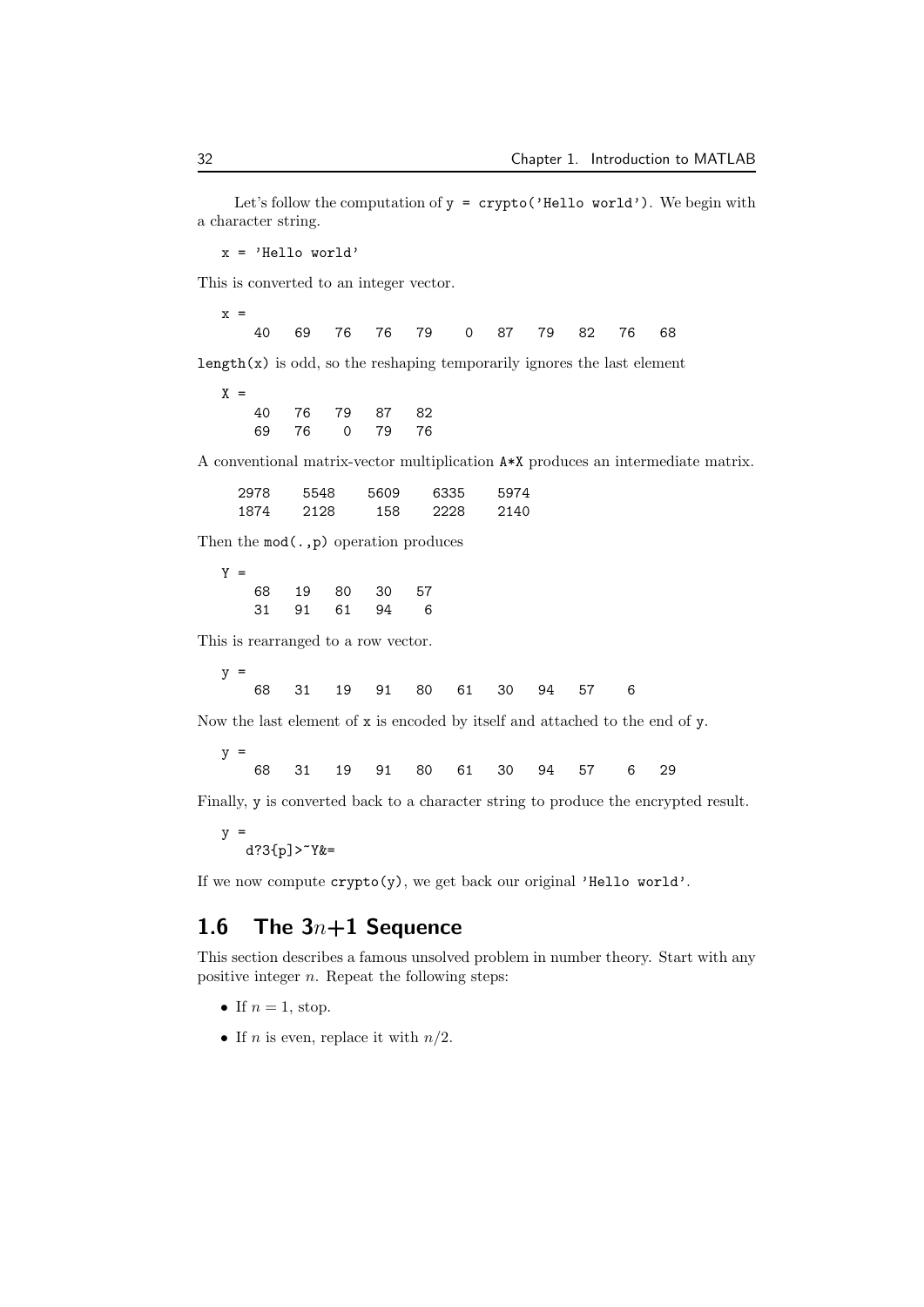• If *n* is odd, replace it with  $3n + 1$ .

For example, starting with  $n = 7$  produces

7*,* 22*,* 11*,* 34*,* 17*,* 52*,* 26*,* 13*,* 40*,* 20*,* 10*,* 5*,* 16*,* 8*,* 4*,* 2*,* 1*.*

The sequence terminates after 17 steps. Note that whenever *n* reaches a power of 2, the sequence terminates in  $\log_2 n$  more steps.

The unanswered question is, does the process *always* terminate? Or is there some starting value that causes the process to go on forever, either because the numbers get larger and larger, or because some periodic cycle is generated?

This problem is known as the  $3n + 1$  problem. It has been studied by many eminent mathematicians, including Collatz, Ulam, and Kakatani, and is discussed in a survey paper by Jeffrey Lagarias [5].

The following Matlab code fragment generates the sequence starting with any specified n.

```
y = n;
while n > 1if rem(n, 2) == 0n = n/2;else
      n = 3*n+1:
   end
   y = [y n];end
```
We don't know ahead of time how long the resulting vector y is going to be. But the statement

 $y = [y n];$ 

automatically increases length(y) each time it is executed.

In principle, the unsolved mathematical problem is, Can this code fragment run forever? In actual fact, floating-point roundoff error causes the calculation to misbehave whenever  $3n + 1$  becomes greater than  $2^{53}$ , but it is still interesting to investigate modest values of *n*.

Let's embed our code fragment in a GUI. The complete function is in the M-file threenplus1.m. For example, the statement

```
threenplus1(7)
```
produces Figure 1.6.

The M-file begins with a preamble containing the function header and the help information.

function threenplus1(n) % ''Three n plus 1''. % Study the 3n+1 sequence.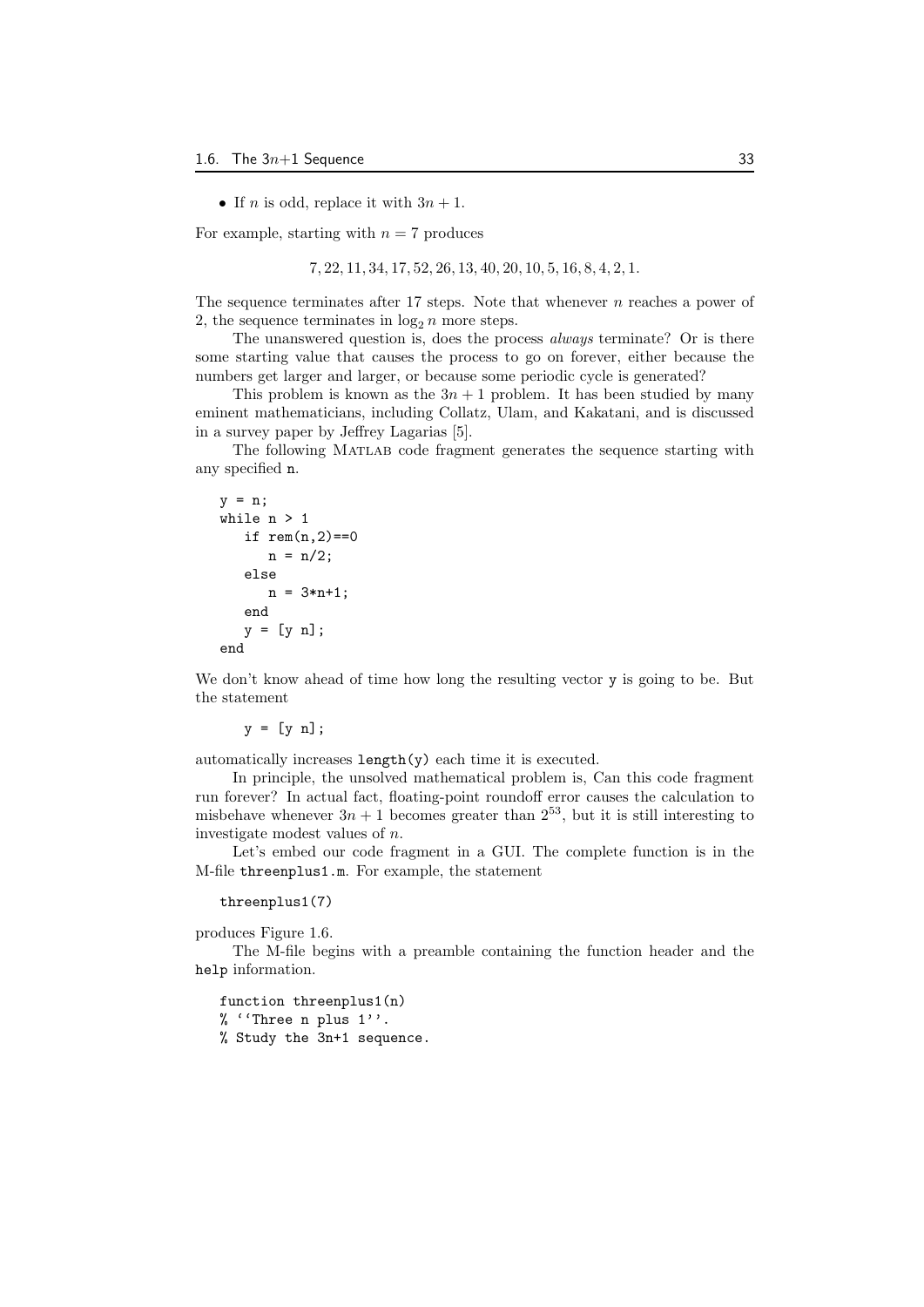

**Figure 1.6.** threenplus1*.*

% threenplus1(n) plots the sequence starting with n. % threenplus1 with no arguments starts with  $n = 1$ . % uicontrols decrement or increment the starting n. % Is it possible for this to run forever?

The next section of code brings the current graphics window forward and resets it. Two push buttons, which are the default uicontrols, are positioned near the bottom center of the figure at normalized coordinates [0.455,0.01] and  $[0.525, 0.01]$ . Their size is 0.044 by 0.054 units and they are labeled with ' $\langle \cdot \rangle$ ' and '>'. If either button is subsequently pushed, the 'callback' string is executed, calling the function recursively with a corresponding  $\prime\prime$  or  $\prime\prime$  string argument. The 'tag' property of the current figure, gcf, is set to a characteristic string that prevents this section of code from being reexecuted on subsequent calls.

```
if ~isequal(get(gcf,'tag'),'3n+1')
  shg
   clf reset
  uicontrol( ...
      'units','normalized',...
      'position',[0.455, 0.01, 0.044, 0.054], ...
      'string','<','fontunits','normalized','fontsize',0.6,...
      'callback','threenplus1(''<'')');
  uicontrol( ...
      'units','normalized',...
      'position',[0.525, 0.01, 0.044, 0.054],...
      'string','>','fontunits','normalized','fontsize',0.6, ...
      'callback','threenplus1(''>'')');
  uicontrol( ...
```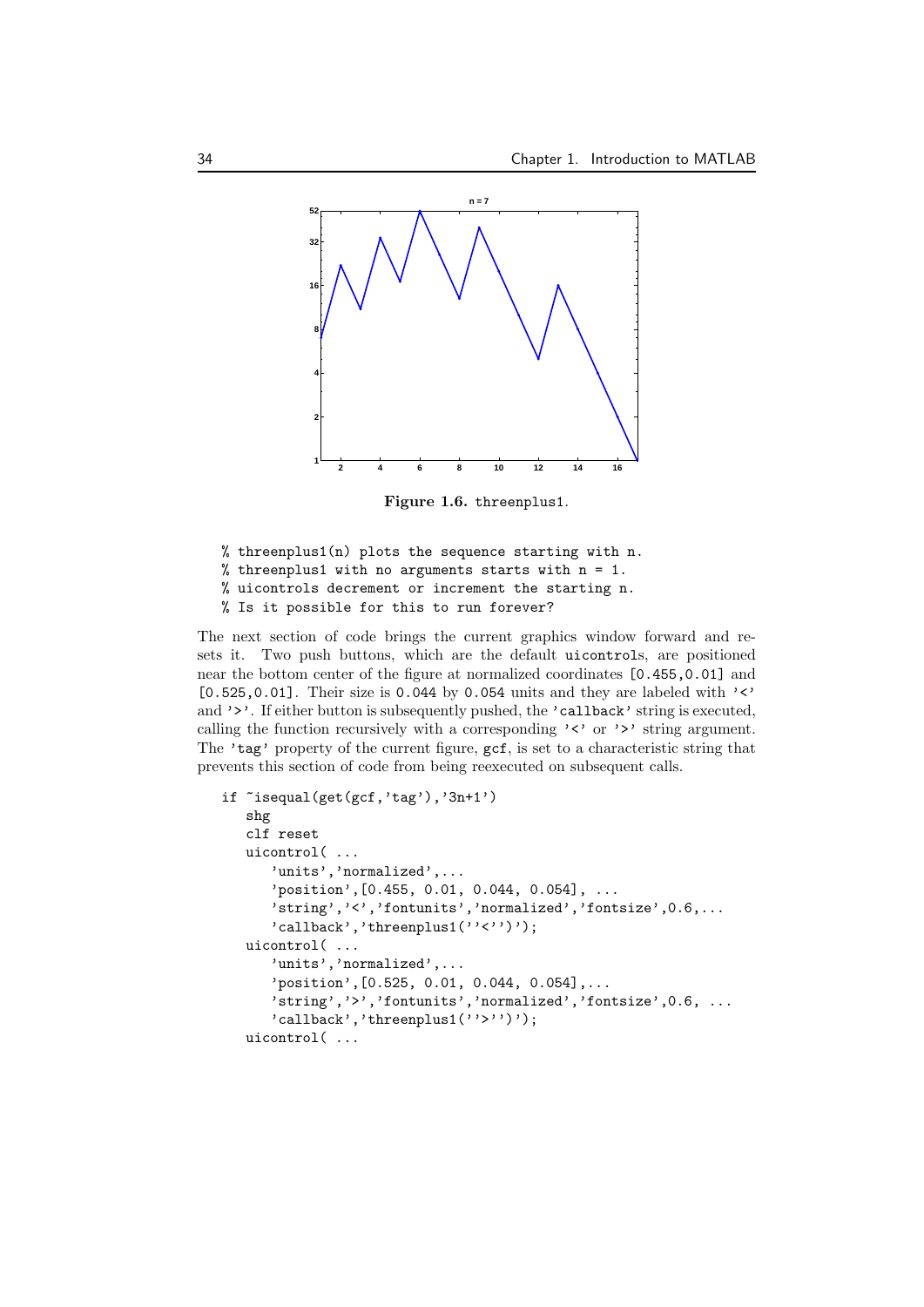```
'units','normalized',...
      'position',[0.842, 0.01, 0.07, 0.054], ...
      'string','close','fontunits','normalized','fontsize',0.6, ...
      'callback','close(gcf)')
   set(gcf,'tag','3n+1');
end
```
The next section of code sets n. If nargin, the number of input arguments, is 0, then n is set to 2. If the input argument is either of the strings from the push button callbacks, then n is retrieved from the 'userdata' field of the figure and decremented or incremented. If the input argument is not a string, then it is the desired n. In all situations, n is saved in 'userdata' for use on subsequent calls.

```
if nargin == 0
  n = 2;elseif isequal(n,'<')
  n = get(gcf, 'userdata') - 1;elseif isequal(n,'>')
  n = get(gcf, 'userdata') + 1;end
if n < 1, n = 1; end
set(gcf,'userdata',n)
```
We've seen the next section of code before; it does the actual computation.

```
y = n;while n > 1if rem(n, 2) == 0n = n/2;else
      n = 3*n+1;
   end
   y = [y n];end
```
The final section of code plots the generated sequence with dots connected by straight lines, using a logarithmic vertical scale and customized tick labels.

```
semilogy(y,'.-')
axis tight
ymax = max(y);
ytick = [2.^(0):ceil(log2(ymax))-1) ymax];
if length(ytick) > 8, ytick(end-1) = []; end
set(gca,'ytick',ytick)
title([\text{'n} = \text{'num2str(y(1))});
```
## **1.7 Floating-Point Arithmetic**

Some people believe that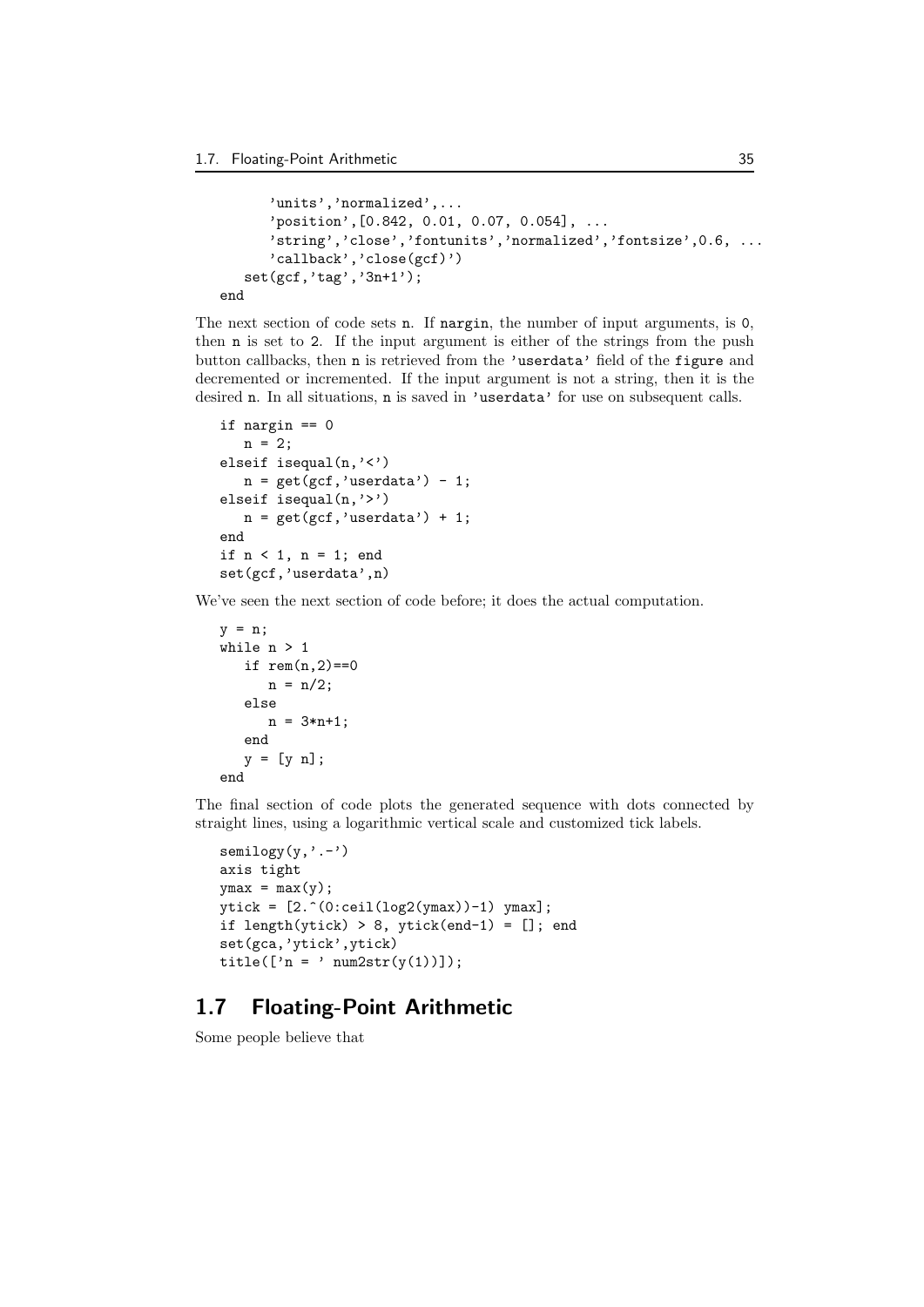- numerical analysis is the study of floating-point arithmetic;
- floating-point arithmetic is unpredictable and hard to understand.

We intend to convince you that both of these assertions are false. Very little of this book is actually about floating-point arithmetic. But when the subject does arise, we hope you will find floating-point arithmetic is not only computationally powerful, but also mathematically elegant.

If you look carefully at the definitions of fundamental arithmetic operations like addition and multiplication, you soon encounter the mathematical abstraction known as real numbers. But actual computation with real numbers is not very practical because it involves limits and infinities. Instead, Matlab and most other technical computing environments use floating-point arithmetic, which involves a finite set of numbers with finite precision. This leads to the phenomena of *roundoff*, *underflow*, and *overflow*. Most of the time, it is possible to use MATLAB effectively without worrying about these details, but, every once in a while, it pays to know something about the properties and limitations of floating-point numbers.

Twenty years ago, the situation was far more complicated than it is today. Each computer had its own floating-point number system. Some were binary; some were decimal. There was even a Russian computer that used trinary arithmetic. Among the binary computers, some used 2 as the base; others used 8 or 16. And everybody had a different precision. In 1985, the IEEE Standards Board and the American National Standards Institute adopted the ANSI/IEEE Standard 754-1985 for Binary Floating-Point Arithmetic. This was the culmination of almost a decade of work by a 92-person working group of mathematicians, computer scientists, and engineers from universities, computer manufacturers, and microprocessor companies.

All computers designed since 1985 use IEEE floating-point arithmetic. This doesn't mean that they all get exactly the same results, because there is some flexibility within the standard. But it does mean that we now have a machineindependent model of how floating-point arithmetic behaves.

Matlab has traditionally used the IEEE double-precision format. There is a single-precision format that saves space, but that isn't much faster on modern machines. Matlab 7 will have support for single-precision arithmetic, but we will deal exclusively with double precision in this book. There is also an extendedprecision format, which is optional and therefore is one of the reasons for lack of uniformity among different machines.

Most nonzero floating-point numbers are normalized. This means they can be expressed as

$$
x = \pm (1 + f) \cdot 2^e.
$$

The quantity *f* is the fraction or mantissa and *e* is the exponent. The fraction satisfies

$$
0 \le f < 1
$$

and must be representable in binary using at most 52 bits. In other words,  $2^{52}f$  is an integer in the interval

$$
0 \le 2^{52} f < 2^{52}.
$$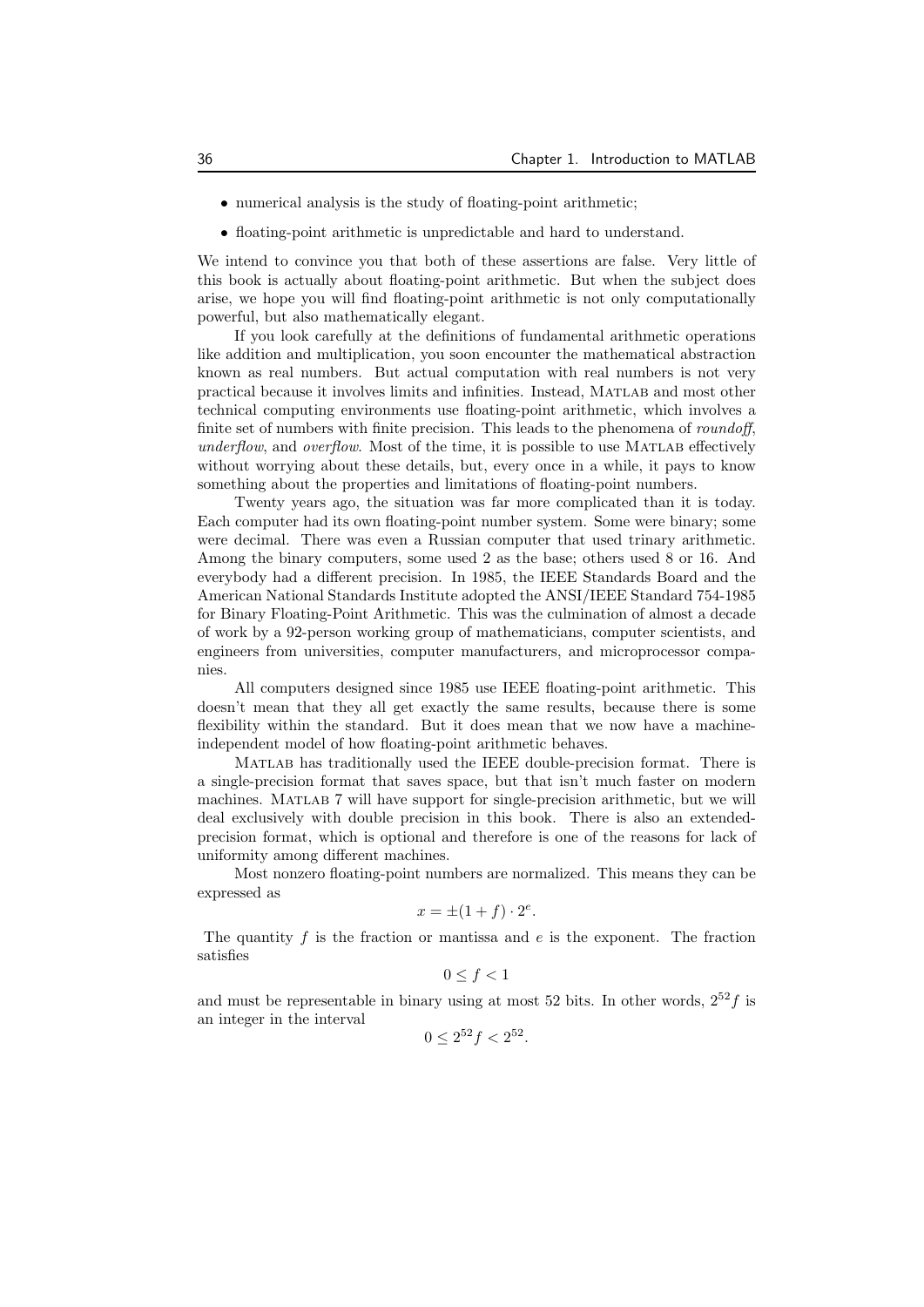The exponent *e* is an integer in the interval

$$
-1022 \le e \le 1023.
$$

The finiteness of *f* is a limitation on *precision*. The finiteness of *e* is a limitation on *range*. Any numbers that don't meet these limitations must be approximated by ones that do.

Double-precision floating-point numbers are stored in a 64-bit word, with 52 bits for *f*, 11 bits for *e*, and 1 bit for the sign of the number. The sign of *e* is accommodated by storing  $e + 1023$ , which is between 1 and  $2^{11} - 2$ . The 2 extreme values for the exponent field, 0 and  $2^{11}-1$ , are reserved for exceptional floating-point numbers that we will describe later.

The entire fractional part of a floating-point number is not  $f$ , but  $1+f$ , which has 53 bits. However, the leading 1 doesn't need to be stored. In effect, the IEEE format packs 65 bits of information into a 64-bit word.

The program floatgui shows the distribution of the positive numbers in a model floating-point system with variable parameters. The parameter *t* specifies the number of bits used to store f. In other words,  $2<sup>t</sup>f$  is an integer. The parameters  $e_{min}$  and  $e_{max}$  specify the range of the exponent, so  $e_{min} \leq e \leq e_{max}$ . Initially, floatgui sets  $t = 3$ ,  $e_{min} = -4$ , and  $e_{max} = 2$  and produces the distribution shown in Figure 1.7.



**Figure 1.7.** floatgui*.*

Within each binary interval  $2^e \le x \le 2^{e+1}$ , the numbers are equally spaced with an increment of  $2^{e-t}$ . If  $e = 0$  and  $t = 3$ , for example, the spacing of the numbers between 1 and 2 is  $1/8$ . As *e* increases, the spacing increases.

It is also instructive to display the floating-point numbers with a logarithmic scale. Figure 1.8 shows floatgui with logscale checked and  $t = 5$ ,  $e_{min} = -4$ , and *emax* = 3. With this logarithmic scale, it is more apparent that the distribution in each binary interval is the same.

A very important quantity associated with floating-point arithmetic is highlighted in red by floatgui. Matlab calls this quantity eps, which is short for *machine epsilon*.

eps *is the distance from* 1 *to the next larger floating-point number.*

For the floatgui model floating-point system, eps =  $2^(-t)$ .

Before the IEEE standard, different machines had different values of eps. Now, for IEEE double-precision,

 $eps = 2^(-52)$ .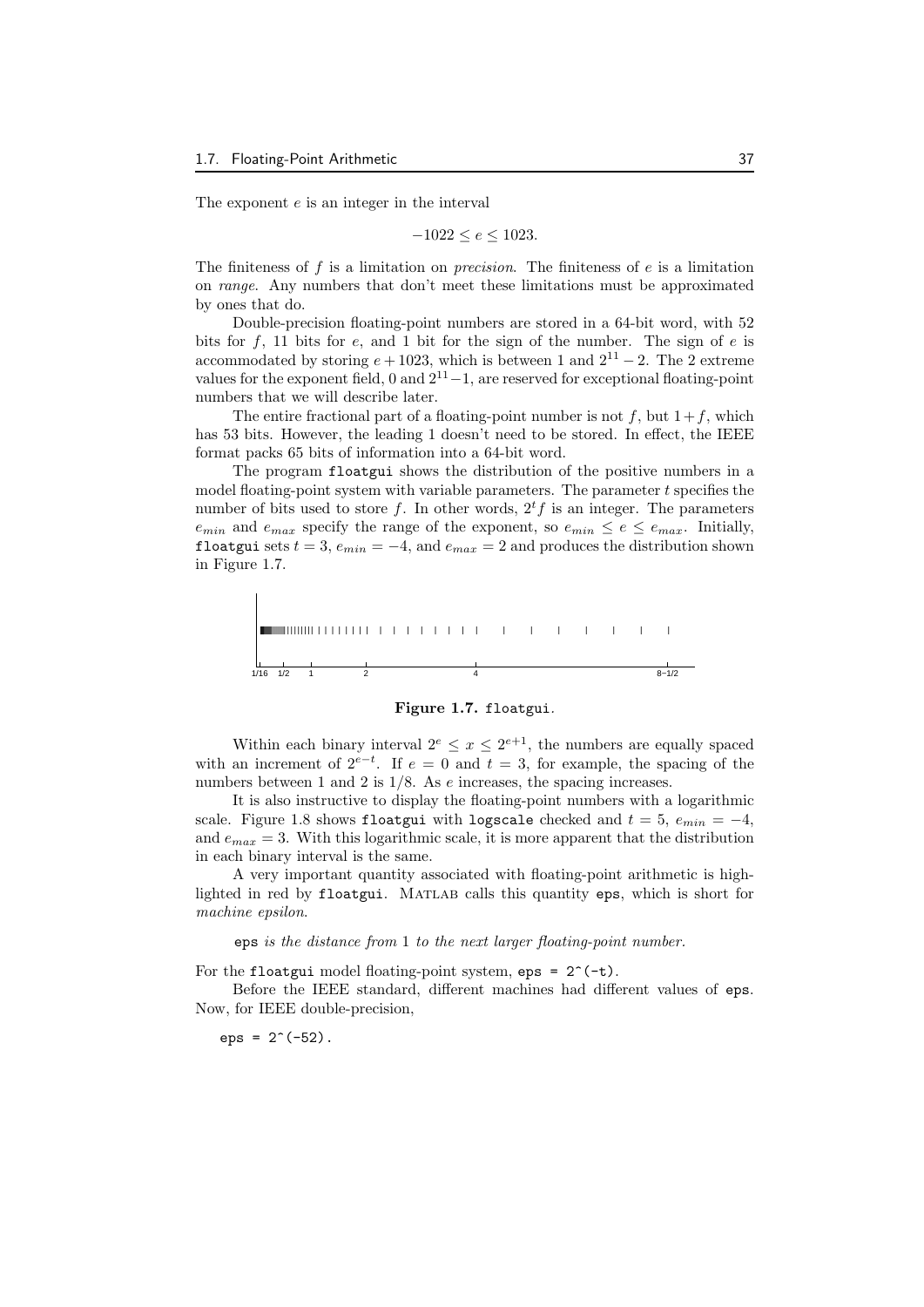

**Figure 1.8.** floatgui(logscale)*.*

The approximate decimal value of eps is 2*.*<sup>2204</sup> *·* <sup>10</sup>*−*<sup>16</sup>. Either eps/2 or eps can be called the roundoff level. The maximum relative error incurred when the result of an arithmetic operation is rounded to the nearest floating-point number is eps/2. The maximum relative spacing between numbers is eps. In either case, you can say that the roundoff level is about 16 decimal digits.

A frequent instance of roundoff occurs with the simple MATLAB statement

$$
t = 0.1
$$

The mathematical value *t* stored in t is not exactly 0*.*1 because expressing the decimal fraction 1*/*10 in binary requires an infinite series. In fact,

$$
\frac{1}{10} = \frac{1}{2^4} + \frac{1}{2^5} + \frac{0}{2^6} + \frac{0}{2^7} + \frac{1}{2^8} + \frac{1}{2^9} + \frac{0}{2^{10}} + \frac{0}{2^{11}} + \frac{1}{2^{12}} + \cdots
$$

After the first term, the sequence of coefficients 1*,* 0*,* 0*,* 1 is repeated infinitely often. Grouping the resulting terms together four at a time expresses 1*/*10 in a base 16, or *hexadecimal*, series.

$$
\frac{1}{10} = 2^{-4} \cdot \left( 1 + \frac{9}{16} + \frac{9}{16^2} + \frac{9}{16^3} + \frac{9}{16^4} + \cdots \right)
$$

Floating-point numbers on either side of 1*/*10 are obtained by terminating the fractional part of this series after 52 binary terms, or 13 hexadecimal terms, and rounding the last term up or down. Thus

$$
t_1 < 1/10 < t_2
$$

 $\sim$ 

where

$$
t_1 = 2^{-4} \cdot \left( 1 + \frac{9}{16} + \frac{9}{16^2} + \frac{9}{16^3} + \dots + \frac{9}{16^{12}} + \frac{9}{16^{13}} \right),
$$
  

$$
t_2 = 2^{-4} \cdot \left( 1 + \frac{9}{16} + \frac{9}{16^2} + \frac{9}{16^3} + \dots + \frac{9}{16^{12}} + \frac{10}{16^{13}} \right).
$$

It turns out that  $1/10$  is closer to  $t_2$  than to  $t_1$ , so *t* is equal to  $t_2$ . In other words,

$$
t = (1+f) \cdot 2^e,
$$

where

$$
f = \frac{9}{16} + \frac{9}{16^2} + \frac{9}{16^3} + \dots + \frac{9}{16^{12}} + \frac{10}{16^{13}},
$$
  

$$
e = -4.
$$

The MATLAB command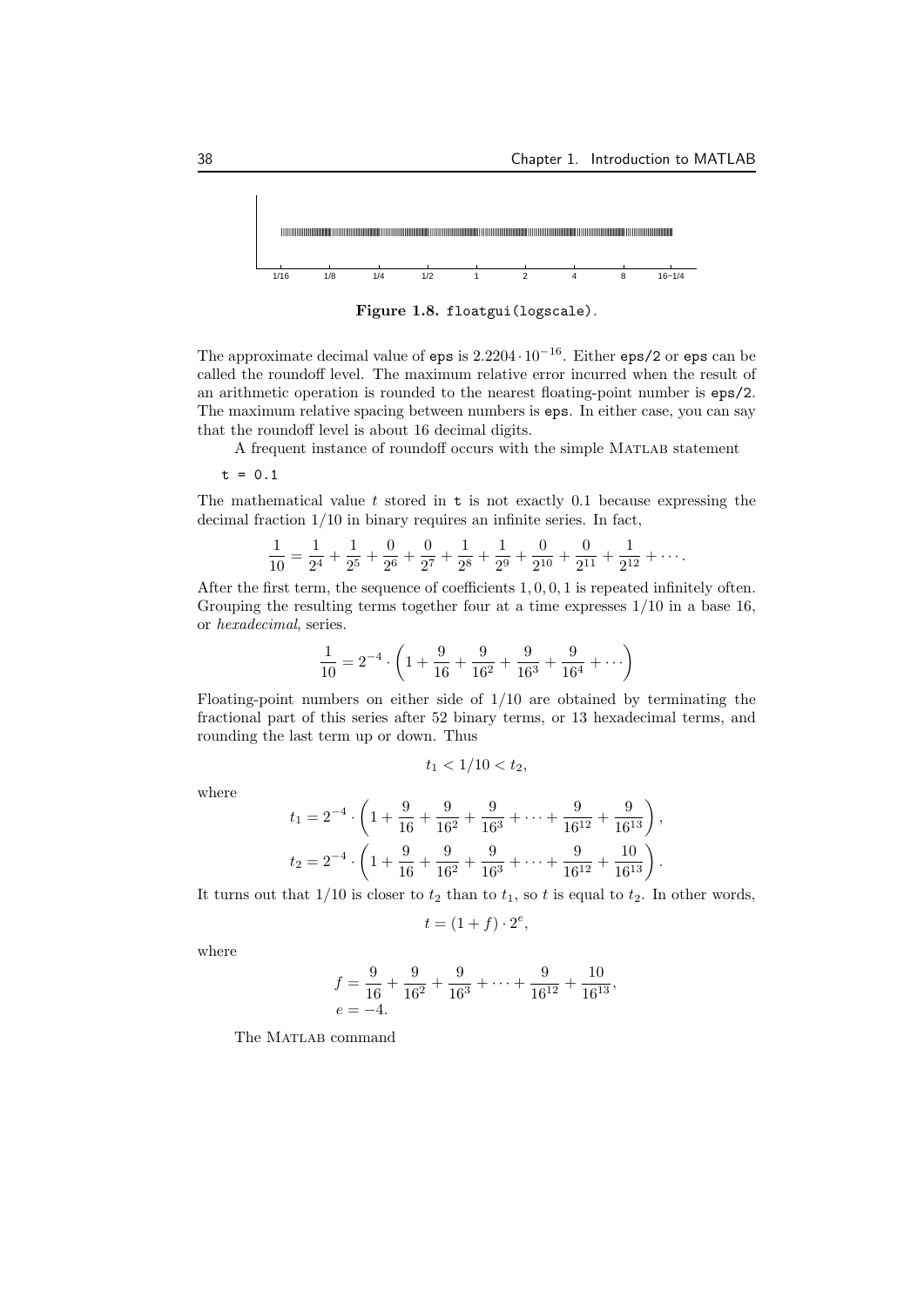format hex

causes t to be displayed as

3fb999999999999a

The characters a through f represent the hexadecimal "digits" 10 through 15. The first three characters, 3fb, give the hexadecimal representation of decimal 1019, which is the value of the biased exponent *e*+1023 if *e* is *−*4. The other 13 characters are the hexadecimal representation of the fraction *f*.

In summary, the value stored in t is very close to, but not exactly equal to, 0*.*1. The distinction is occasionally important. For example, the quantity

0.3/0.1

is not exactly equal to 3 because the actual numerator is a little less than 0*.*3 and the actual denominator is a little greater than 0*.*1.

Ten steps of length t are not precisely the same as one step of length 1. Matlab is careful to arrange that the last element of the vector

 $0:0.1:1$ 

is exactly equal to 1, but if you form this vector yourself by repeated additions of 0*.*1, you will miss hitting the final 1 exactly.

What does the floating-point approximation to the golden ratio look like?

format hex  $phi = (1 + sqrt(5))/2$ 

produces

phi = 3ff9e3779b97f4a8

The first hex digit, 3, is 0011 in binary. The first bit is the sign of the floatingpoint number; 0 is positive, 1 is negative. So phi is positive. The remaining bits of the first three hex digits contain  $e + 1023$ . In this example, 3ff in base 16 is  $3 \cdot 16^2 + 15 \cdot 16 + 15 = 1023$  in decimal. So

 $e = 0.$ 

In fact, any floating-point number between 1.0 and 2.0 has  $e = 0$ , so its hex output begins with 3ff. The other 13 hex digits contain *f*. In this example,

$$
f = \frac{9}{16} + \frac{14}{16^2} + \frac{3}{16^3} + \dots + \frac{10}{16^{12}} + \frac{8}{16^{13}}.
$$

With these values of *f* and *e*,

 $(1+f)2^e \approx \phi$ .

Another example is provided by the following code segment.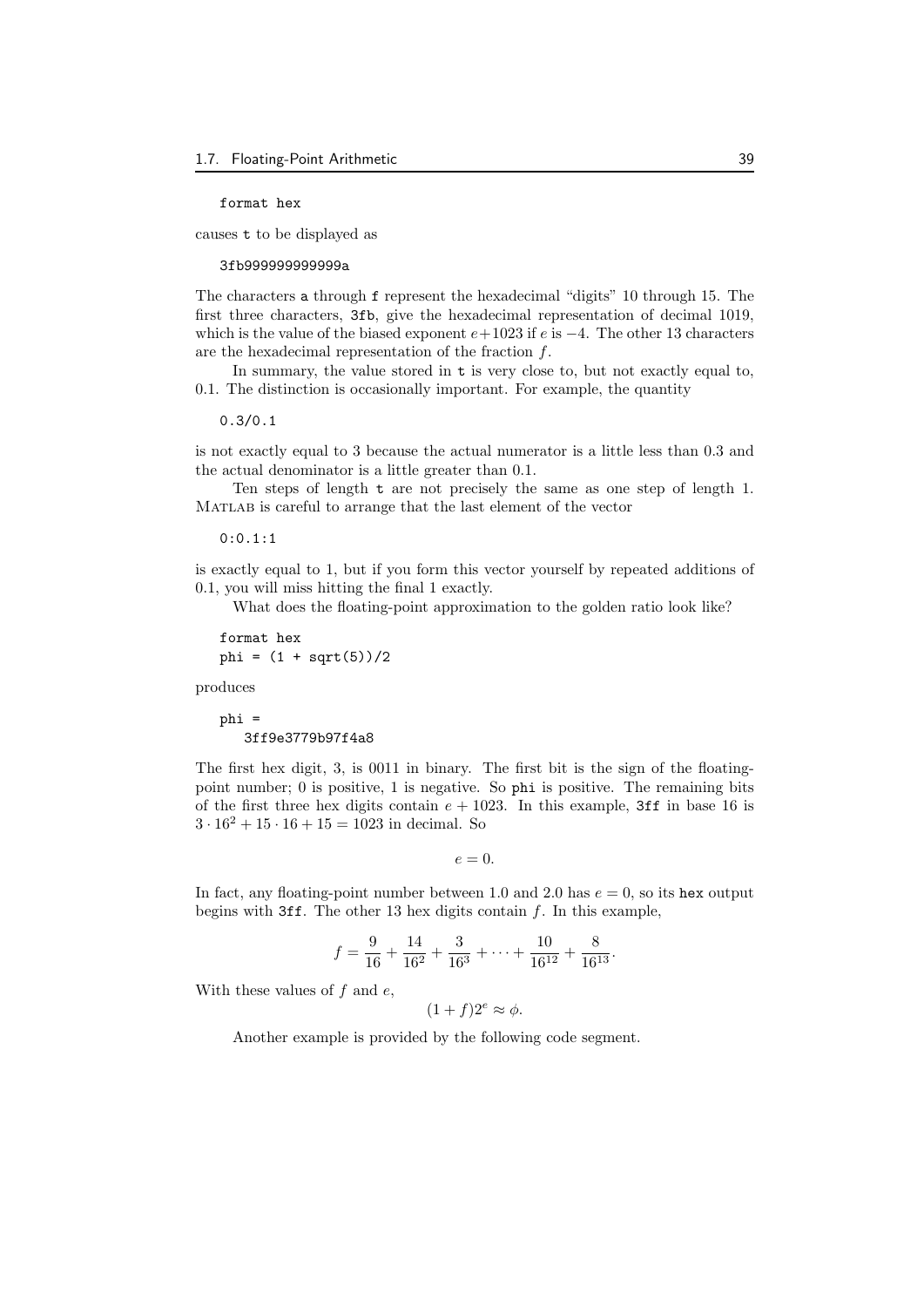```
format long
a = 4/3b = a - 1c = 3*b
e = 1 - c
```
With exact computation, e would be 0. But with floating-point, the output produced is

```
a =1.33333333333333
<sub>b</sub></sub>
   0.33333333333333
c =1.00000000000000
e =2.220446049250313e-016
```
It turns out that the only roundoff occurs in the division in the first statement. The quotient cannot be exactly 4*/*3, except on that Russian trinary computer. Consequently the value stored in a is close to, but not exactly equal to, 4*/*3. The subtraction  $b = a - 1$  produces a b whose last bit is 0. This means that the multiplication 3\*b can be done without any roundoff. The value stored in c is not exactly equal to 1, and so the value stored in e is not 0. Before the IEEE standard, this code was used as a quick way to estimate the roundoff level on various computers.

The roundoff level eps is sometimes called "floating-point zero," but that's a misnomer. There are many floating-point numbers much smaller than eps. The smallest positive normalized floating-point number has *f* = 0 and *e* = *−*1022. The largest floating-point number has  $f$  a little less than 1 and  $e = 1023$ . MATLAB calls these numbers realmin and realmax. Together with eps, they characterize the standard system.

|         | Binary                  |              |
|---------|-------------------------|--------------|
| eps     | $2^(-52)$               | $2.2204e-16$ |
| realmin | $2^(-1022)$             | 2.2251e-308  |
| realmax | $(2-\text{eps})*2^1023$ | 1.7977e+308  |

If any computation tries to produce a value larger than realmax, it is said to *overflow*. The result is an exceptional floating-point value called *infinity* or Inf. It is represented by taking  $e = 1024$  and  $f = 0$  and satisfies relations like  $1/\text{Inf} = 0$ and Inf+Inf = Inf.

If any computation tries to produce a value that is undefined even in the real number system, the result is an exceptional value known as Not-a-Number, or NaN. Examples include 0/0 and Inf-Inf. NaN is represented by taking  $e = 1024$  and f nonzero.

If any computation tries to produce a value smaller than realmin, it is said to *underflow*. This involves one of the optional, and controversial, aspects of the IEEE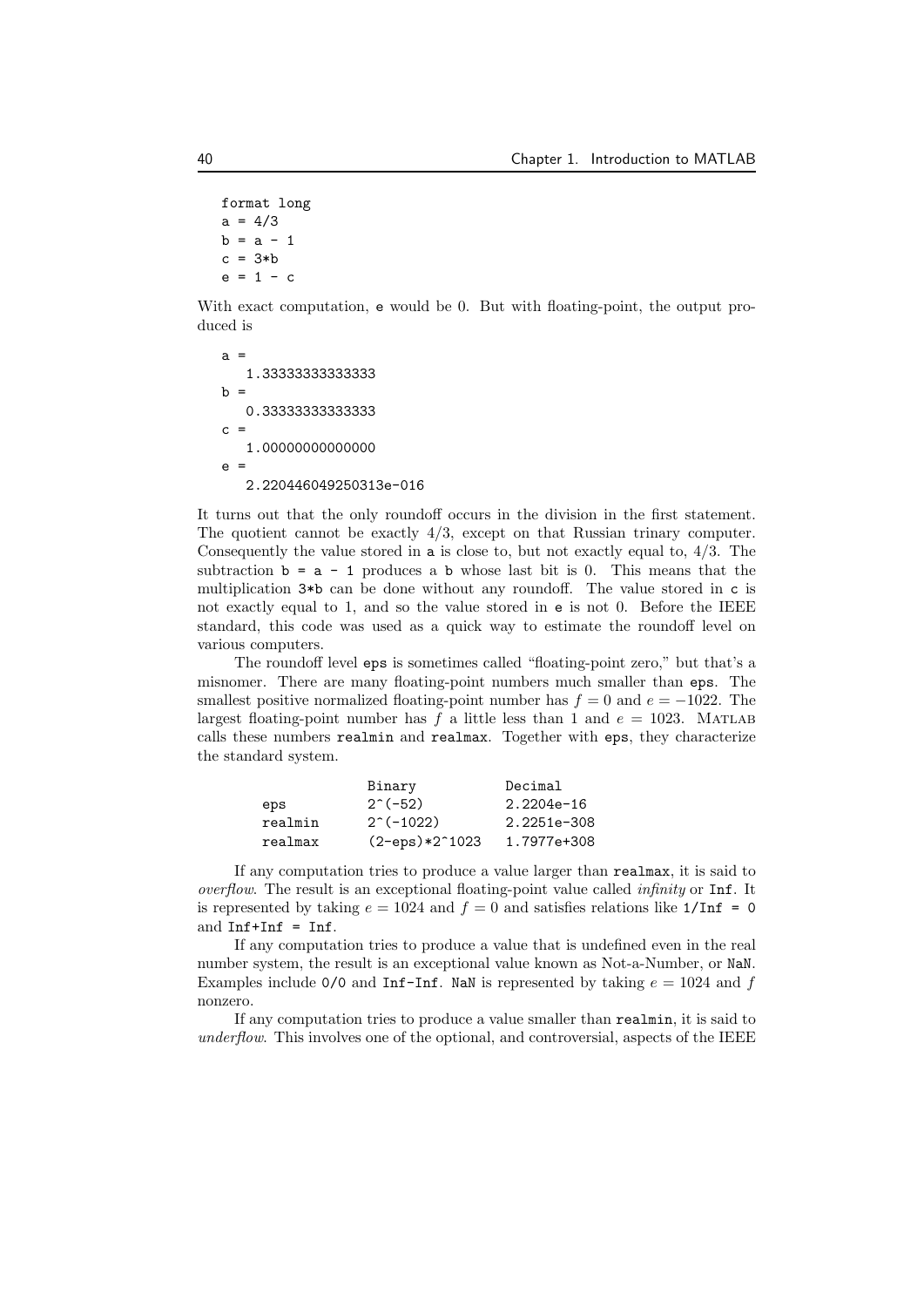standard. Many, but not all, machines allow exceptional denormal or subnormal floating-point numbers in the interval between realmin and eps\*realmin. The smallest positive subnormal number is about 0.494e-323. Any results smaller than this are set to 0. On machines without subnormals, any results less than realmin are set to 0. The subnormal numbers fill in the gap you can see in the floatgui model system between 0 and the smallest positive number. They do provide an elegant way to handle underflow, but their practical importance for Matlab-style computation is very rare. Denormal numbers are represented by taking *e* = *−*1023, so the biased exponent  $e + 1023$  is 0.

Matlab uses the floating-point system to handle integers. Mathematically, the numbers 3 and 3*.*0 are the same, but many programming languages would use different representations for the two. Matlab does not distinguish between them. We sometimes use the term *flint* to describe a floating-point number whose value is an integer. Floating-point operations on flints do not introduce any roundoff error, as long as the results are not too large. Addition, subtraction, and multiplication of flints produce the exact flint result if it is not larger than  $2^{53}$ . Division and square root involving flints also produce a flint if the result is an integer. For example, sqrt(363/3) produces 11, with no roundoff.

Two MATLAB functions that take apart and put together floating-point numbers are log2 and pow2.

```
help log2
help pow2
```
produces

```
[F, E] = LOG2(X) for a real array X, returns an array F
of real numbers, usually in the range 0.5 \leq abs(F) \leq 1,
and an array E of integers, so that X = F. * 2.^E.
Any zeros in X produce F = 0 and E = 0.
X = POW2(F, E) for a real array F and an integer array E
computes X = F .* (2 .^ E). The result is computed quickly
by simply adding E to the floating-point exponent of F.
```
The quantities F and E used by log2 and pow2 predate the IEEE floating-point standard and so are slightly different from the *f* and *e* we are using in this section. In fact,  $f = 2 \cdot F - 1$  and  $e = E - 1$ .

 $[F,E] = \log(2(\text{phi}))$ 

produces

 $F =$ 0.809016994374947  $E =$ 1

Then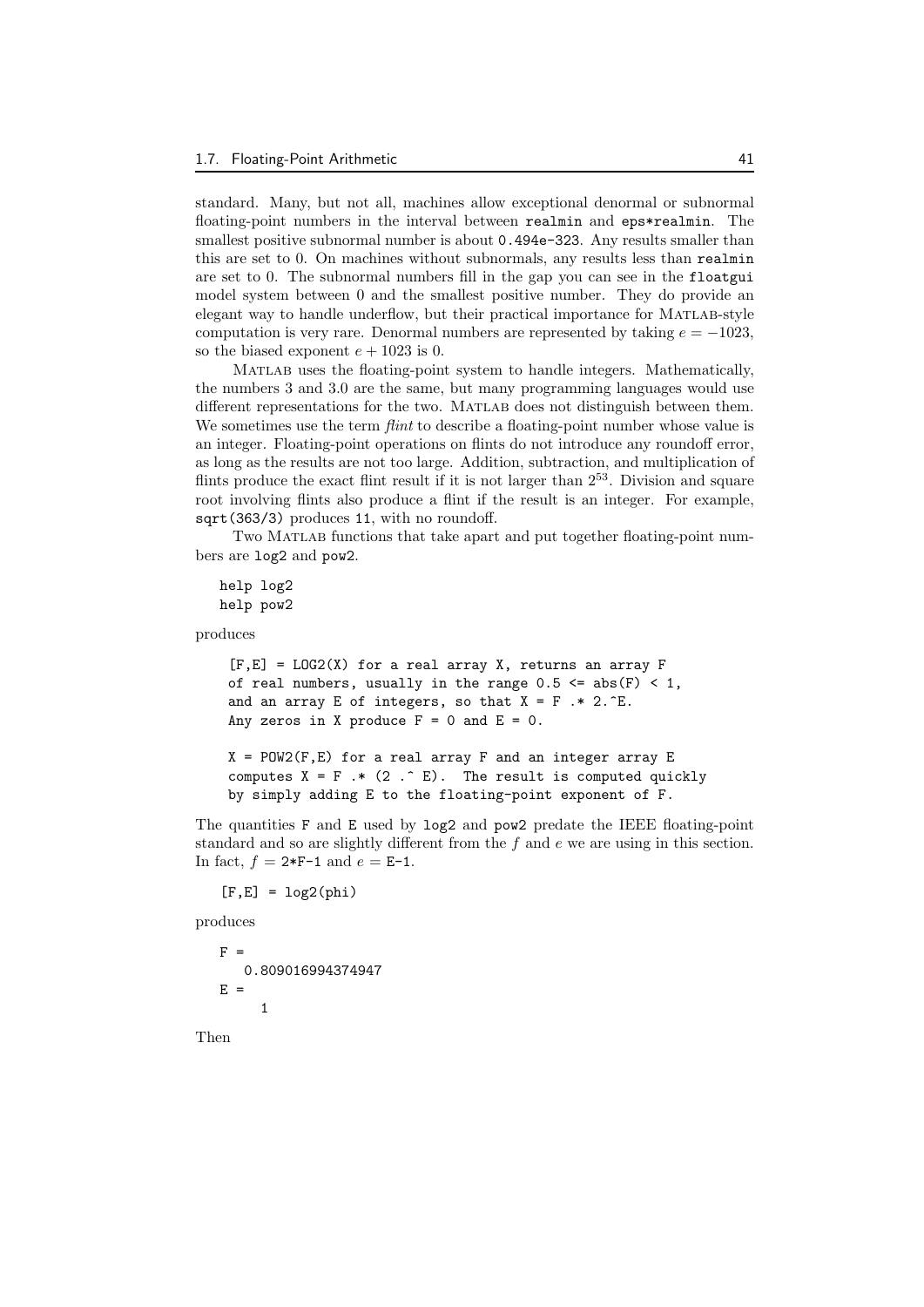$phi = pow2(F, E)$ 

gives back

phi = 1.618033988749895

As an example of how roundoff error affects matrix computations, consider the 2-by-2 set of linear equations

$$
17x_1 + 5x_2 = 22,
$$
  

$$
1.7x_1 + 0.5x_2 = 2.2.
$$

The obvious solution is  $x_1 = 1, x_2 = 1$ . But the MATLAB statements

 $A = [175:1.70.5]$  $b = [22: 2.2]$  $x = A \ b$ 

produce

 $x =$ -1.0588 8.0000

Where did this come from? Well, the equations are singular, but consistent. The second equation is just 0*.*1 times the first. The computed x is one of infinitely many possible solutions. But the floating-point representation of the matrix *A* is not exactly singular because A(2,1) is not exactly 17*/*10.

The solution process subtracts a multiple of the first equation from the second. The multiplier is  $mu = 1.7/17$ , which turns out to be the floating-point number obtained by truncating, rather than rounding, the binary expansion of 1*/*10. The matrix A and the right-hand side b are modified by

 $A(2,:) = A(2,:) - mu*A(1,:))$  $b(2) = b(2) - \text{mu*b}(1)$ 

With exact computation, both  $A(2,2)$  and  $b(2)$  would become zero, but with floating-point arithmetic, they both become nonzero multiples of eps.

 $disp(A(2,2)/eps)$ 0.2500  $disp(b(2)/eps)$ 2

MATLAB notices the tiny value of the new  $A(2,2)$  and displays a message warning that the matrix is close to singular. It then computes the solution of the modified second equation by dividing one roundoff error by another.

 $x(2) = b(2)/A(2,2);$  $disp(x(2))$ 8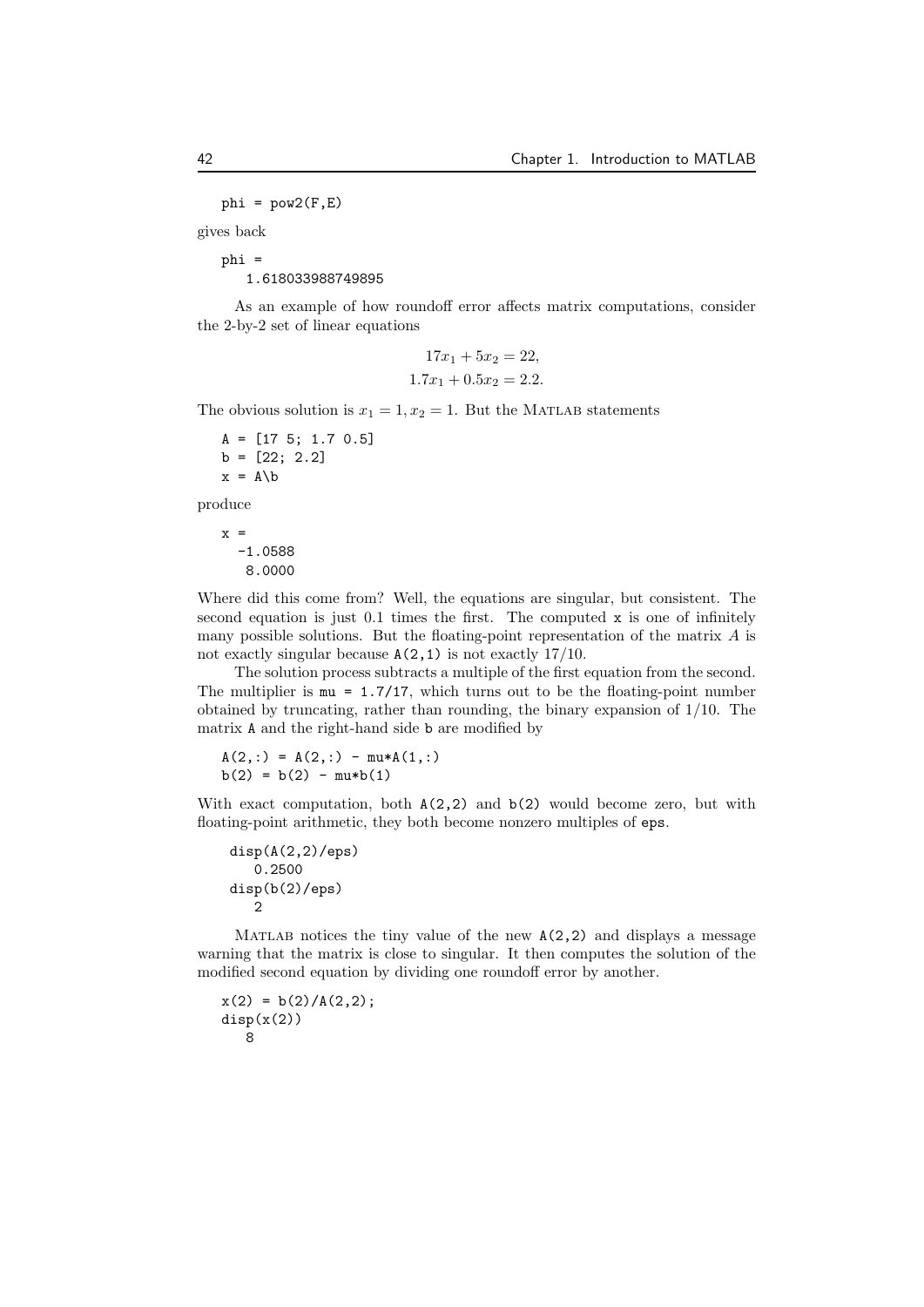This value is substituted back into the first equation to give

```
x(1) = (22 - 5*x(2))/17;
disp(x(1))-1.0588
```
The details of the roundoff error lead Matlab to pick out one particular solution from among the infinitely many possible solutions to the singular system.

Our final example plots a seventh-degree polynomial.

```
x = 0.988: .0001:1.012;y = x.^7-7*x.^6+21*x.^5-35*x.^4+35*x.^3-21*x.^2+7*x-1;plot(x,y)
```
The resulting plot in Figure 1.9 doesn't look anything like a polynomial. It isn't smooth. You are seeing roundoff error in action. The *y*-axis scale factor is tiny, 10*−*<sup>14</sup>. The tiny values of *y* are being computed by taking sums and differences of



**Figure 1.9.** *Is this a polynomial?*

numbers as large as  $35 \cdot 1.012^4$ . There is severe subtractive cancellation. The example was contrived by using the Symbolic Toolbox to expand  $(x - 1)^7$  and carefully choosing the range for the *x*-axis to be near  $x = 1$ . If the values of y are computed instead by

 $y = (x-1)$ .<sup>2</sup>7;

then a smooth (but very flat) plot results.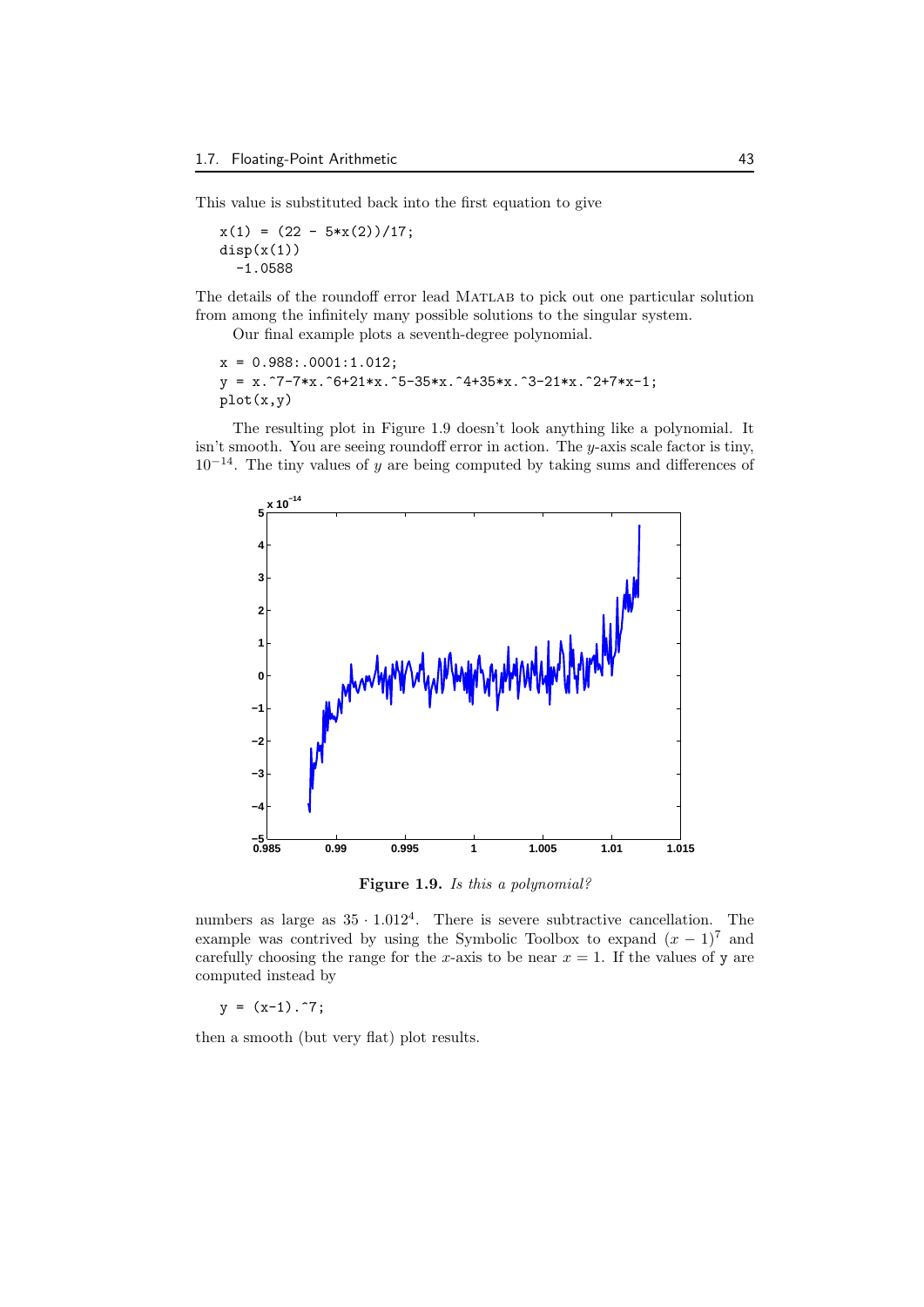## **1.8 Further Reading**

Additional information about floating-point arithmetic and roundoff error can be found in Higham [4] and Overton [7].

## **Exercises**

- 1.1. Which of these familiar rectangles is closest to a golden rectangle? Use Mat-LAB to do the calculations with an element-by-element vector division,  $w \cdot / h$ .
	- *•* 3-by-5 inch index card,
	- *•* 8.5-by-11 inch U.S. letter paper,
	- *•* 8.5-by-14 inch U.S. legal paper,
	- *•* 9-by-12 foot rug,
	- 9:16 "letterbox" TV picture,
	- *•* 768-by-1024 pixel computer monitor.
- 1.2. ISO standard A4 paper is commonly used throughout most of the world, except in the United States and Canada. Its dimensions are 210 by 297 mm. This is not a golden rectangle, but the aspect ratio is close to another familiar irrational mathematical quantity. What is that quantity? If you fold a piece of A4 paper in half, what is the aspect ratio of each of the halves? Modify the M-file goldrect.m to illustrate this property.
- 1.3. How many terms in the truncated continued fraction does it take to approximate  $\phi$  with an error less than 10<sup>−10</sup>? As the number of terms increases beyond this roundoff, error eventually intervenes. What is the best accuracy you can hope to achieve with double-precision floating-point arithmetic and how many terms does it take?
- 1.4. Use the Matlab *backslash* operator to solve the 2-by-2 system of simultaneous linear equations

$$
c_1 + c_2 = 1,
$$
  

$$
c_1 \phi + c_2 (1 - \phi) = 1
$$

for  $c_1$  and  $c_2$ . You can find out about the backslash operator by taking a peek at the next chapter of this book, or with the commands

help \ help slash

1.5. The statement

semilogy(fibonacci(18),'-o')

makes a logarithmic plot of Fibonacci numbers versus their index. The graph is close to a straight line. What is the slope of this line?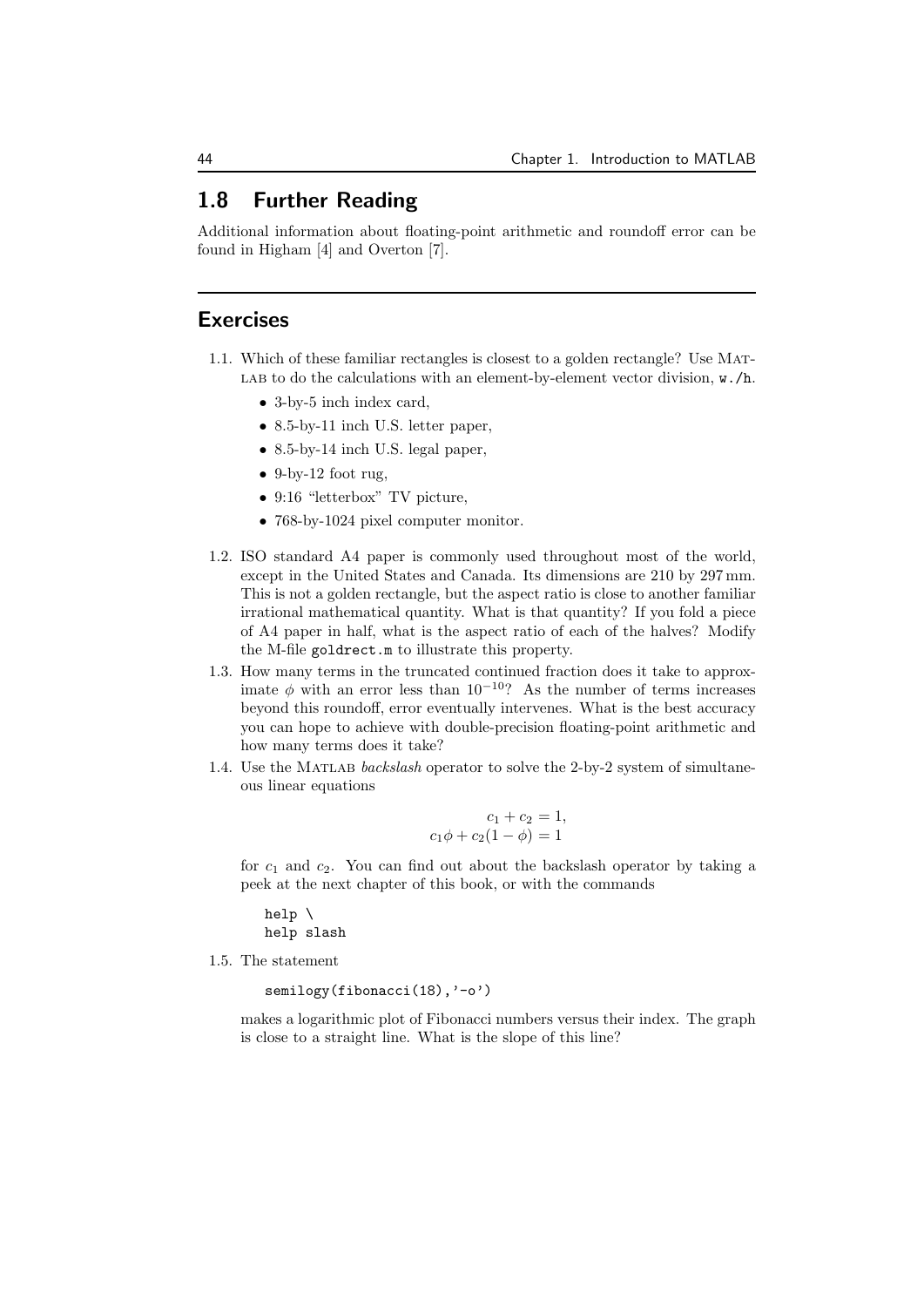- 1.6. How does the execution time of  $fibnum(n)$  depend on the execution time for fibnum(n-1) and fibnum(n-2)? Use this relationship to obtain an approximate formula for the execution time of  $f$ ibnum $(n)$  as a function of n. Estimate how long it would take your computer to compute fibnum(50). Warning: You probably do not want to actually run fibnum(50).
- 1.7. What is the index of the largest Fibonacci number that can be represented *exactly* as a MATLAB double-precision quantity without roundoff error? What is the index of the largest Fibonacci number that can be represented *approximately* as a MATLAB double-precision quantity without overflowing?
- 1.8. Enter the statements

$$
A = [1 \ 1; \ 1 \ 0]
$$
  

$$
X = [1 \ 0; \ 0 \ 1]
$$

Then enter the statement

 $X = A*X$ 

Now repeatedly press the up arrow key, followed by the Enter key. What happens? Do you recognize the matrix elements being generated? How many times would you have to repeat this iteration before X overflows?

- 1.9. Change the fern color scheme to use pink on a black background. Don't forget the stop button.
- 1.10. (a) What happens if you resize the figure window while the fern is being generated? Why?

(b) The M-file finitefern.m can be used to produce printed output of the fern. Explain why printing is possible with finitefern.m but not with fern.m.

- 1.11. Flip the fern by interchanging its *x* and *y*-coordinates.
- 1.12. What happens to the fern if you change the only nonzero element in the matrix A4?
- 1.13. What are the coordinates of the lower end of the fern's stem?
- 1.14. The coordinates of the point at the upper tip end of the fern can be computed by solving a certain 2-by-2 system of simultaneous linear equations. What is that system and what are the coordinates of the tip?
- 1.15. The fern algorithm involves repeated random choices from four different formulas for advancing the point. If the *k*th formula is used repeatedly by itself, without random choices, it defines a deterministic trajectory in the  $(x, y)$ plane. Modify finitefern.m so that plots of each of these four trajectories are superimposed on the plot of the fern. Start each trajectory at the point (*−*1*,* 5). Plot o's connected with straight lines for the steps along each trajectory. Take as many steps as are needed to show each trajectory's limit point. You can superimpose several plots with

 $plot($ ... $)$ hold on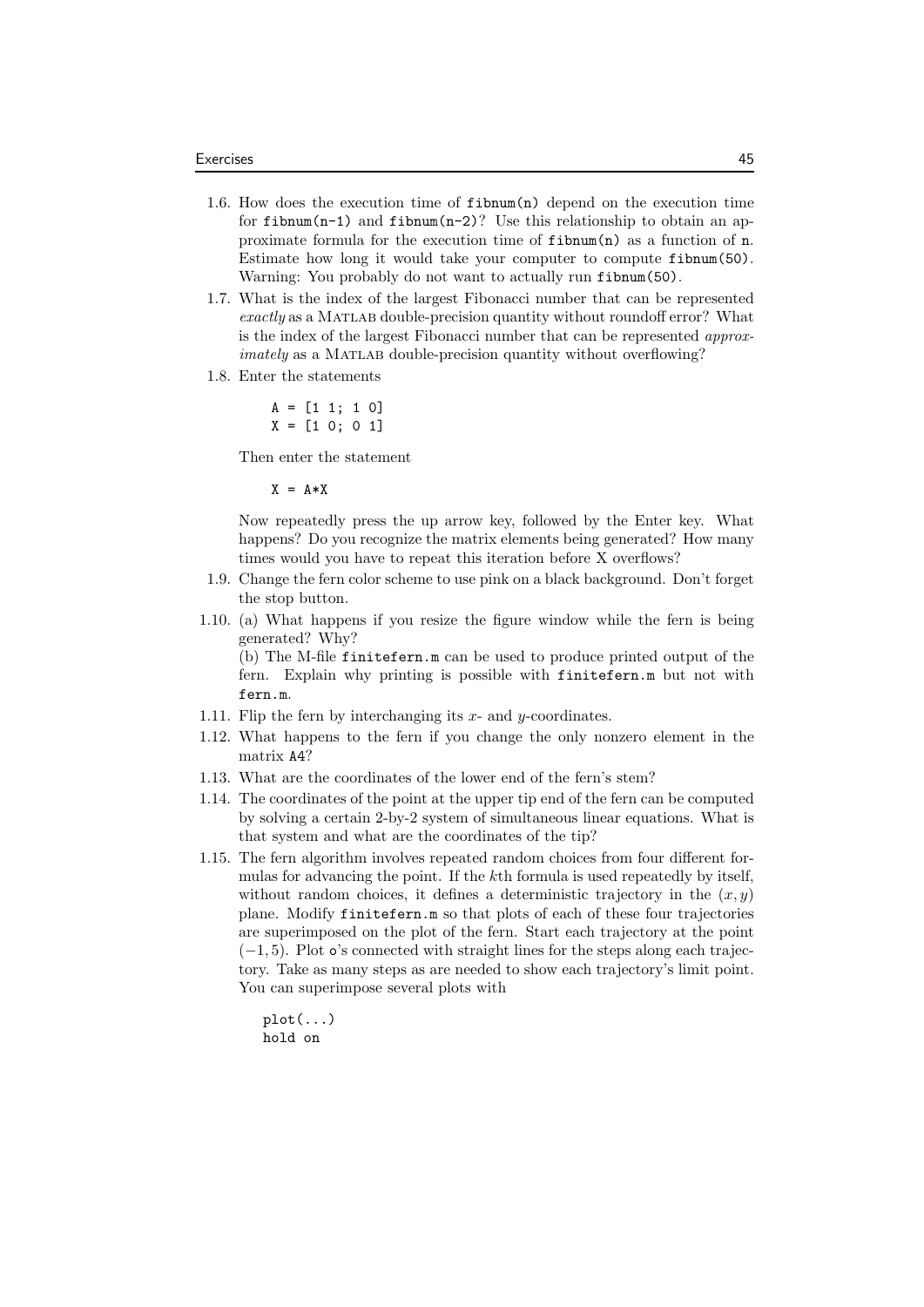plot(...) plot(...) hold off

1.16. Use the following code to make your own Portable Network Graphics file from the fern. Then compare your image with one obtained from ncm/fern.png.

```
bg = [0 \ 0 \ 85]; % Dark blue background
fg = [255 255 255]; % White dots
sz = get(0, 'screen size');rand('state',0)
X = finitefern(500000, sz(4), sz(3));d = fg - bg;R = \text{uint8}(bg(1) + d(1)*X);G = \text{uint8}(bg(2) + d(2)*X);B = \text{uint8}(bg(3) + d(3)*X);F = cat(3,R,G,B);imwrite(F,'myfern.png','png','bitdepth',8)
```
1.17. Modify fern.m or finitefern.m so that it produces *Sierpinski's triangle*. Start at

$$
x = \begin{pmatrix} 0 \\ 0 \end{pmatrix}.
$$

At each iterative step, the current point *x* is replaced with  $Ax + b$ , where the matrix *A* is always

$$
A=\begin{pmatrix} 1/2 & 0 \\ 0 & 1/2 \end{pmatrix}
$$

and the vector *b* is chosen at random with equal probability from among the three vectors

$$
b = \begin{pmatrix} 0 \\ 0 \end{pmatrix}, \quad b = \begin{pmatrix} 1/2 \\ 0 \end{pmatrix}, \text{ and } \quad b = \begin{pmatrix} 1/4 \\ \sqrt{3}/4 \end{pmatrix}.
$$

- 1.18. greetings(phi) generates a seasonal holiday fractal that depends upon the parameter phi. The default value of phi is the golden ratio. What happens for other values of phi? Try both simple fractions and floating-point approximations to irrational values.
- 1.19. A = magic(4) is singular. Its columns are linearly dependent. What do  $null(A, 'r'), null(sym(A)), and rref(A)$  tell you about that dependence?
- 1.20. Let  $A = \text{magic}(n)$  for  $n = 3$ , 4, or 5. What does

 $p = \text{randperm}(n); q = \text{randperm}(n); A = A(p,q);$ 

do to

sum(A)  $sum(A')$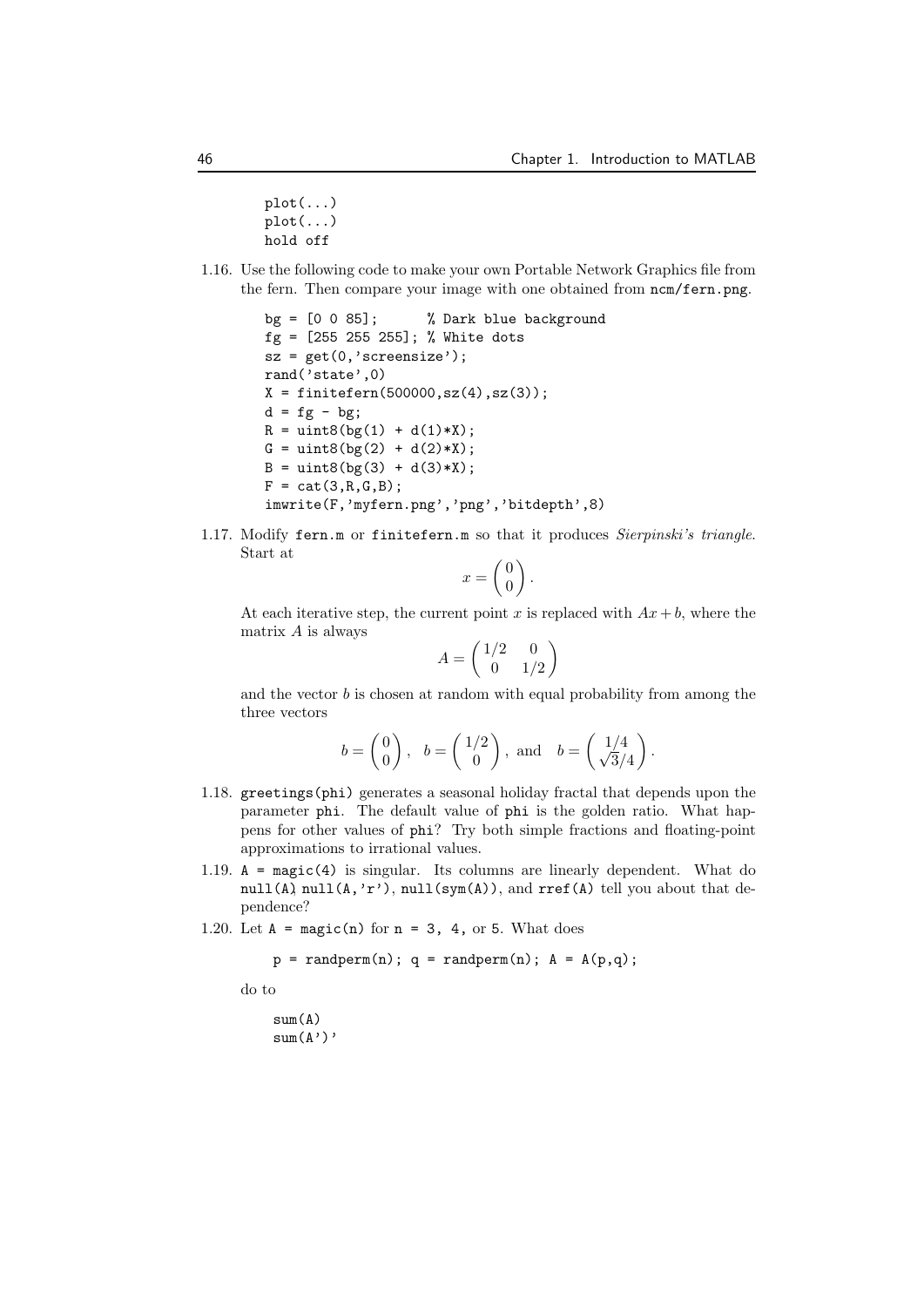```
sum(diag(A))sum(diag(flipud(A)))
rank(A)
```
- 1.21. The character char(7) is a control character. What does it do?
- 1.22. What does char([169 174]) display on your computer?
- 1.23. What fundamental physical law is hidden in this string?

 $s = \frac{1}{b}$  /b\_t3{\$H~MO6JTQI>v~#3GieW\*l(p,nF'

- 1.24. Find the two files encrypt.m and gettysburg.txt. Use encrypt to encrypt gettysburg.txt. Then decrypt the result. Use encrypt to encrypt itself.
- 1.25. With the NCM directory on your path, you can read the text of Lincoln's Gettysburg Address with

```
fp = fopen('gettysburg.txt');
G = char(fread(fp))'fclose(fp);
```
(a) How many characters are in the text?

(b) Use the unique function to find the unique characters in the text.

(c) How many blanks are in the text? What punctuation characters, and how many of each, are there?

(d) Remove the blanks and the punctuation and convert the text to all upperor lowercase. Use the histc function to count the number of letters. What is the most frequent letter? What letters are missing?

(e) Use the bar function as described in help histc to plot a histogram of the letter frequencies.

(f) Use get(gca,'xtick') and get(gca,'xticklabel') to see how the *x*axis of the histogram is labeled. Then use

set(gca,'xtick',...,'xticklabel',...)

to relabel the *x*-axis with the letters in the text.

1.26. If x is the character string consisting of just two blanks,

 $x = '$ 

then  $\text{crypto}(x)$  is actually equal to x. Why does this happen? Are there any other two-character strings that crypto does not change?

1.27. Find another 2-by-2 integer matrix A for which

mod(A\*A,97)

is the identity matrix. Replace the matrix in crypto.m with your matrix and verify that the function still works correctly.

1.28. The function crypto works with 97 characters instead of 95. It can produce output, and correctly handle input, that contains two characters with ASCII values greater than 127. What are these characters? Why are they necessary? What happens to other characters with ASCII values greater than 127?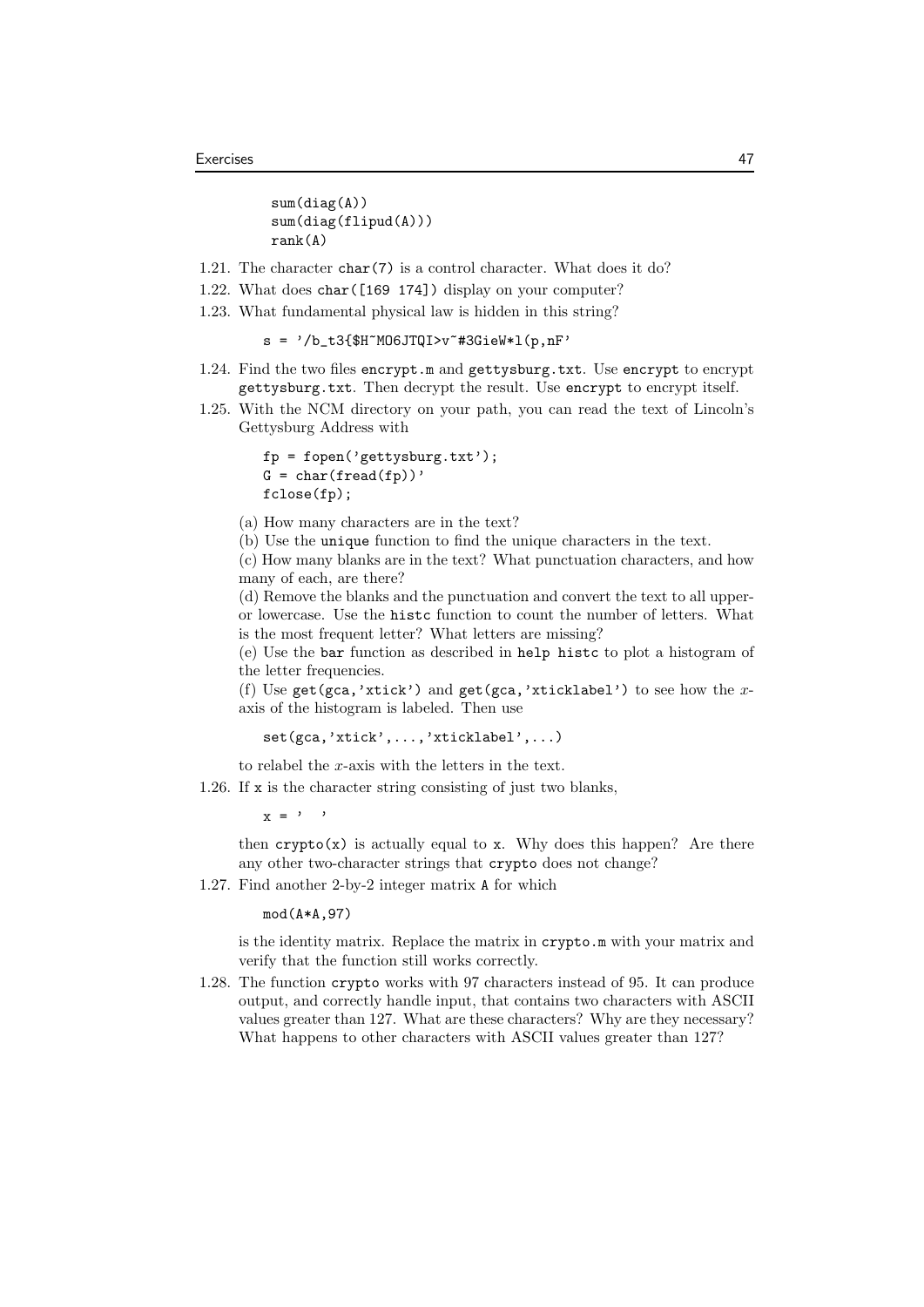- 1.29. Create a new crypto function that works with just 29 characters: the 26 lowercase letters, plus blank, period, and comma. You will need to find a 2-by-2 integer matrix  $A$  for which  $mod(A*A,29)$  is the identity matrix.
- 1.30. The graph of the  $3n + 1$  sequence has a particular characteristic shape if the starting *n* is  $5, 10, 20, 40, \ldots$ , that is, *n* is five times a power of 2. What is this shape and why does it happen?
- 1.31. The graphs of the  $3n+1$  sequences starting at  $n = 108, 109,$  and 110 are very similar to each other. Why?
- 1.32. Let  $L(n)$  be the number of terms in the  $3n + 1$  sequence that starts with *n*. Write a MATLAB function that computes  $L(n)$  *without* using any vectors or unpredictable amounts of storage. Plot  $L(n)$  for  $1 \leq n \leq 1000$ . What is the maximum value of  $L(n)$  for *n* in this range, and for what value of *n* does it occur? Use threenplus1 to plot the sequence that starts with this particular value of *n*.
- 1.33. Modify floatgui.m by changing its last line from a comment to an executable statement and changing the question mark to a simple expression that counts the number of floating-point numbers in the model system.
- 1.34. Explain the output produced by

 $t = 0.1$  $n = 1:10$  $e = n/10 - n*t$ 

1.35. What does each of these programs do? How many lines of output does each program produce? What are the last two values of x printed?

> $x = 1$ ; while  $1+x > 1$ ,  $x = x/2$ , pause(.02), end  $x = 1$ ; while  $x+x > x$ ,  $x = 2*x$ , pause(.02), end  $x = 1$ ; while  $x+x > x$ ,  $x = x/2$ , pause(.02), end

1.36. Which familiar real numbers are approximated by floating-point numbers that display the following values with format hex?

> 4059000000000000 3f847ae147ae147b 3fe921fb54442d18

- 1.37. Let  $\mathcal F$  be the set of all IEEE double-precision floating-point numbers, except NaNs and Infs, which have biased exponent 7ff (hex), and denormals, which have biased exponent 000 (hex).
	- (a) How many elements are there in *F*?
	- (b) What fraction of the elements of  $\mathcal F$  are in the interval  $1 \leq x < 2$ ?

(c) What fraction of the elements of  $\mathcal F$  are in the interval  $1/64 \leq x < 1/32$ ? (d) Determine by random sampling approximately what fraction of the ele-

ments  $x$  of  $F$  satisfy the MATLAB logical relation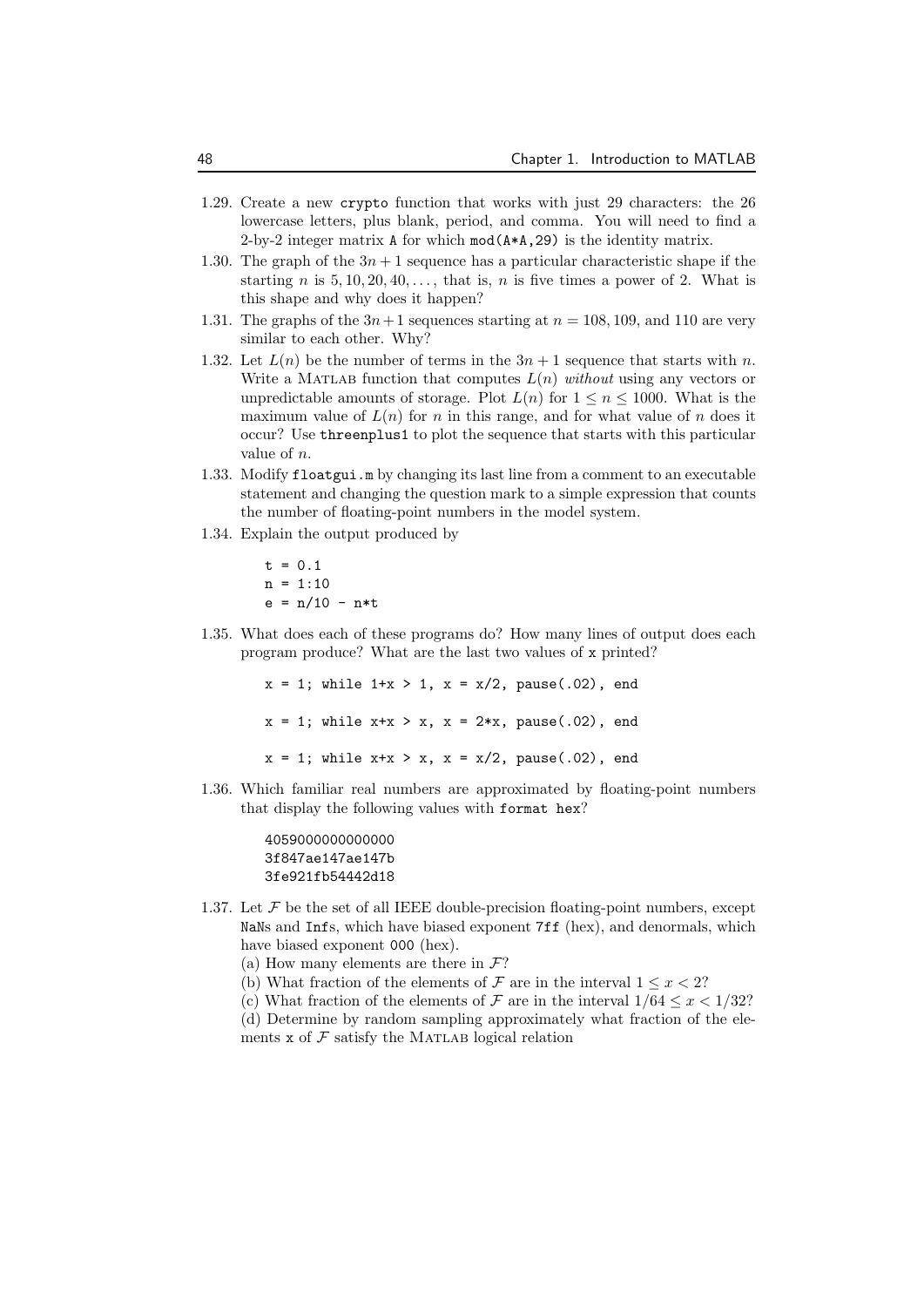$$
x*(1/x) == 1
$$

1.38. The classic quadratic formula says that the two roots of the quadratic equation

$$
ax^2 + bx + c = 0
$$

are

$$
x_1, x_2 = \frac{-b \pm \sqrt{b^2 - 4ac}}{2a}.
$$

Use this formula in Matlab to compute both roots for

 $a = 1, \quad b = -100000000, \quad c = 1.$ 

Compare your computed results with

roots([a b c])

What happens if you try to compute the roots by hand or with a hand calculator?

You should find that the classic formula is good for computing one root, but not the other. So use it to compute one root accurately and then use the fact that

$$
x_1 x_2 = \frac{c}{a}
$$

to compute the other.

1.39. The power series for sin *x* is

$$
\sin x = x - \frac{x^3}{3!} + \frac{x^5}{5!} - \frac{x^7}{7!} + \cdots
$$

This MATLAB function uses the series to compute  $\sin x$ .

```
function s = powersin(x)% POWERSIN. Power series for sin(x).
% POWERSIN(x) tries to compute sin(x)% from a power series
s = 0;t = x;n = 1;while s+t \tilde{} = s;
   s = s + t;t = -x.^2/((n+1)*(n+2)).**t;n = n + 2;end
```
What causes the while loop to terminate? Answer the following questions for  $x = \pi/2$ ,  $11\pi/2$ ,  $21\pi/2$ , and  $31\pi/2$ :

How accurate is the computed result?

How many terms are required?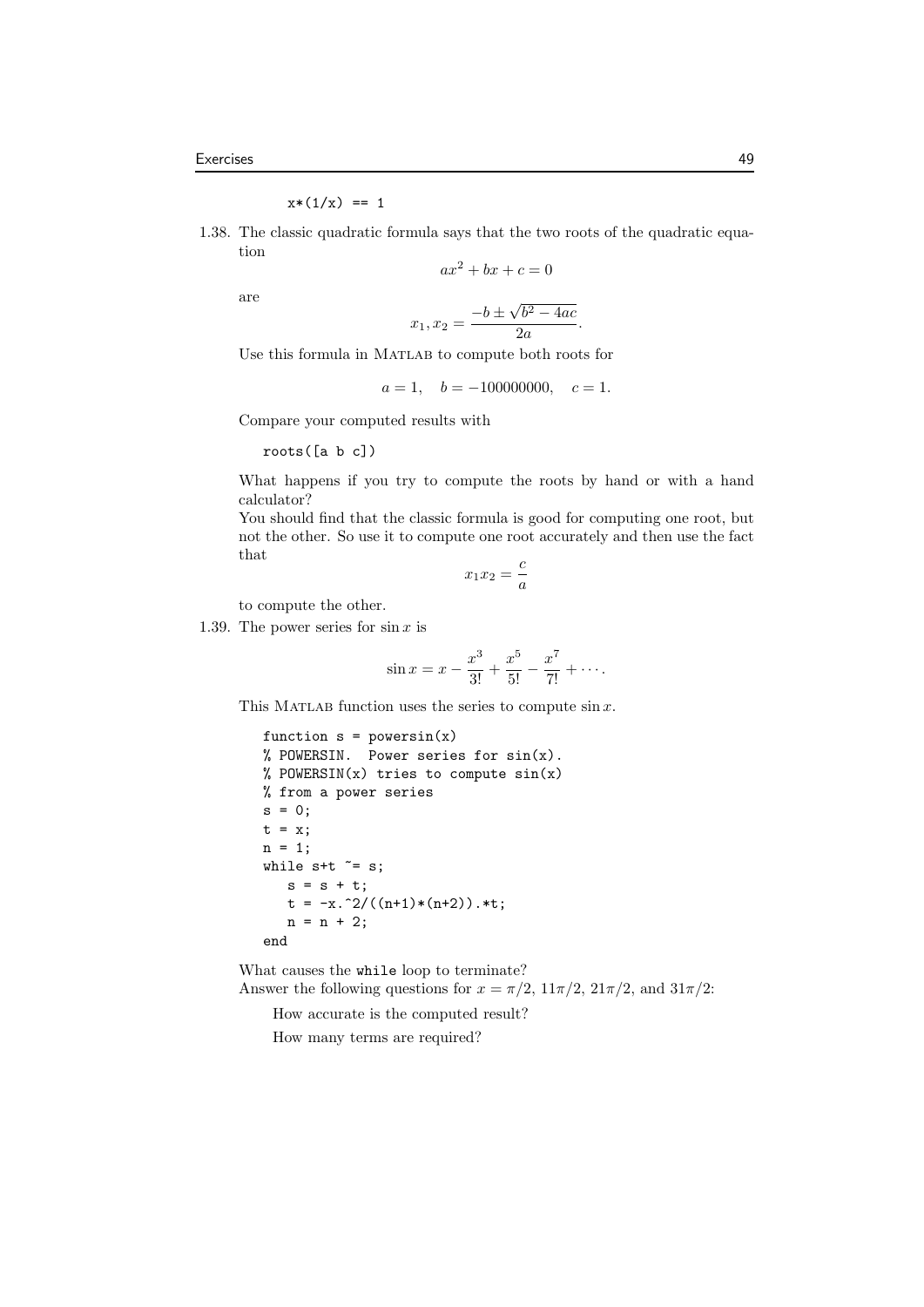What is the largest term in the series?

What do you conclude about the use of floating-point arithmetic and power series to evaluate functions?

1.40. *Steganography* is the technique of hiding messages or other images in the low-order bits of the data for an image. The MATLAB image function has a hidden image that contains other hidden images. To see the top-level image, just execute the single command

image

Then, to improve its appearance,

```
colormap(gray(32))
truesize
axis ij
axis image
axis off
```
But that's just the beginning. The NCM program stegano helps you continue the investigation.

- (a) How many images are hidden in the cdata for the default image?
- (b) What does this have to do with the structure of floating-point numbers?
- 1.41. *Prime spirals*. A Ulam prime spiral is a plot of the location of the prime numbers using a numbering scheme that spirals outward from the center of a grid. Our NCM file primespiral(n,c) generates an *n*-by-*n* prime spiral starting with the number *c* in the center. The default is  $c = 1$ . Figure 1.10 is primespiral(7) and Figure 1.11 is primespiral(250).

|    | 43 44 45 46 47 48 49         |        |                |   |          |    |  |
|----|------------------------------|--------|----------------|---|----------|----|--|
| 42 |                              |        | 21  22  23  24 |   | 25       | 26 |  |
| 41 |                              | 20 7 8 |                | 9 | 10       | 27 |  |
| 40 |                              |        | 19 6 1 2       |   | 11       | 28 |  |
| 39 | 18 5 4                       |        |                |   | $3 \t12$ | 29 |  |
| 38 | <b>17</b> 16 15 14 <b>13</b> |        |                |   |          | 30 |  |
| 37 |                              |        | 36 35 34 33    |   | 32       | 31 |  |
|    |                              |        |                |   |          |    |  |

**Figure 1.10.** primespiral(7)*.*

The concentration of primes on some diagonal segments is remarkable, and not completely understood. The value of the element at position  $(i, j)$  is a piecewise quadratic function of *i* and *j*, so each diagonal segment represents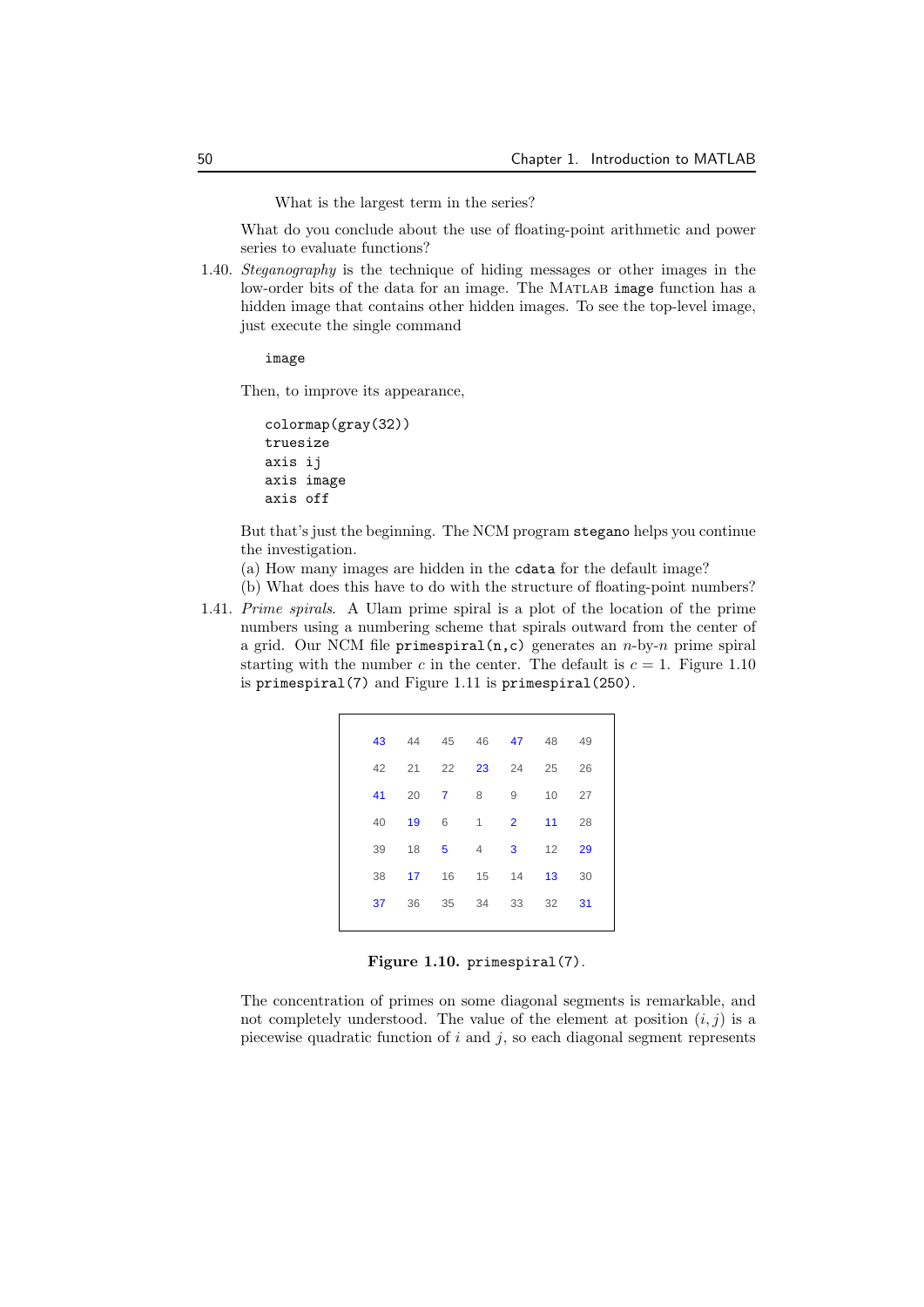a mini-theorem about the distribution of primes. The phenomenon was discovered by Stanislaw Ulam in 1963 and appeared on the cover of *Scientific American* in 1964. There are a number of interesting Web pages devoted to prime spirals. Start with [8] and [10].



**Figure 1.11.** primespiral(250)*.*

(a) The Matlab demos directory contains an M-file spiral.m. The integers from 1 to *n* <sup>2</sup> are arranged in a spiral pattern, starting in the center of the matrix. The code in demos/spiral.m is not very elegant. Here is a better version.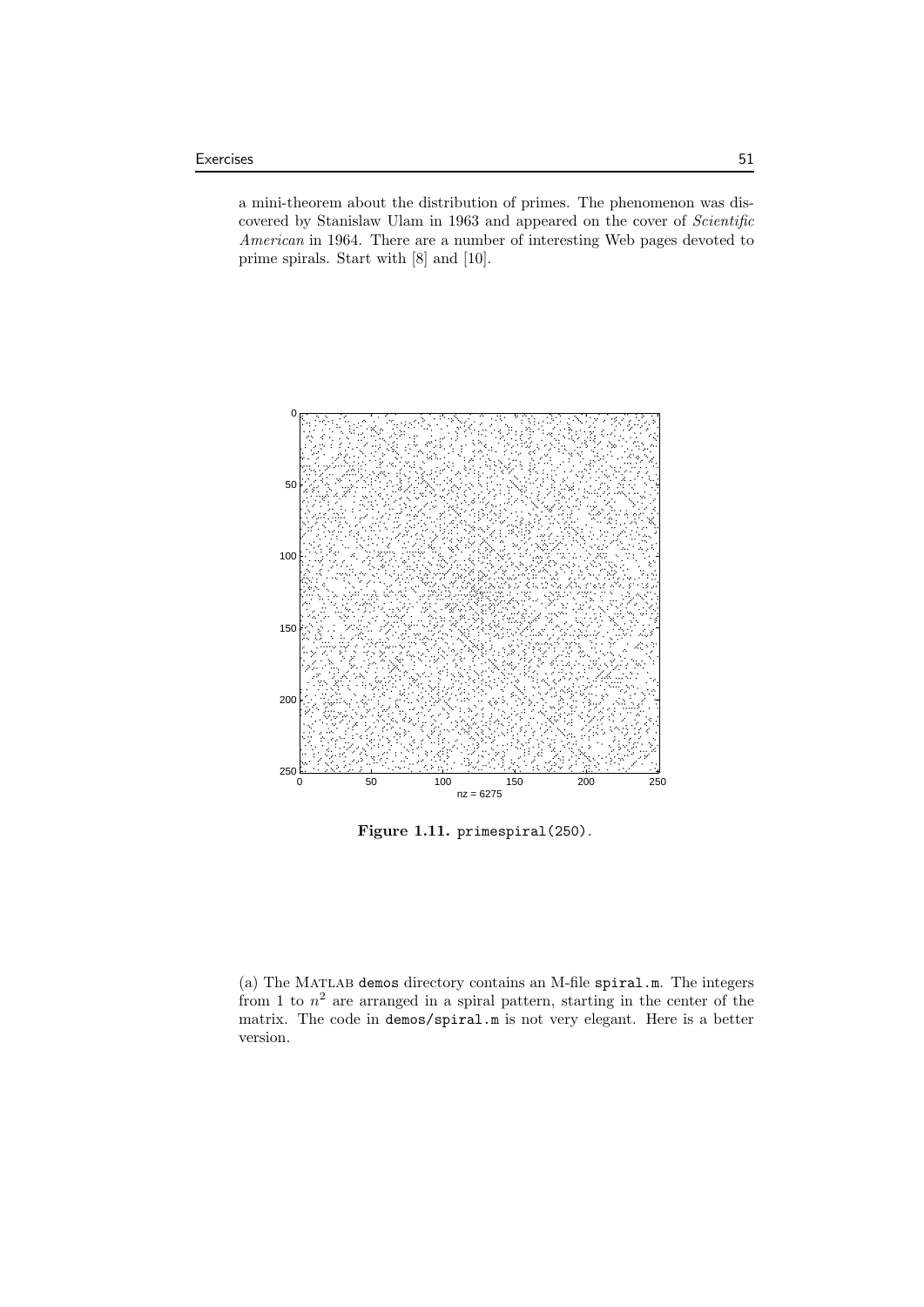```
function S = spiral(n)
%SPIRAL SPIRAL(n) is an n-by-n matrix with elements
% 1:n^2 arranged in a rectangular spiral pattern.
S = \square:
for m = 1:nS = rot90(S, 2);S(m,m) = 0;p = ???v = (m-1:-1:0);S(:,m) = p-v;
   S(m,:) = p+v;end
if mod(n, 2) == 1S = rot90(S, 2);
end
```
What value should be assigned to **p** each time through the loop so that this function generates the same matrices as spiral.m in the demos directory? (b) Why do half of the diagonals of spiral(n) contain no primes?

(c) Let  $S = spiral(2*n)$  and let r1 and r2 be rows that go nearly halfway across the middle of the matrix:

 $r1 = S(n+1, 1:n-2)$ 

 $r2 = S(n-1, n+2:end)$ 

Why do these rows contain no primes? (d) There is something particularly remarkable about

primespiral(17,17) primespiral(41,41)

What is it?

(e) Find values of n and c, both less than 50, and not equal to 17 or 41, so that

 $[S, P] = principal(n, c)$ 

contains a diagonal segment with 8 or more primes.

- 1.42. *Triangular numbers* are integers of the form  $n(n + 1)/2$ . The term comes from the fact that a triangular grid with *n* points on a side has a total of  $n(n+1)/2$  points. Write a function  $\text{trinums}(m)$  that generates all the triangular numbers less than or equal to m. Modify primespiral to use your trinums and become trinumspiral.
- 1.43. Here is a puzzle that does not have much to do with this chapter, but you might find it interesting nevertheless. What familiar property of the integers is represented by the following plot?
- 1.44. In the Gregorian calendar, a year y is a *leap year* if and only if

 $(mod(y,4) == 0) \& (mod(y,100) \text{ = } 0) | (mod(y,400) == 0)$ 

Thus 2000 was a leap year, but 2100 will not be a leap year. This rule implies that the Gregorian calendar repeats itself every 400 years. In that 400-year period, there are 97 leap years, 4800 months, 20871 weeks, and 146097 days.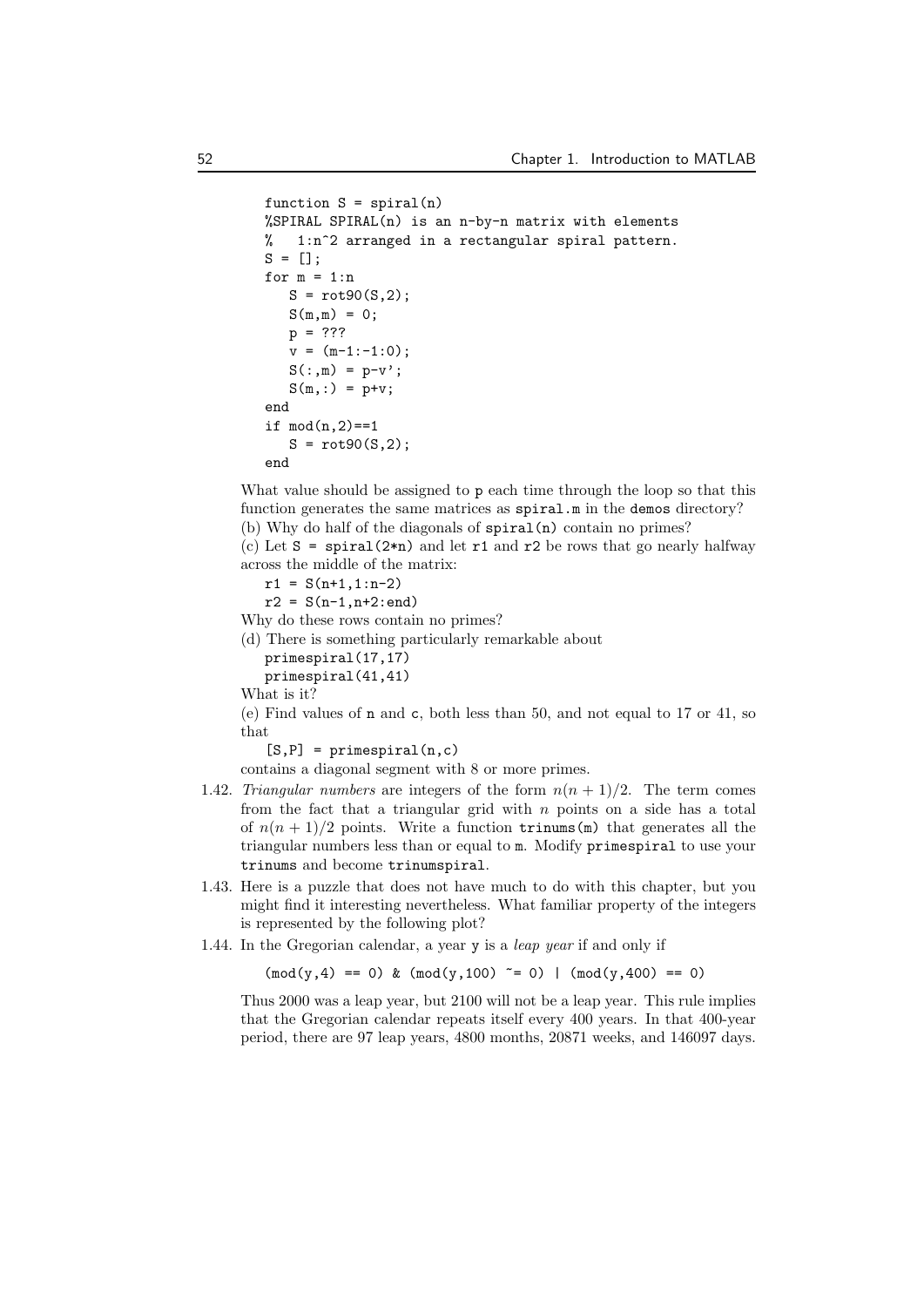

The MATLAB functions datenum, datevec, datestr, and weekday use these facts to facilitate computations involving calendar dates. For example, either of the statements

$$
[d,w] = \text{weekday('Aug. 17, 2003')}
$$

and

 $[d, w] = weakday(datanum([2003 8 17]))$ 

tells me that my birthday was on a Sunday in 2003.

Use MATLAB to answer the following questions.

(a) On which day of the week were you born?

(b) In a 400-year Gregorian calendar cycle, which weekday is the most likely for your birthday?

(c) What is the probability that the 13th of any month falls on a Friday? The answer is close to, but not exactly equal to, 1/7.

1.45. *Biorhythms* were very popular in the 1960s. You can still find many Web sites today that offer to prepare personalized biorhythms, or that sell software to compute them. Biorhythms are based on the notion that three sinusoidal cycles influence our lives. The physical cycle has a period of 23 days, the emotional cycle has a period of 28 days, and the intellectual cycle has a period of 33 days. For any individual, the cycles are initialized at birth. Figure 1.12 is my biorhythm, which begins on August 17, 1939, plotted for an eight-week period centered around the date this is being written, October 19, 2003. It shows that my intellectual power reached a peak yesterday, that my physical strength and emotional wellbeing will reach their peaks within 6 h of each other on the same day next week, and that all three cycles will be at their low point within a few days of each other early in November.

The date and graphics functions in Matlab make the computation and display of biorhythms particularly convenient. Dates are represented by their *date number*, which is the number of days since the zeroth day of a theoretical calendar year zero. The function datenum returns the date number for any given date and time. For example, datenum('Oct. 19, 2003') is 731873. The expression  $fix(new)$  returns the date number of the current date.

The following code segment is part of a program that plots a biorhythm for an eight-week period centered on the current date.

t0 = datenum(mybirthday);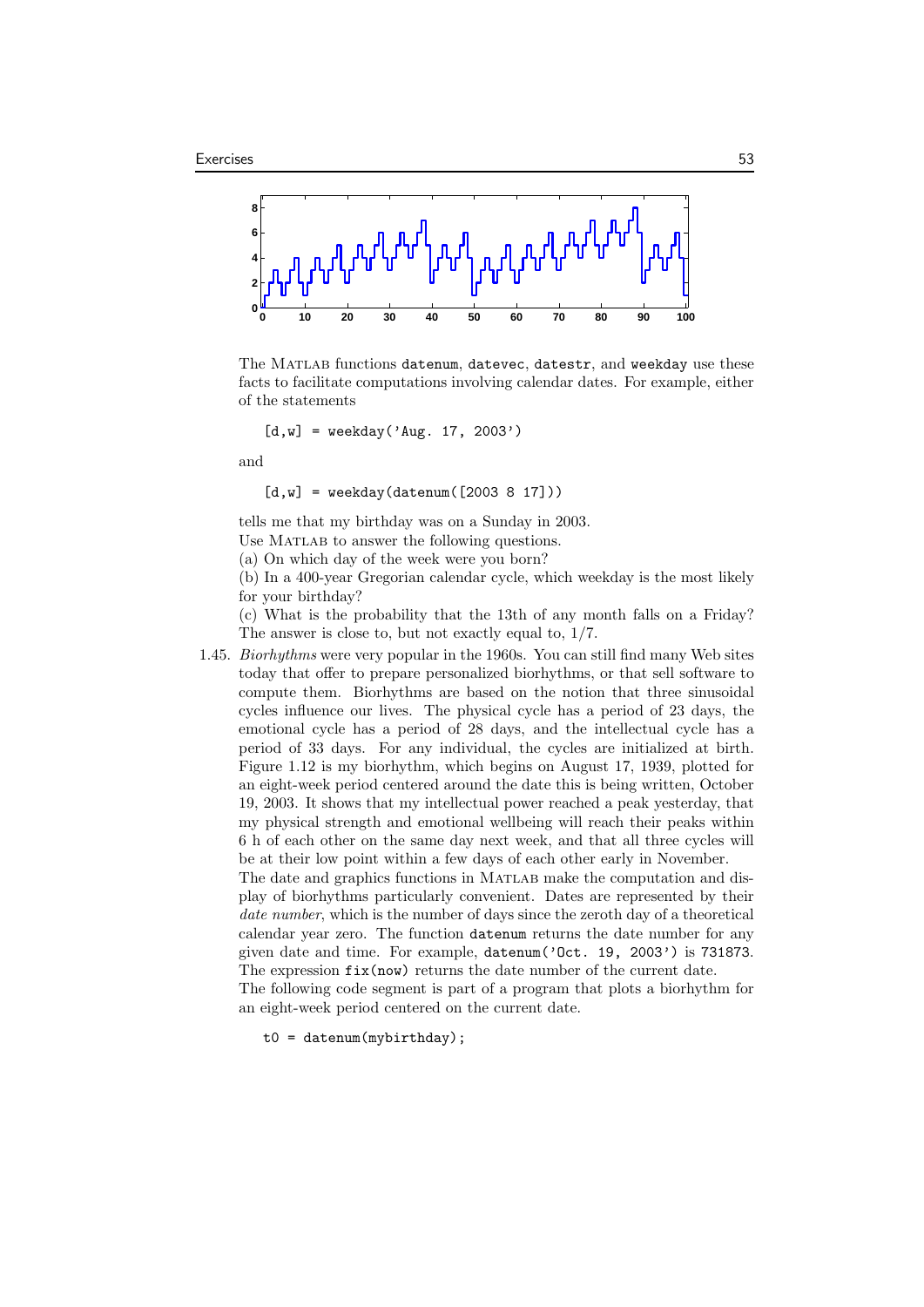

**Figure 1.12.** *My biorhythm.*

 $t1 = fix(now);$  $t = (t1-28):1:(t1+28);$ y = 100\*[sin(2\*pi\*(t-t0)/23) sin(2\*pi\*(t-t0)/28) sin(2\*pi\*(t-t0)/33)]; plot(t,y)

(a) Complete this program, using your own birthday, and the line, datetick, title, datestr, and legend functions. Your program should produce something like Figure 1.12.

(b) All three cycles started at zero when you were born. How long does it take until all three simultaneously return to that initial condition? How old were you, or will you be, on that date? Plot your biorhythm near that date. You should find the lcm function helpful.

(c) Is it possible for all three cycles to reach their maximum or minimum at exactly the same time?